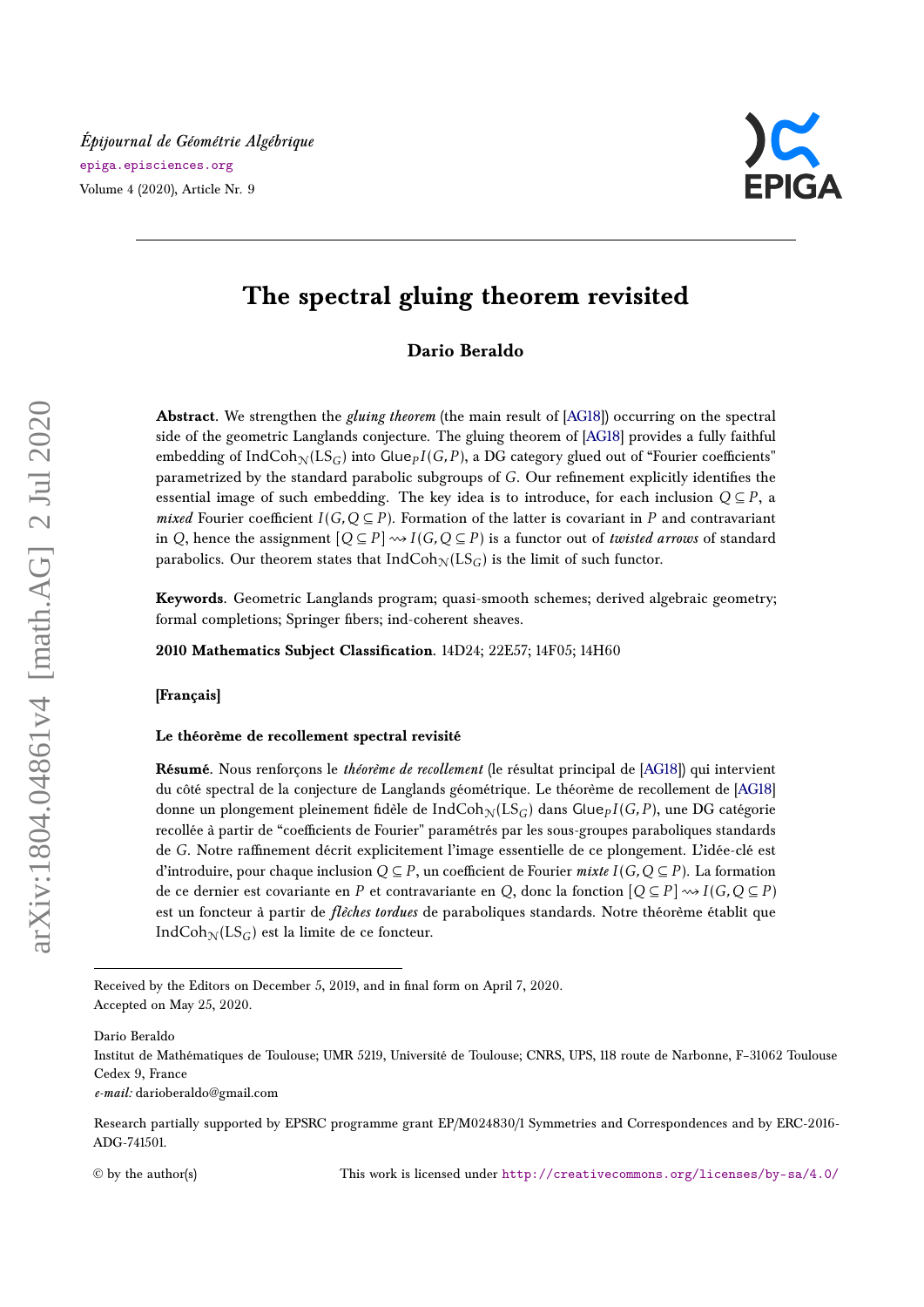# **Contents**

| 1.                                                                                                                                                                                                                             | $\overline{\mathbf{2}}$ |
|--------------------------------------------------------------------------------------------------------------------------------------------------------------------------------------------------------------------------------|-------------------------|
|                                                                                                                                                                                                                                | $\bf{3}$                |
|                                                                                                                                                                                                                                | $\overline{5}$          |
| 1.3. The case of general $G \rightarrow \cdots \rightarrow \cdots$                                                                                                                                                             | 6                       |
|                                                                                                                                                                                                                                | 9                       |
|                                                                                                                                                                                                                                | 11                      |
|                                                                                                                                                                                                                                | 11                      |
|                                                                                                                                                                                                                                | 11                      |
|                                                                                                                                                                                                                                | 11                      |
| 2.2. Singular support for global complete intersections                                                                                                                                                                        | 12                      |
| 2.3. The singular codifferential resources and contact the contact of the singular codifferential resources and contact the singular codifferential resources and contact the singular codifferential resources and contact th | 14                      |
|                                                                                                                                                                                                                                | 15                      |
|                                                                                                                                                                                                                                | 16                      |
|                                                                                                                                                                                                                                | 18                      |
| 3.3. The gluing functor and the statement of the main theorem                                                                                                                                                                  | 21                      |
|                                                                                                                                                                                                                                | 23                      |
|                                                                                                                                                                                                                                | 24                      |
|                                                                                                                                                                                                                                | 25                      |
|                                                                                                                                                                                                                                | 29                      |
|                                                                                                                                                                                                                                | 29                      |
|                                                                                                                                                                                                                                | 31                      |
|                                                                                                                                                                                                                                | 33                      |

# <span id="page-1-0"></span>**1. Introduction**

Let *X* be a smooth connected complete curve over a ground field k, algebraically closed and of characteristic zero. Let *G* be a connected reductive group over k and LS*<sup>G</sup>* the derived stack of de Rham *G*-local systems on *X*. We choose a Borel subgroup *B* ⊆ *G*, regarded as fixed throughout.

**1.0.1.** The DG category  $IndCoh<sub>N</sub>(LS<sub>G</sub>)$  of *ind-coherent sheaves on*  $LS<sub>G</sub>$  *with nilpotent singular support* (see [\[Gai13b\]](#page-33-0) and [\[AG15\]](#page-32-1)) is one of the two protagonists of the geometric Langlands program. In [\[AG15\]](#page-32-1), it is shown that IndCoh<sub>N</sub>(LS<sub>G</sub>) is bigger than the more familiar  $QCoh(LS_G)$ , in the precise sense that there is a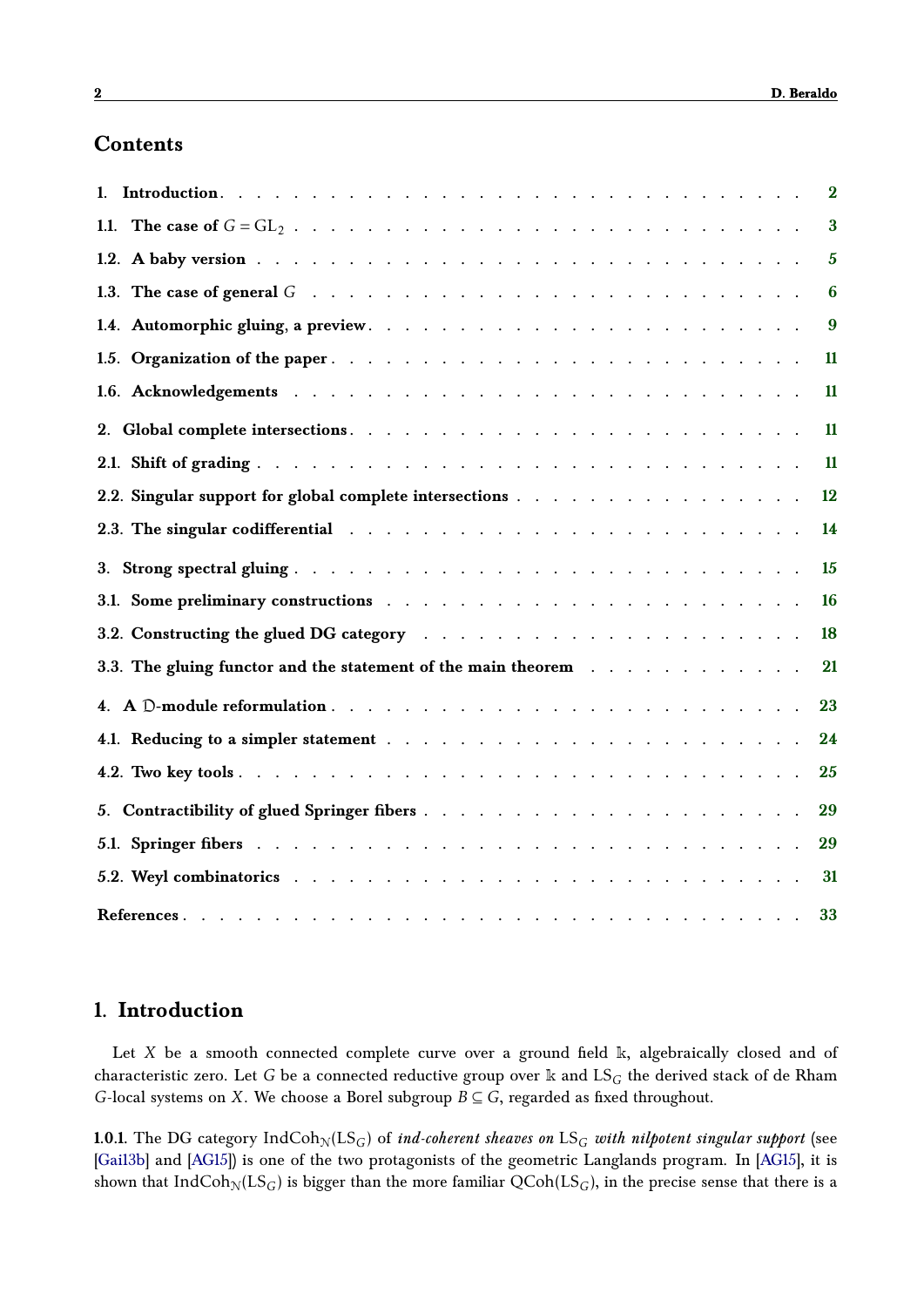colocalization<sup>[1](#page-2-1)</sup>

<span id="page-2-3"></span>
$$
\text{QCoh}(\text{LS}_G) \xleftarrow{\Xi} \text{IndCoh}_{\mathcal{N}}(\text{LS}_G).
$$

It is also explained that the difference between these two DG categories is a manifestation of the noncommutativity of *G*, accounted for by the existence of proper parabolic subgroups. For instance, the two DG categories coincide iff *G* is a torus, in which case there are no proper parabolic subgroups.

**1.0.2.** This idea takes a more precise form in the spectral gluing theorem of [\[AG18\]](#page-32-0), which amounts to:

• a glued category

$$
\text{Glue} := \underset{P \in \text{Par}^{\text{op}}} \text{axlim} \ I(G, P)
$$

consisting of  $2^{\mathrm{rank}(G)}$  $2^{\mathrm{rank}(G)}$  pieces, one for each standard $^2$  parabolic subgroup;

• a fully faithful functor

$$
\gamma: IndCoh_{\mathcal{N}}(LS_G) \hookrightarrow Glue.
$$

Here Par denotes the poset of standard parabolics, including *G*, with respect to inclusions.

**1.0.3.** In analogy with the extended Whittaker category construction (see [\[Gai15a\]](#page-33-1), [\[Ber19a\]](#page-33-2)), the gluing components  $I(G, P)$  should be regarded as categories of Fourier modes and  $\gamma$  should be regarded as a Fourier decomposition. For instance, the category of *G*-Fourier modes *I*(*G,G*) coincides with QCoh(LS*G*).

The present work originates from the observation that such Fourier decomposition is imperfect, in that  $\gamma$  is not essentially surjective. The goal of this paper is to correct this imperfection by identifying exactly which collections of Fourier coefficients belong to the essential image of *γ*.

#### <span id="page-2-0"></span>**1.1.** The case of  $G = GL_2$

Let us explain the construction of [\[AG18\]](#page-32-0) and our improvement in the simplest case of *G* of semisimple rank 1. For definiteness, we set  $G = GL_2$  and keep this assumption in place until Section [1.3.](#page-5-0)

**1.1.1.** Since there is only one proper standard parabolic *B*, the difference between  $QCoh(LS_G)$  and IndCoh<sub>N</sub>(LS<sub>G</sub>) is controlled by *I*(*G,B*), which is a certain DG category of sheaves on the formal completion  $(LS_G)_{L}^{\wedge}$  $\bigcup_{1\text{S}_B}^{\wedge}$  of the map  $LS_B \rightarrow LS_G$  (the map that forgets the horizontal flag). In more detail,  $I(G, B)$  is a hybrid DG category

 $I(G, B) := IndCoh_0((LS_G)^{\wedge}_L$  $\binom{\wedge}{\text{LS}_B}$ 

that sits between QCoh((LS*G*) ∧  $\bigwedge_{\text{LS}_B}^{\wedge}$ ) and IndCoh((LS<sub>*G*</sub>)<sup> $\wedge$ </sup>L  $\int_{LS_B}^{\wedge}$ .

<span id="page-2-4"></span>**1.1.2.** The definition of  $IndCoh<sub>0</sub>$  goes as follows. For a map  $\mathcal{Y} \to \mathcal{Z}$  of quasi-smooth stacks, set:

$$
IndCoh_0(\mathcal{Z}_{\mathcal{Y}}^{\wedge}) := IndCoh(\mathcal{Z}_{\mathcal{Y}}^{\wedge}) \underset{IndCoh(\mathcal{Y})}{\times} QCoh(\mathcal{Y}),
$$

where the map  $QCoh(\mathcal{Y}) \to IndCoh(\mathcal{Y})$  is the natural inclusion and IndCoh( $\mathcal{Z}_{\mathcal{Y}}^{\wedge}$  $\chi(y)$  → IndCoh(Y) is the ind-coherent pullback along  $\mathcal{Y} \to \mathcal{Z}_{\mathcal{Y}}^{\wedge}$ Y . In [\[Ber17b\]](#page-33-3), [\[Ber19b\]](#page-33-4) and [\[Ber19c\]](#page-33-5), we gave explanations for the *raison d'être* of IndCoh<sub>0</sub>. By construction, IndCoh<sub>0</sub>( $\chi$ <sup>2</sup>/<sub>y</sub>)</sub>  $\left\langle\!\right\rangle$ ) belongs to a natural sequence of colocalizations:

$$
\operatorname{QCoh}(\mathcal Z^\wedge_y)\overset{\Xi_{\mathcal Z^\wedge_y}}{\underset{\Psi_{\mathcal Z^\wedge_y}}{\longleftarrow}}\operatorname{IndCoh}_0(\mathcal Z^\wedge_y)\overset{\longleftarrow}{\Longleftarrow}\operatorname{IndCoh}(\mathcal Z^\wedge_y).
$$

<span id="page-2-1"></span> ${}^{1}$ A technical term that means: an adjunction with fully faithful left adjoint.

<span id="page-2-2"></span><sup>2</sup> "Standard" means "containing the chosen Borel *B*".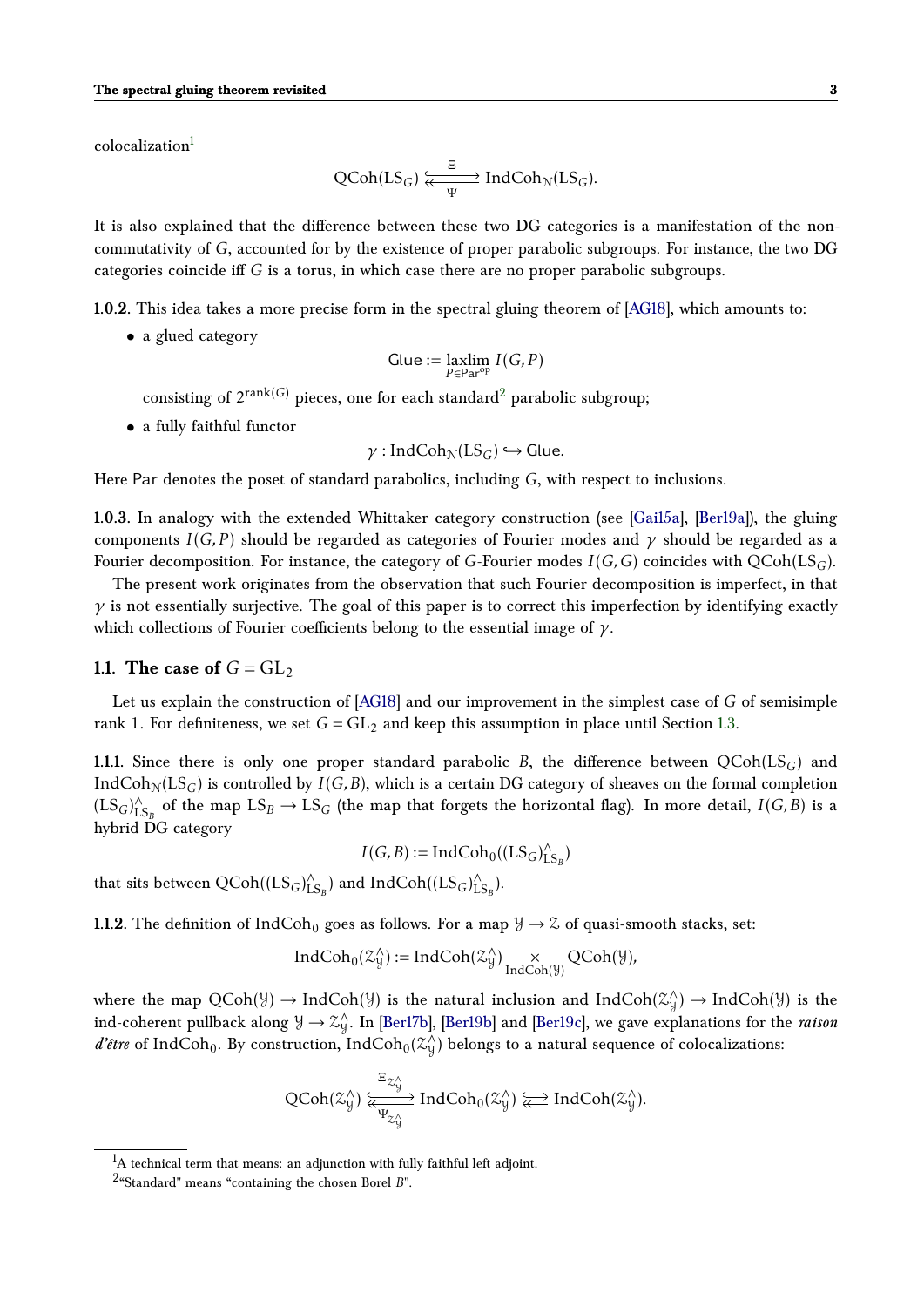**1.1.3.** In our particular case of  $I(G, B) := IndCoh<sub>0</sub>((LS<sub>G</sub>)<sub>L</sub><sup>^</sup>)$  $\hat{L}_{\mathbf{S}_B}^{\wedge}$ ), let us consider the adjunction

$$
\text{QCoh}((\text{LS}_G)^\wedge_{\text{LS}_B}) \xleftarrow[\text{KL}_G]^\wedge_{\text{VC},B} \text{IndCoh}_0((\text{LS}_G)^\wedge_{\text{LS}_B})
$$

and the functor

(1.1) 
$$
\text{QCoh}(\text{LS}_G) \xrightarrow{\left(\widehat{\mu}_B\right)^*} \text{QCoh}((\text{LS}_G)_{\text{LS}_B}^{\wedge}) \xrightarrow{\Xi_{G,B}} \text{IndCoh}_0((\text{LS}_G)_{\text{LS}_B}^{\wedge}),
$$

where  $\widehat{\mathfrak{p}}_B$  :  $(LS_G)_{LS_B}^{\wedge} \to LS_G$  is the obvious map. Whenever we have a functor  $F : \mathcal{C} \to \mathcal{D}$  between two DG categories, we can form the glued DG category

$$
Glue(\mathcal{C}\to\mathcal{D}),
$$

whose objects are triples  $\big( c \in \mathbb{C}, d \in \mathbb{D}; \eta: F(c) \to d \big),$  where  $\eta$  is an arrow (not necessarily an isomorphism!) in D.

**1.1.4.** For  $G = GL_2$ , the *spectral gluing theorem* of [\[AG18\]](#page-32-0) is an explicit fully faithful functor

(1.2) 
$$
\gamma: IndCoh_{\mathcal{N}}(LS_G) \hookrightarrow Glue := Glue\Big(QCoh(LS_G) \rightarrow IndCoh_0((LS_G)_{LS_B}^{\wedge})\Big).
$$

As mentioned, the starting point of the present work is the observation that such inclusion *is not an equivalence*. More precisely, while  $QCoh(LS_G)$  is too small to match Ind $Coh_N(LS_G)$ , the glued DG category Glue is too big.

*Example* 1.1.5*.* The triple

$$
(\mathbb{O}_{LS_G}, 0; \eta=0) \in \text{Glue}(QCoh(LS_G) \rightarrow \text{IndCoh}_0((LS_G)^\wedge_{LS_B}))
$$

does not belong to the essential image of *γ*. More generally, a triple of the form (F*,*0; 0) belongs to the essential image of *γ* if and only if F is pushed forward from the open locus of *irreducible G*-local systems.

**1.1.6.** In this paper, we state and prove a *strong spectral gluing theorem* which explicitly identifies the essential image of the inclusion  $\gamma$ . For  $G = GL_2$ , our result can be stated now: informally, rather than gluing along [\(1.1\)](#page-2-3), we glue along the cospan(=op-correspondence) below.

<span id="page-3-2"></span>**Theorem 1.1.7** (Strong spectral gluing for  $G = GL_2$ ). For  $G = GL_2$ , the DG category IndCoh<sub>N</sub>(LS<sub>G</sub>) is *naturally equivalent to the limit of the diagram*

<span id="page-3-1"></span>
$$
\begin{aligned} \operatorname{IndCoh}_0((LS_G)_{LS_B}^{\wedge}) &\downarrow \psi_{G,B}\\ \big\downarrow \psi_{G,B} &\downarrow \psi_{G,B}\\ \operatorname{QCoh}(LS_G) &\xrightarrow{\quad (\widehat{p}_B)^* } \operatorname{QCoh}((LS_G)_{LS_B}^{\wedge}). \end{aligned}
$$

*Remark* 1.1.8*.* Let us explicitly describe the target DG category in the two versions of the spectral gluing theorem (still in the case of  $GL_2$ ). The target of the version in [\[AG18\]](#page-32-0) is the DG category Glue, whose objects are triples

$$
\left(\mathcal{F} \in \text{QCoh}(\text{LS}_G), \mathcal{G} \in I(G, B), \eta : \Xi_{G, B}((\widehat{\mathfrak{p}}_B)^*(\mathcal{F})) \to \mathcal{G}\right),\right)
$$

<span id="page-3-0"></span>where the arrow  $\eta$  is not required to be an isomorphism. The target of our version is the limit of the op-correspondence above, which is the full subcategory of Glue spanned by objects satisfying the following additional requirement: the morphism  $\widetilde{\eta}: (\widehat{\mathfrak{p}}_B)^*(\mathfrak{F}) \to \Psi_{G,B}(\mathfrak{G})$  in  $QCoh((LS_G)^{\wedge}_L)$  $\int_{\text{LS}_B}^{\wedge}$ , obtained from  $\eta$  by adjunction, must be an isomorphism.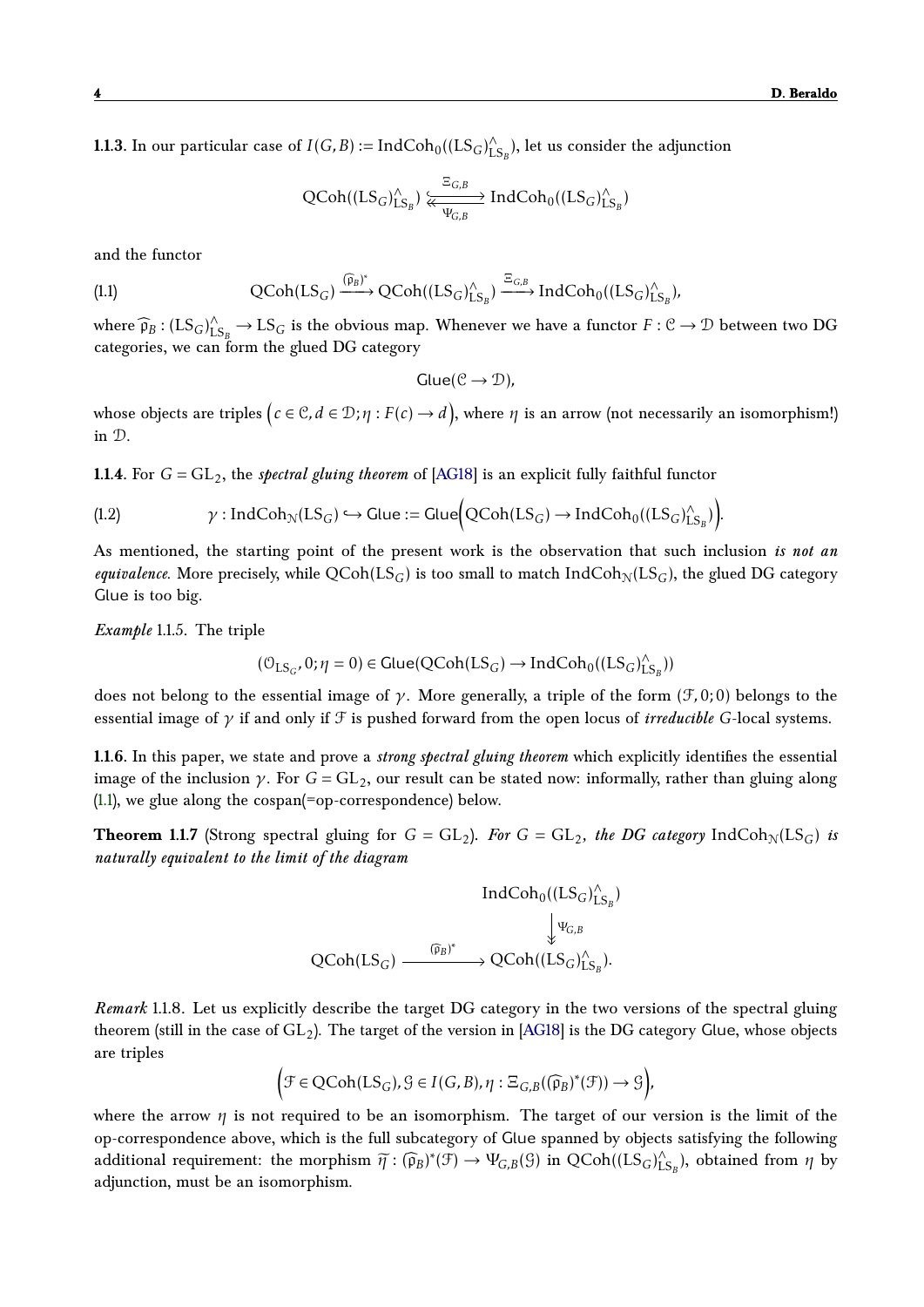#### **1.2. A baby version**

The point of the above theorem is that  $\gamma$ : IndCoh<sub>N</sub>(LS<sub>G</sub>)  $\hookrightarrow$  Glue factors as the composition

$$
\operatorname{IndCoh}_{\mathcal{N}}(LS_G) \stackrel{\simeq}{\longrightarrow} \operatorname{QCoh}(LS_G) \underset{\operatorname{QCoh}((LS_G)_{LS_B}^{\wedge})}{\times} \operatorname{IndCoh}_0((LS_G)_{LS_B}^{\wedge}) \hookrightarrow \text{Glue.}
$$

As we are about to illustrate, a similar phenomenon occurs in a much simpler (yet entertaining) situation. The following discussion might appear unrelated to the strong spectral gluing for  $GL_2$ ; we will explain later that there is a tight relation between the two.

<span id="page-4-0"></span>**1.2.1.** Consider the cartesian square



where  $V \simeq \mathbb{A}^n$  is a finite dimensional vector scheme, Bl its blow-up at the origin and *E* the exceptional divisor. The baby situation we will describe amounts to expressing  $D(V)$  as a DG category glued out  $D(B)$ and  $D(pt) \simeq Vect_{\mathbb{k}}$ .

**1.2.2.** Let us look at the following table of analogies, where the baby version is on the left and the adult version on the right:

$$
\mathsf{D}(\textup{pt}) \xleftarrow[{(i_0)}^{\textup{t}}]{(i_0)}^{\textup{t}}} \mathsf{D}(V); \qquad \qquad \mathsf{QCoh}(LS_G) \xleftarrow{\Xi} \textup{IndCoh}_{\mathcal{N}}(LS_G)
$$

$$
\mathcal{D}(\text{pt}) \qquad \qquad \mathcal{Q}\text{Coh}(LS_G) \qquad \qquad \downarrow \mathcal{D}_{E} \qquad \qquad \downarrow \mathcal{D}(E) \qquad \qquad \downarrow \mathcal{D}(E) \qquad \qquad \downarrow \mathcal{D}(E) \qquad \qquad \downarrow \mathcal{D}(E) \qquad \qquad \downarrow \mathcal{D}(E) \qquad \qquad \downarrow \mathcal{D}(E) \qquad \qquad \downarrow \mathcal{D}(E) \qquad \qquad \downarrow \mathcal{D}(E) \qquad \qquad \downarrow \mathcal{D}(E) \qquad \qquad \downarrow \mathcal{D}(E) \qquad \qquad \downarrow \mathcal{D}(E) \qquad \qquad \downarrow \mathcal{D}(E) \qquad \qquad \downarrow \mathcal{D}(E) \qquad \qquad \downarrow \mathcal{D}(E) \qquad \qquad \downarrow \mathcal{D}(E) \qquad \qquad \downarrow \mathcal{D}(E) \qquad \qquad \downarrow \mathcal{D}(E) \qquad \qquad \downarrow \mathcal{D}(E) \qquad \qquad \downarrow \mathcal{D}(E) \qquad \qquad \downarrow \mathcal{D}(E) \qquad \qquad \downarrow \mathcal{D}(E) \qquad \qquad \downarrow \mathcal{D}(E) \qquad \qquad \downarrow \mathcal{D}(E) \qquad \qquad \downarrow \mathcal{D}(E) \qquad \qquad \downarrow \mathcal{D}(E) \qquad \qquad \downarrow \mathcal{D}(E) \qquad \qquad \downarrow \mathcal{D}(E) \qquad \qquad \downarrow \mathcal{D}(E) \qquad \qquad \downarrow \mathcal{D}(E) \qquad \qquad \downarrow \mathcal{D}(E) \qquad \qquad \downarrow \mathcal{D}(E) \qquad \qquad \downarrow \mathcal{D}(E) \qquad \qquad \downarrow \mathcal{D}(E) \qquad \qquad \downarrow \mathcal{D}(E) \qquad \qquad \downarrow \mathcal{D}(E) \qquad \qquad \downarrow \mathcal{D}(E) \qquad \qquad \downarrow \mathcal{D}(E) \qquad \qquad \downarrow \mathcal{D}(E) \qquad \qquad \downarrow \mathcal{D}(E) \qquad \qquad \downarrow \mathcal{D}(E) \qquad \qquad \downarrow \mathcal{D}(E) \qquad \qquad \downarrow \mathcal{D}(
$$

**1.2.3.** Consider now the functor

$$
\gamma_{\text{baby}}:D(V)\longrightarrow \text{Glue}\Big(\mathbb{D}(\text{pt})\xrightarrow{i_{*}\circ (p_{E})^{!}}D(\text{Bl})\Big),\quad \mathcal{F}\leadsto \Big((i_{0})^{!}(\mathcal{F}),\pi^{!}(\mathcal{F}),\eta\Big),
$$

where the arrow  $\eta : i_* p_E^!(i_0)^!(\mathcal{F}) \longrightarrow \pi^!(\mathcal{F})$  in  $\mathcal{D}(Bl)$  is the obvious one obtained by adjunction. One can prove directly that *γbaby* is fully faithful (but not an equivalence). This is the baby version of the original spectral gluing theorem.

**1.2.4.** On the other hand, let us look at the pushout prestack  $pt \perp_{E} Bl$  and at its DG category of  $D$ -modules:

$$
\mathcal{D}(\text{pt }\sqcup_E \text{Bl}) \simeq \mathcal{D}(\text{pt}) \underset{\mathcal{D}(E)}{\times} \mathcal{D}(\text{Bl}).
$$

There is an evident inclusion

(1.3) 
$$
D(pt) \underset{D(E)}{\times} D(Bl) \hookrightarrow Glue(D(pt) \rightarrow D(Bl)).
$$

The baby version of the strong spectral gluing theorem states that *γbaby* factors as the composition of the equivalence

$$
(i_0^!, \pi^!): \mathsf{D}(V) \xrightarrow{\simeq} \mathsf{D}(\mathrm{pt}) \underset{\mathsf{D}(E)}{\times} \mathsf{D}(\mathrm{Bl})
$$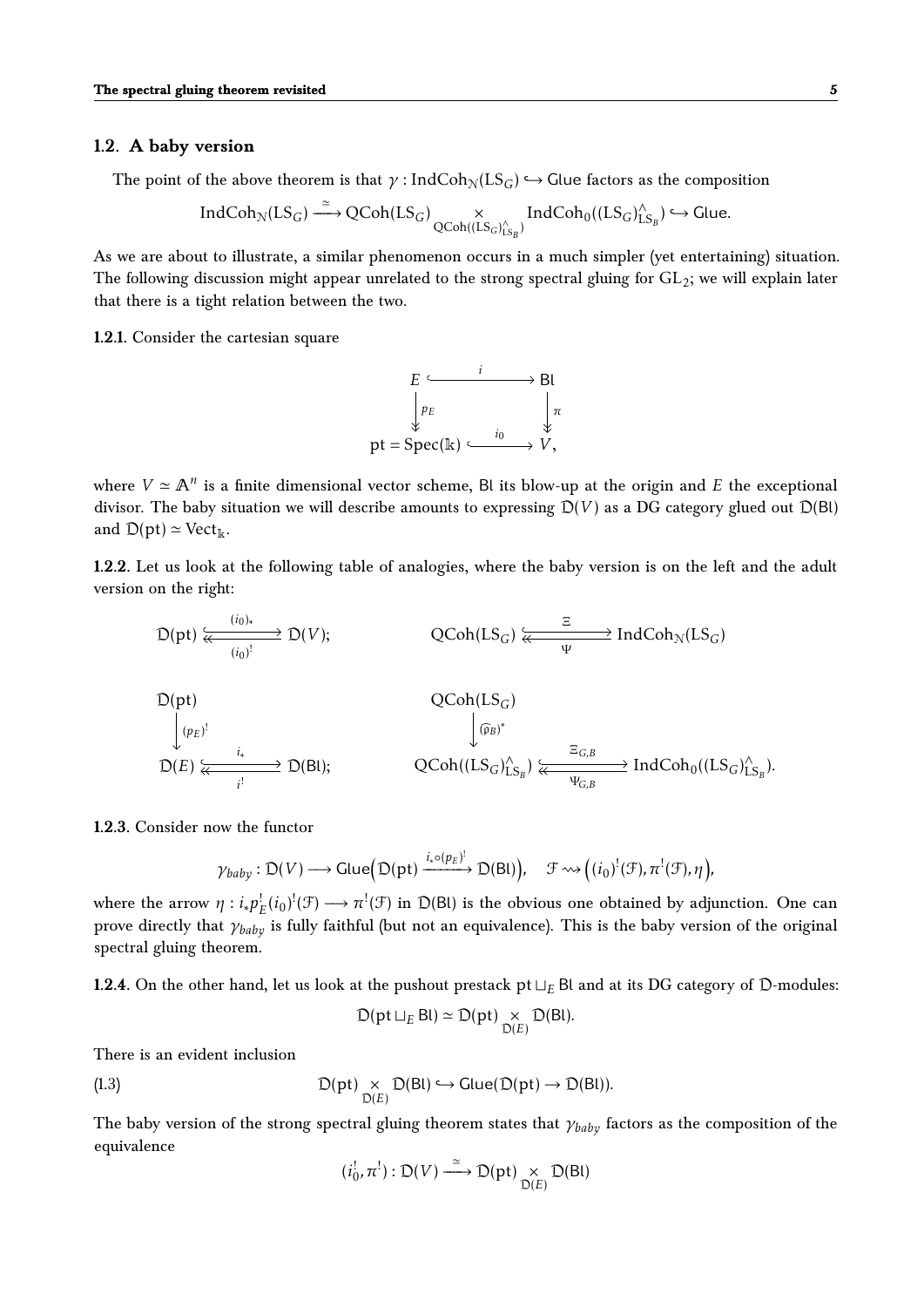followed by the inclusion [\(1.3\)](#page-3-1).

**1.2.5.** The baby version of the main theorem is more than just an analogy, as we now explain. Two properties of LS*<sup>G</sup>* (as well as all the LS*<sup>P</sup>* 's) are at play here.

The most important one is that these stacks are quasi-smooth. Any quasi-smooth stack Y has an associated stack of singularities Sing(Y), which is the reduced classical truncation of the (−1)-shifted cotangent bundle of Y. This stack is used to define the notion of singular support for (ind-)coherent sheaves, see [\[BIK08\]](#page-32-2) and [\[AG15\]](#page-32-1). In the case at hand,  $Sing(LS_G) := Arth_G$  is<sup>[3](#page-5-1)</sup> the space of *geometric Arthur parameters* consisting of pairs ( $\sigma$ , *A*), where  $\sigma$  is a *G*-local system and *A* a horizontal section of the flat vector bundle  $\mathfrak{g}_{\sigma}$ .

The second property is that LS*<sup>G</sup>* is a global complete intersection stack. By choosing an atlas appropriately, our statements about LS*<sup>G</sup>* reduce to statements about a global complete intersection scheme, that is, a scheme written as a fiber product  $U \times_V pt$  with *U* smooth affine and *V* a vector group.

**1.2.6.** Now let  $Y = U \times_V$  pt be a global complete intersection scheme. Then  $Sing(Y) := H^{-1}(T^*Y)$  is the kernel of the codifferential of the map  $U \to V$ , that is, the fiber product  $(Y \times V^*) \times_{T^*U} U$ . We regard  $D(Sing(Y))$  as a symmetric monoidal DG category (equipped with its pointwise tensor product) and show that IndCoh(*Y*) carries an action of a certain modification of  $D(Sing(Y))$ . Such modification, denoted  $D(Sing(Y))^{\Rightarrow}$ , is the symmetric monoidal DG category obtained from  $D(Sing(Y))$  via a "shift of grading" that uses the  $\mathbb{G}_m$ -action on the fibers of the projection  $\text{Sing}(Y) \to Y$ .

**1.2.7.** Roughly speaking, the passage from the baby theorem (which is a gluing theorem for categories of D-modules) to the adult version (which concerns categories of ind-coherent sheaves) is the process of tensoring up with  $IndCoh(Y)$  over  $D(Sing(Y))^{\Rightarrow}$ . We will be more precise on this later, in Section [4.](#page-22-0)

This idea is borrowed from [\[AG18\]](#page-32-0), with the following difference: rather than constructing an action of  $D(Sing(Y))^{\rightrightarrows}$  on IndCoh(*Y*), the authors of [\[AG18\]](#page-32-0) construct an action of  $D(PSing(Y))$  on the quotient DG category IndCoh(*Y* )*/*QCoh(*Y* ). The latter has the advantage of being defined for any quasi-smooth scheme *Y* , rather than just for global complete intersections.

#### <span id="page-5-0"></span>**1.3. The case of general** *G*

Let us now describe the shape of the strong spectral gluing theorem in the case *G* has higher semisimple rank. To formulate the statement, it will be necessary to borrow some notions from the theory of H, developed in [\[Ber17b\]](#page-33-3) and [\[Ber19b\]](#page-33-4). The main points of this theory are reviewed in Section [1.3.4.](#page-6-0)

**1.3.1.** We start by recalling that the spectral gluing theorem of [\[AG18\]](#page-32-0) amounts to an explicit fully faithful functor

$$
\gamma: IndCoh_{\mathcal{N}}(LS_G) \hookrightarrow Glue := \underset{P \in Par^{op}}{laxlim} IndCoh_0((LS_G)_{LS_P}^{\wedge}),
$$

where Par is the poset of all standard parabolics subgroups of *G*.

*Remark* 1.3.2. To recover the statement for  $G = GL_2$ , just note that  $\text{IndCoh}_0((LS_G)_{L}^{\wedge})$  $_{\text{LS}_G}^{\wedge}$   $\simeq$  QCoh(LS<sub>*G*</sub>).

<span id="page-5-2"></span>**1.3.3.** An object of Glue consists of:

- for each  $P \in \text{Par}$ , an object  $\mathcal{F}_P \in \text{IndCoh}_0((LS_G)_{\text{L}}^{\wedge})$  $_{\textrm{LS}_P}^{\wedge});$
- for each inclusion  $Q \subseteq P$ , an arrow

$$
\eta_{Q\subseteq P}: (\widehat{\mathfrak{p}}_{G,Q\subseteq P})^{!,0}(\mathcal{F}_P)\longrightarrow \mathcal{F}_Q
$$

<span id="page-5-1"></span> $^3$ after choosing an Ad-invariant bilinear form on  $\mathfrak g$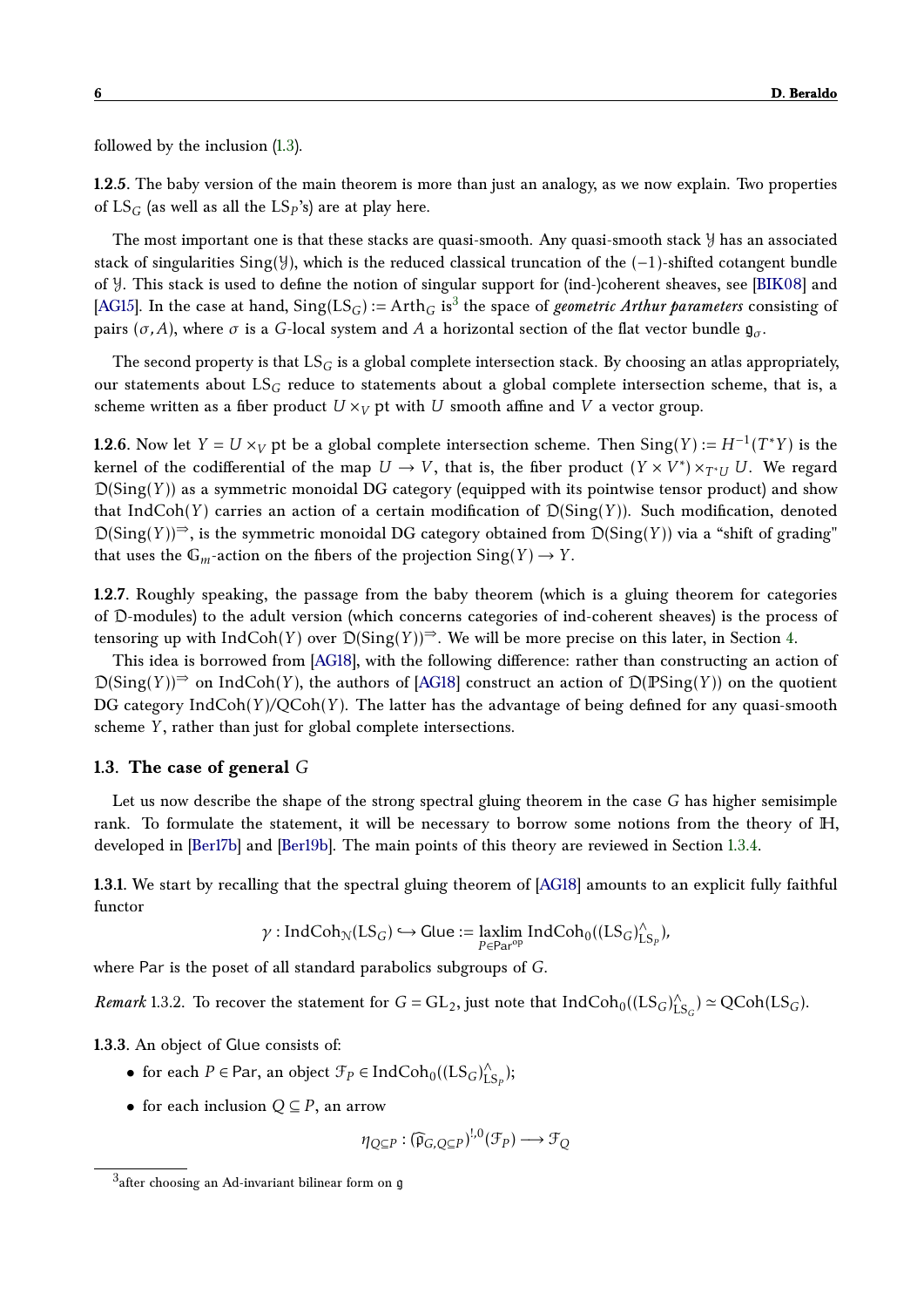in Ind $\text{Coh}_0((\text{LS}_G)^\wedge_L)$  $\hat{\mathcal{L}}_{\mathcal{S}_{Q}}$ ), where

$$
(\widehat{\mathfrak{p}}_{G,\mathbb{Q}\subseteq P})^{!,0}:IndCoh_{0}((LS_{G})_{LS_{P}}^{\wedge})\longrightarrow IndCoh_{0}((LS_{G})_{LS_{Q}}^{\wedge})
$$

is the obvious pullback functor;

• some natural compatibilities that we do not spell out here (we will spell them out in the main body of the paper, see also [\[AG18,](#page-32-0) Sections 4.1-4.2]).

<span id="page-6-0"></span>**1.3.4.** Our improved version of the theorem identifies the essential image of *γ*. To define the relevant full subcategory of Glue, we first need to review the main features of the H-construction.

- The starting point is the definition of the DG category  $\mathrm{IndCoh}_0(\mathcal{Z}_\mathcal{Y}^\wedge)$  $\chi(y)$  attached to a map  $y \to z$  of quasi-smooth stacks. See Section [1.1.2,](#page-2-4) as well as [\[AG18,](#page-32-0) Section 3.2] and [\[Ber17b,](#page-33-3) Section 3].
- The IndCoh<sub>0</sub> construction, applied to the diagonal  $\mathcal{Y} \to \mathcal{Y} \times \mathcal{Y}$ , yields the DG category

$$
\mathbb{H}(\mathcal{Y}):=IndCoh_{0}((\mathcal{Y}\times\mathcal{Y})_{\mathcal{Y}}^{\wedge}).
$$

The convolution monoidal structure on IndCoh $((\forall \times \forall)^{\wedge}_\mathcal{Y})$  $\mathcal{Y}_y$ ) restricts to a monoidal structure on  $\mathbb{H}(\mathcal{Y})$ .

• More generally, for a map  $\mathcal{Y} \leftarrow \mathcal{X} \rightarrow \mathcal{Z}$  of quasi-smooth stacks, we consider

$$
\mathbb{H}_{\mathcal{Y}\leftarrow \mathfrak{X}\rightarrow \mathcal{Z}}:=\text{IndCoh}_{0}((\mathcal{Y}\times \mathcal{Z})^{\wedge}_{\mathcal{X}}),
$$

which is naturally an  $(H(\mathcal{Y}), H(\mathcal{Z}))$ -bimodule. We also use the notations  $H_{\mathcal{X}\to\mathcal{Z}} := H_{\mathcal{X}\leftarrow\mathcal{X}\to\mathcal{Z}}$  and  $\mathbb{H}_{\mathcal{Y}\leftarrow\mathcal{X}} := \mathbb{H}_{\mathcal{Y}\leftarrow\mathcal{X}\rightarrow\mathcal{X}}$ . For instance, we have:

$$
\mathbb{H}_{\mathcal{Y}\leftarrow\mathcal{X}\rightarrow pt} \simeq \text{IndCoh}_0(\mathcal{Y}_\mathcal{X}^\wedge)
$$
  

$$
\mathbb{H}_{\mathcal{X}\leftarrow\mathcal{X}\rightarrow\mathcal{X}} \simeq \mathbb{H}(\mathcal{X})
$$
  

$$
\mathbb{H}_{\mathcal{X}\rightarrow pt} \simeq \text{QCoh}(\mathcal{X})
$$
  

$$
\mathbb{H}_{pt\leftarrow\mathcal{X}\rightarrow pt} \simeq \mathcal{D}(\mathcal{X}).
$$

• For a diagram  $\mathcal{V} \leftarrow \mathcal{W} \leftarrow \mathcal{X} \rightarrow \mathcal{Y} \rightarrow \mathcal{Z}$  of quasi-smooth stacks, there is a natural equivalence

$$
\mathbb{H}_{\mathcal{V}\leftarrow\mathcal{W}}\underset{\mathbb{H}(\mathcal{W})}{\otimes}\mathbb{H}_{\mathcal{W}\leftarrow\mathcal{X}\rightarrow\mathcal{Y}}\underset{\mathbb{H}(\mathcal{Y})}{\otimes}\mathbb{H}_{\mathcal{Y}\rightarrow\mathcal{Z}}\overset{\simeq}{\longrightarrow}\mathbb{H}_{\mathcal{V}\leftarrow\mathcal{X}\rightarrow\mathcal{Z}}
$$

of  $(H(V), H(Z))$ -bimodule DG categories.

- In the above setting, the  $(H(W), H(Y))$ -bimodule  $H_{W \leftarrow \mathcal{X} \rightarrow Y}$  is left and right dualizable, with both duals canonically identified with  $\mathbb{H}_{\mathcal{Y}\leftarrow \mathcal{X}\rightarrow \mathcal{W}}$ . It follows from this that  $QCoh(\mathcal{Y}) \simeq \mathbb{H}_{\mathcal{Y}\rightarrow \mathsf{pt}}$  is a bimodule for the left action of  $\mathbb{H}(\mathcal{Y})$  and the right action of  $\mathbb{H}_{pt \leftarrow \mathcal{Y} \rightarrow pt} \simeq \mathcal{D}(\mathcal{Y})$ .
- The diagonal  $\Delta$ y induces a monoidal pushforward functor QCoh( $\mathcal{Y}$ )  $\rightarrow$  H( $\mathcal{Y}$ ) that admits a continuous and conservative right adjoint. This implies that  $H(\mathcal{Y})$  is rigid.
- For  $\mathfrak{X} \to \mathfrak{Y}$  a map of quasi-smooth stacks and N a closed conical subset of Sing( $\mathfrak{Y}$ ), the monoidal DG category  $\mathbb{H}(\mathcal{Y})$  acts on IndCoh( $\mathcal{Y}$ ), IndCoh<sub>N</sub>( $\mathcal{Y}$ ) and QCoh( $\mathcal{Y}^{\wedge}_{\alpha}$  $\hat{x}$ ).

**1.3.5.** Now, for  $Q \subseteq P$ , there is an  $H(LS_P)$ -linear diagram

$$
\operatorname{QCoh}(\operatorname{LS}_P) \stackrel{\widehat{\mathfrak{p}}_{Q \subseteq P}^*}{\longrightarrow} \operatorname{QCoh}((\operatorname{LS}_P)_{\operatorname{LS}_Q}^{\wedge}) \stackrel{\Xi_{Q \subseteq P}}{\underset{\Psi_{Q \subseteq P}}{\longleftarrow}} \operatorname{IndCoh}_0((\operatorname{LS}_P)_{\operatorname{LS}_Q}^{\wedge}).
$$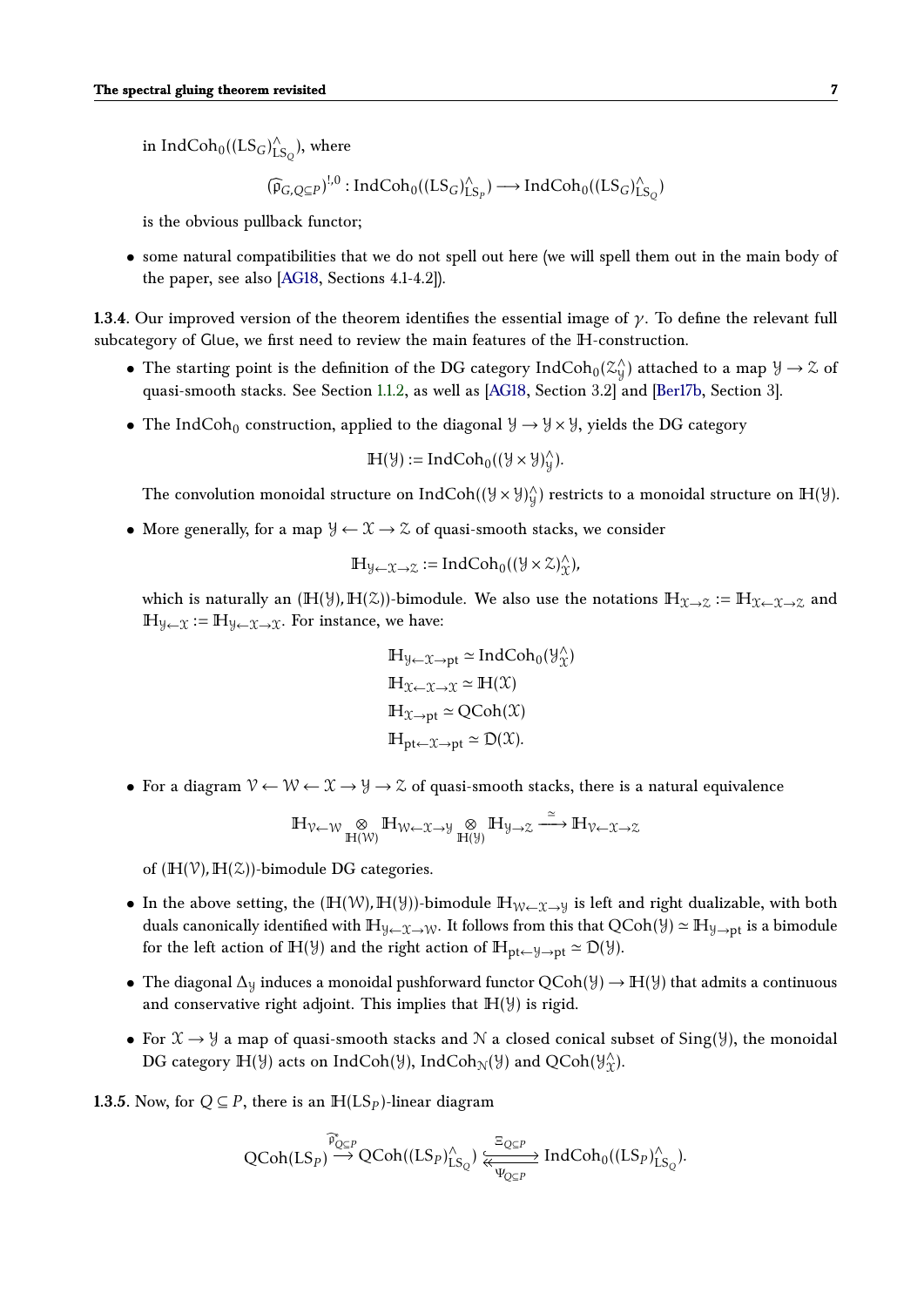Let us now push forward along  $\rho_P$  :  $LS_P \to LS_G$  in the  $\mathbb H$ -sense, that is, we tensor up with  $\mathbb H_{LS_G\leftarrow LS_P}$  over  $H(LS_P)$ . Thanks to the third and fourth item above, we obtain an  $H(LS_G)$ -linear diagram

$$
IndCoh_{0}((LS_{G})^{\wedge}_{LS_{P}})\stackrel{(\widehat{p}_{G,Q\subseteq P})^{!,P-\text{temp}}}{\longrightarrow} \mathbb{H}_{LS_{G}\leftarrow LS_{P}}\underset{\mathbb{H}(LS_{P})}{\otimes}QCoh((LS_{P})^{\wedge}_{LS_{Q}})\xleftarrow{\Xi_{G,Q\subseteq P}} IndCoh_{0}((LS_{G})^{\wedge}_{LS_{Q}}).
$$

**1.3.6.** The DG category Glue was constructed by disregarding Ψ*G,Q*⊆*<sup>P</sup>* : indeed, the composition of the two arrows from left to right is exactly the functor  $(\widehat{\mathfrak{p}}_{G,Q\subseteq P})^{!,0}$  that appeared in Section [1.3.3.](#page-5-2)

The key proposal of the present paper is that one should instead disregard  $\Xi_{G,Q\subseteq P}$  and  $\textit{keep }\Psi_{G,Q\subseteq P}.$ Indeed, our theorem states that an object of Glue as above belongs to the essential image of *γ* if and only if the following condition is satisfied: for any  $Q \subseteq P$ , the arrow  $\eta_{Q \subseteq P}$  induces an isomorphism

$$
(\widehat{\mathfrak{p}}_{G,Q\subseteq P})^{!,P-\text{temp}}(\mathcal{F}_P)\longrightarrow \Psi_{G,Q\subseteq P}(\mathcal{F}_Q).
$$

**1.3.7.** To state this more formally, we set

$$
\textup{Ind}\textup{Coh}_{0}((\textup{LS}_{G})_{\textup{LS}_{Q}}^{\wedge})^{P-\textup{temp}}:=\mathbb{H}_{\textup{LS}_{G}\leftarrow \textup{LS}_{P}}\underset{\mathbb{H}(\textup{LS}_{P})}{\otimes}\textup{QCoh}((\textup{LS}_{P})_{\textup{LS}_{Q}}^{\wedge}),
$$

and consider the DG category

$$
\lim_{[Q \subseteq P] \in \mathsf{Tw}(Par)^{\mathrm{op}}} \mathsf{IndCoh}_0((LS_G)_{LS_Q}^{\wedge})^{P-\mathrm{temp}},
$$

where the limit is taken along the cospans

$$
IndCoh_{0}((LS_{G})_{LS_{P}}^{\wedge}) \xrightarrow{(\widehat{\mathfrak{p}}_{G,Q\subseteq P})^{1,P-\text{temp}}} IndCoh_{0}((LS_{G})_{LS_{Q}}^{\wedge})^{P-\text{temp}} \xleftarrow{\Psi_{G,Q\subseteq P}} IndCoh_{0}((LS_{G})_{LS_{Q}}^{\wedge})
$$

displayed above. The indexing 1-category Tw(Par) is the poset of *twisted arrows* of Par, see Section [3.2.2.](#page-17-1) The decoration "temp" stands for "tempered", see [\[Ber19b,](#page-33-4) Example 1.3.4] for an explanation of the terminology.

**1.3.8.** We can now formulate an early version of the main result of this paper (the official version appears later as Theorem [3.3.8\)](#page-22-2).

<span id="page-7-2"></span>**Theorem 1.3.9** (Strong spectral gluing). *There is a natural*  $H(LS_G)$ -linear equivalence

$$
\gamma^\text{strong}: IndCoh_{\mathcal{N}}(LS_G) \stackrel{\simeq}{\longrightarrow} \lim_{[Q \subseteq P] \in \text{Tw}(Par)^{op}} IndCoh_0((LS_G)_{LS_Q}^{\wedge})^{P-\text{temp}}.
$$

**1.3.10.** In Example [4.2.8,](#page-26-0) we will show that, by restricting to the trivial *G*-local system, the above theorem is related to the following local (that is, independent of the curve *X*) analogue.

<span id="page-7-1"></span>**Theorem 1.3.11.** *Let* N<sup>g</sup> ⊆ g *be the nilpotent cone of the Lie algebra of G. For each pair of standard parabolics Q* ⊆ *P , consider the natural correspondence*

$$
G \times^P \mathfrak{u}_P \leftarrow G \times^Q \mathfrak{u}_P \hookrightarrow G \times^Q \mathfrak{u}_Q
$$

*over* N<sup>g</sup> *. Then the pullback functors yield an equivalence*

(1.4) 
$$
\mathcal{D}(\mathcal{N}_g) \simeq \lim_{[Q \subseteq P] \in \text{Tw}(Par^{op})^{op}} \mathcal{D}(G \times^Q \mathfrak{u}_P).
$$

<span id="page-7-0"></span>*Remark* 1.3.12. For  $G = GL_2$ , Theorem [1.3.11](#page-7-1) states that  $D(\mathcal{N}_{gl_2})$  is equivalent to  $D(pt) \times_{D(\mathbb{P}^1)} D(T^*(\mathbb{P}^1))$ , the DG category obtained from the diagram pt  $\leftarrow \mathbb{P}^1 \hookrightarrow T^*\mathbb{P}^1$  by pullback. This situation is very similar to the blow-up situation of Section [1.2.1](#page-4-0) and it will be proven in the same way.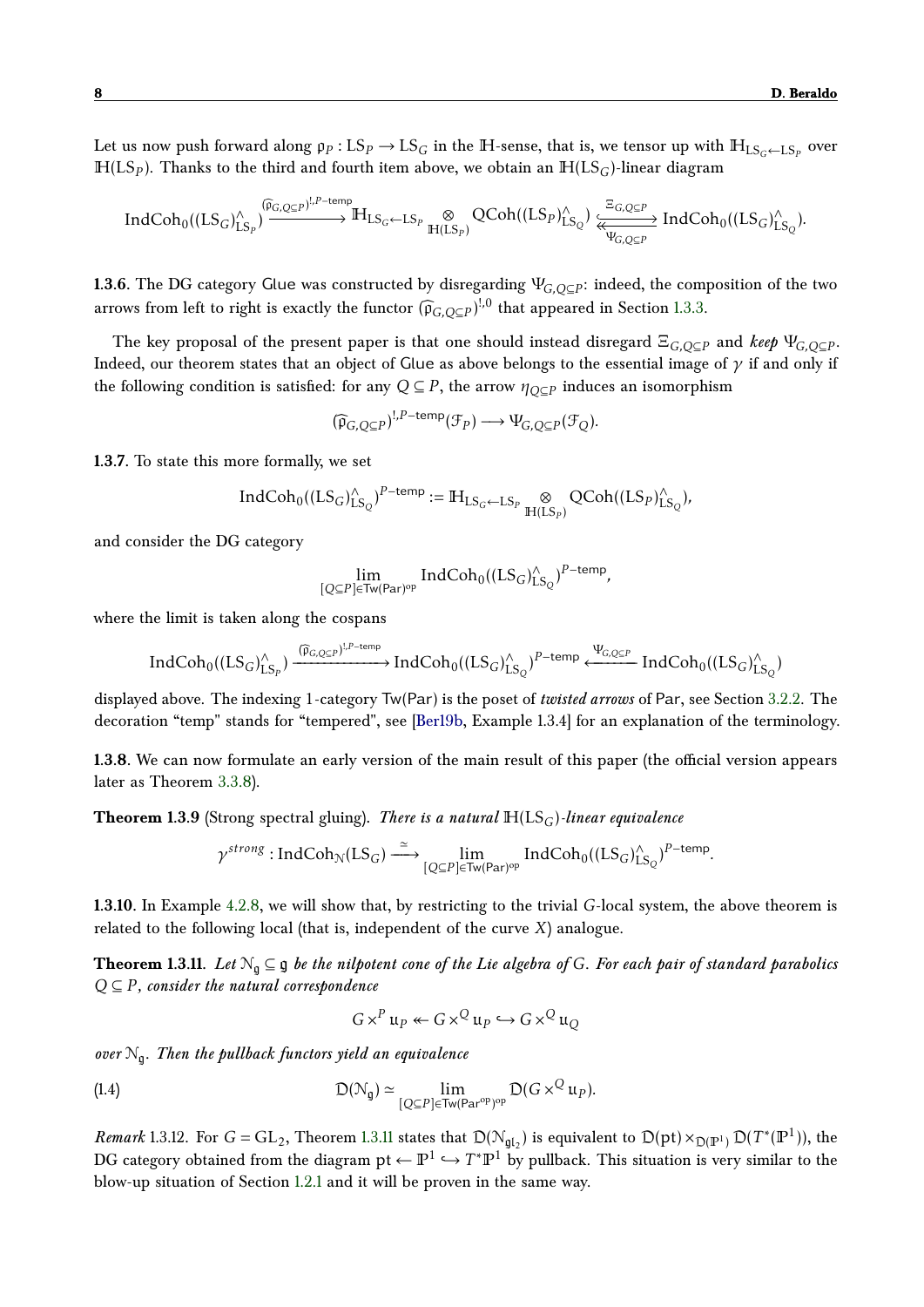#### **1.4. Automorphic gluing, a preview**

The geometric Langlands conjecture calls for an equivalence between  $IndCoh_N(LS_G)$  and the DG category  $D(Bun_{\tilde{G}})$  of  $D$ -modules on the stack  $Bun_{\tilde{G}}(X)$  of  $\tilde{G}$ -bundles on the same curve X. Here  $\tilde{G}$  is the Langlands dual group of *G*. Under geometric Langlands, the spectral gluing theorem ought to correspond to a gluing statement for  $D(Bun_{\tilde{C}})$ . We conclude the introduction with an informal<sup>[4](#page-8-0)</sup> discussion of such a statement, which we call *automorphic gluing*.

**1.4.1.** To reduce cuttler, let us swap *G* with  $\check{G}$  and formulate a gluing conjecture for  $D(Bun_G)$ . A key ingredient is the *tempered subcategory*, denoted by <sup>temp</sup> $D(Bun_G)$ . The definition appears in [\[AG15,](#page-32-1) Section 12] and an equivalent characterization is given in [\[Ber19d\]](#page-33-6); see also [\[Ber19b,](#page-33-4) Sections 1.3-1.4]. In general, we can define the tempered subcategory of any DG category C equipped with an action of the spherical monoidal DG category Sph*<sup>G</sup>* . As with QCoh and IndCoh, there is a colocalization (the right adjoint is called the "temperization functor"):

$$
\begin{array}{c}\n \text{temp} \, \text{C} \, \xrightarrow{\text{temp}} \, \text{C}.\n \end{array}
$$

We denote by C° the right orthogonal of <sup>temp</sup>C inside C: this might be called the *anti-tempered subcategory*.

**1.4.2.** For any  $P \in$  Par, we also need to introduce a DG category  $I(G, P)^{\text{aut}}$  as follows. (The superscript "aut" stands for "automorphic".) Consider the prestack  $\text{Bun}_G^{P-\text{gen}}$  of *G*-bundles on *X* equipped with a generic reduction to *P*, see [\[Bar14\]](#page-32-3) for the precise definition. There are canonical maps

<span id="page-8-2"></span>
$$
Bun_M \xleftarrow{q_P} Bun_P \xrightarrow{f_P}Bun_G^{P-\text{gen}},
$$

where *M* is the Levi quotient of *P*. We set<sup>[5](#page-8-1)</sup>

$$
I(G, P)^{\text{aut}} := \mathcal{D}(\text{Bun}_G^{P-\text{gen}}) \underset{\mathcal{D}(\text{Bun}_P)}{\times} \text{temp}_{\mathcal{D}}(\text{Bun}_M),
$$

where the left arrow is the pullback  $f_P^!$  and the right arrow is the (fully faithful) composition

$$
^{temp} \mathcal{D}(Bun_M) \hookrightarrow \mathcal{D}(Bun_M) \xrightarrow{\mathfrak{q}_P^!} \mathcal{D}(Bun_P).
$$

As in [\[Gai15a,](#page-33-1) Section 6], there is an action of Sph*<sup>G</sup>* on *I*(*G,P* ): this allows us to later take the tempered and anti-tempered subcategories of *I*(*G,P* ).

 $1.4.3$ . Now, the automorphic analogue of the spectral gluing of [\[AG18\]](#page-32-0) states that the DG categories  $I(G, P)^{\text{aut}}$ assemble into a glued DG category

$$
Glue^{aut} := \operatorname*{laxlim}_{P \in \operatorname{Par}^{op}} I(G, P)^{aut}
$$

and that there is a fully faithful functor  $\gamma^\mathrm{aut} : \mathcal{D}(\text{Bun}_G) \to \text{Glue}^\mathrm{aut}.$  The strong automorphic gluing conjecture amounts to an explicit description of the essential image of  $\gamma^{\rm aut}$  as a limit over Tw(Par), similarly to what is done in the present paper for the spectral side. Below, we give the details for *G* of semisimple rank 1.

<span id="page-8-0"></span><sup>&</sup>lt;sup>4</sup>We plan to give a rigorous account of this material elsewhere.

<span id="page-8-1"></span> $5$ This definition is taken from [\[Gai15a\]](#page-33-1), but we warn the reader that the notation is different.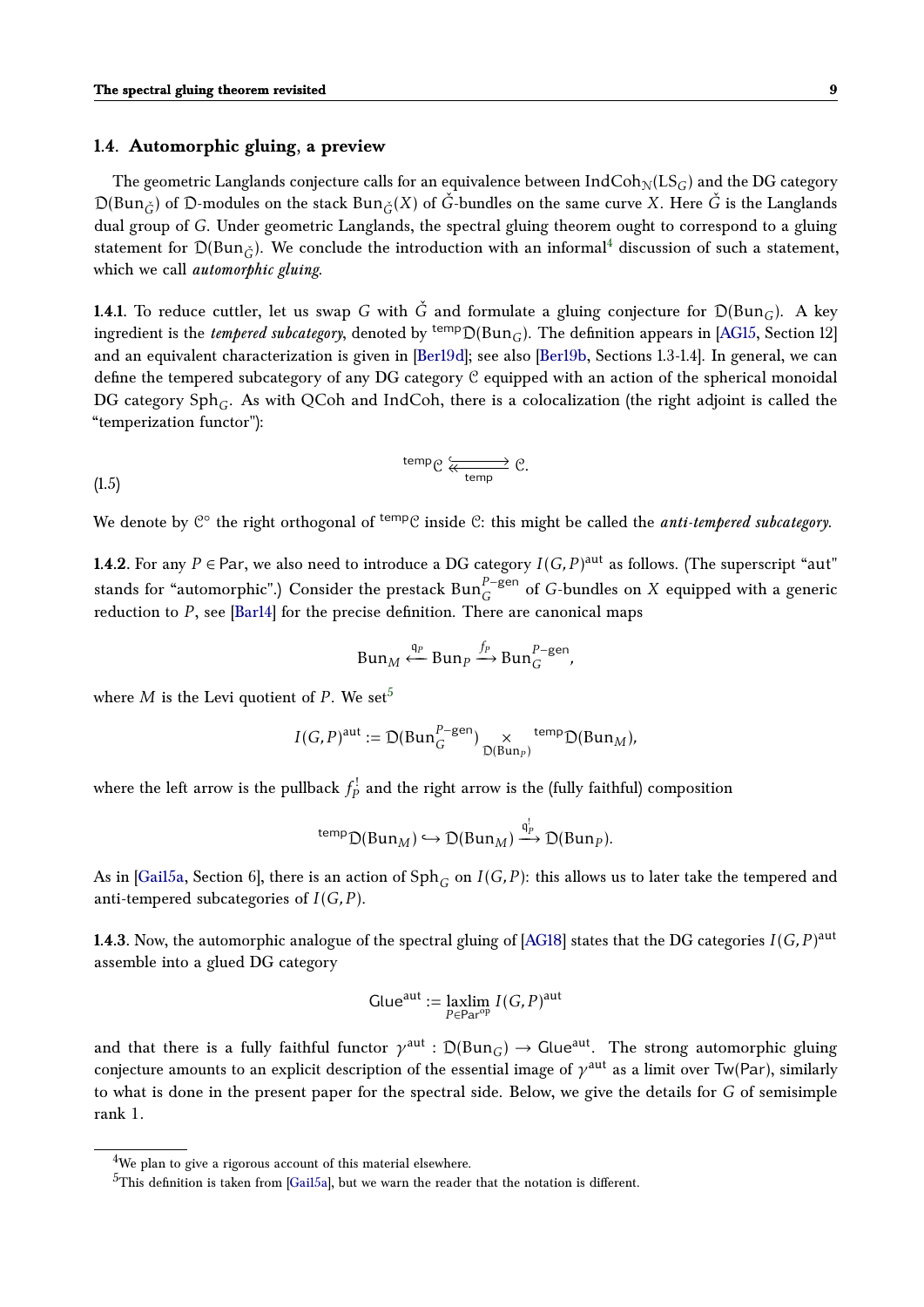**1.4.4.** From now until the end of the introduction, let *G* be of semisimple rank one. In this case, Glue<sup>aut</sup> has two terms:  $\frac{\text{temp}}{\text{D}}(\text{Bun}_G)$  and

$$
I(G,B)^{\text{aut}} \simeq \mathfrak{D}(\text{Bun}_G^{B-\text{gen}}) \underset{\mathfrak{D}(\text{Bun}_B)}{\times} \mathfrak{D}(\text{Bun}_T).
$$

Since  $T := \text{Levi}(B)$  is abelian, the inclusion  $\text{temp}_{D(\text{Bun}_T)} \hookrightarrow D(\text{Bun}_T)$  is an equivalence. The inclusion *I*(*G,B*)  $\hookrightarrow$  D(Bun<sup>β−gen</sup>) admits a continuous right adjoint; this allows to define the *enhanced constant term* functor

$$
CT_B^{\text{enh}} : \mathcal{D}(\text{Bun}_G) \xrightarrow{f_B^!} \mathcal{D}(\text{Bun}_G^{B-\text{gen}}) \twoheadrightarrow I(G, B).
$$

This functor is  $\text{Sph}_G\text{-linear}$  and it is equipped with a (necessarily  $\text{Sph}_G\text{-linear}$ ) left adjoint,  $\text{Eis}_B^{\text{enh}}$ . In particular,  $CT_B^{\text{enh}}$  preserves the (anti-)tempered subcategories.

**1.4.5.** The weaker version of the automorphism gluing theorem states that the natural functor

(1.6) 
$$
\mathcal{D}(Bun_G) \longrightarrow \text{Glue}^{\text{temp}}_{\text{D}(Bun_G)} \xrightarrow{\text{CTe}^{\text{enh}}}_{\text{B}} I(G,B)^{\text{aut}}
$$

is fully faithful. One can check that such fully faithfulness boils down to the fully faithfulness of the functor

<span id="page-9-1"></span>
$$
\mathcal{D}(\mathrm{Bun}_G)^\circ \xrightarrow{\mathrm{CT}_B^{\mathrm{enh}}} \left( I(G,B)^{\mathrm{aut}} \right)^\circ.
$$

*Example* 1.4.6. As evidence for the validity of the latter statement, consider the example of  $\omega_{\text{Bun}_G}$ . This object has been proven to be anti-tempered (for any nonabelian *G*, not just in semisimple rank 1) in [\[Ber19d\]](#page-33-6). Now, the fact that the counit of the adjunction

$$
Eis_B^{\text{enh}}CT_B^{\text{enh}}(\omega_{\text{Bun}_G}) \longrightarrow \omega_{\text{Bun}_G}
$$

is an isomorphism is a quick consequence of the contractibility of the space of rational maps from *X* to *G/B*, proven in [\[Gai13a\]](#page-33-7) and [\[Bar14\]](#page-32-3). This example is very close to being a proof: indeed, for *G* of rank one, we expect that  $D(Bun_G)^\circ$  is generated under colimits by  $\omega_{Bun_G}$ .

**1.4.7.** Now note that the functor appearing on the RHS of [\(1.6\)](#page-9-1) factors as

$$
^{temp} \mathcal{D}(Bun_G) \to {^{temp}I}(G,B)^{aut} \hookrightarrow I(G,B)^{aut}.
$$

Moreover, the inclusion  $\hspace*{0.2mm}^{\mathrm{temp}} I(G, B)^{\mathrm{aut}} \hookrightarrow I(G, B)^{\mathrm{aut}}$  admits a right adjoint, see [\(1.5\)](#page-8-2). The strong automorphic gluing in semisimple rank 1 reads as follows:

**Conjecture 1.4.8.** *For G of semisimple rank* 1*, the commutative diagram*

$$
\mathcal{D}(Bun_G) \xrightarrow{\text{CT}_B^{\text{enh}}} I(G,B)^{\text{aut}} \\ \downarrow^{\text{temp}} \\ \text{temp} \\ \mathcal{D}(Bun_G) \xrightarrow{\text{CT}_B^{\text{enh}}} \downarrow^{\text{temp}} \\ \text{temp} \\ I(G,B)^{\text{aut}}.
$$

#### *is a fiber square.*

**1.4.9.** This conjecture boils down to proving that the functor

$$
D(Bun_G)^{\circ} \xrightarrow{\text{CT}_B^{\text{enh}}} \left( I(G, B)^{\text{aut}} \right)^{\circ}
$$

<span id="page-9-0"></span>is an equivalence. As above, we expect that  $\Big( I(G, B)^{\rm aut} \Big)^\circ$ is generated under colimits by  $\omega_{\mathrm{Bun}_G^{B-\mathrm{gen}}}$ . This would make the equivalence manifest.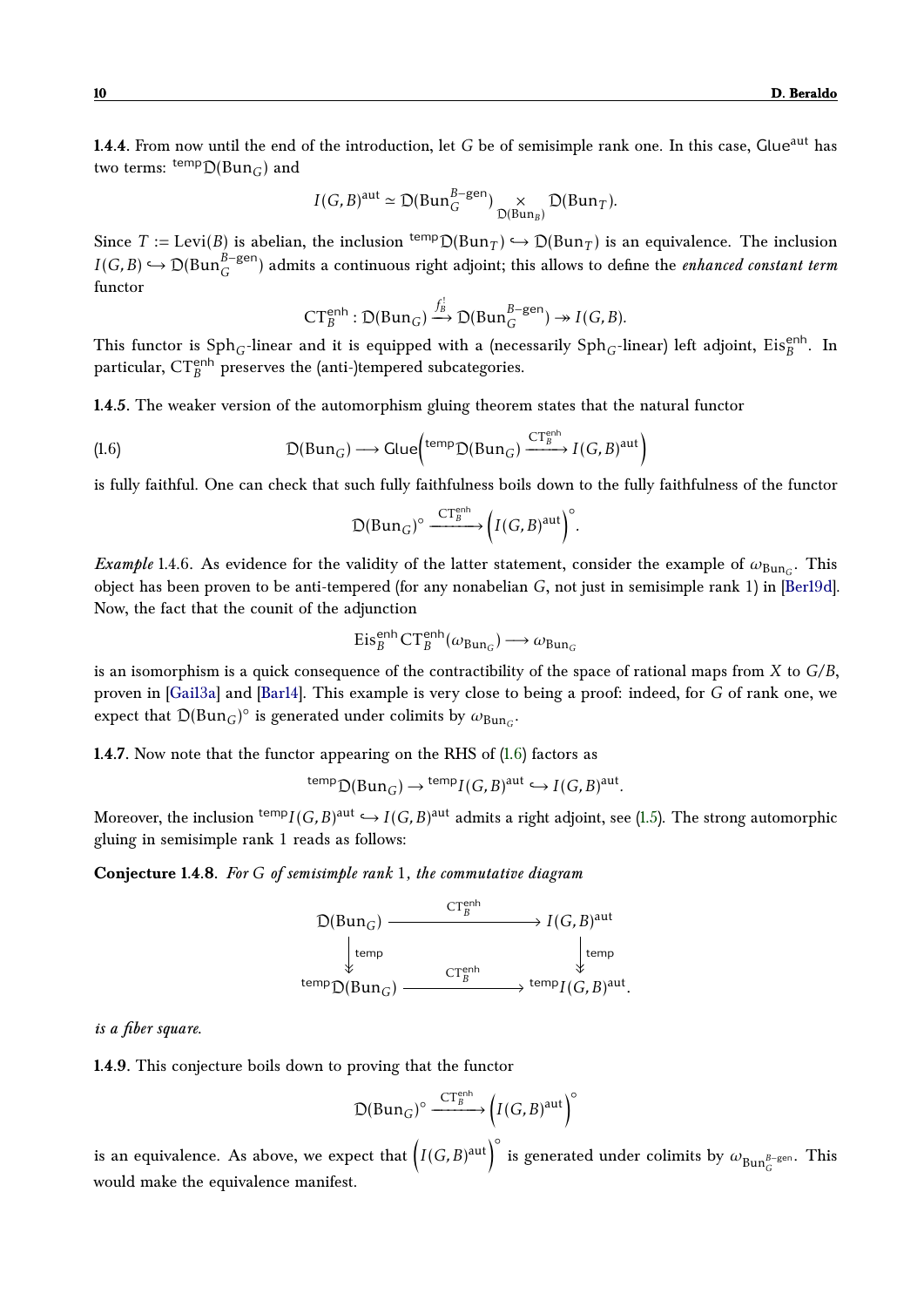#### **1.5. Organization of the paper**

In Section [2,](#page-10-1) we construct the action of  $D(Sing(Y))^{\Rightarrow}$  on IndCoh(*Y*) and discuss some of its properties. Section [3](#page-14-0) is devoted to the definition of the term appearing in the main Theorem [1.3.9:](#page-7-2) our glued DG category and of the gluing functor that ought to realize the equivalence. Section [4](#page-22-0) explains how to reduce the proof of the main theorem to a simpler statement about categories of D-modules on schemes: this is made possible by the results of Section [2.](#page-10-1) Finally, Section [5](#page-28-0) extends the combinatorics of [\[AG18\]](#page-32-0) to prove the statements left open in Section [4.](#page-22-0)

#### <span id="page-10-0"></span>**1.6. Acknowledgements**

I would like to thank Dima Arinkin and Dennis Gaitsgory for their patient explanations and their insight: I owe them a great deal. I am obliged to Ian Grojnowski and Sam Raskin for several useful conversations, as well as to the anonymous referees for their comments and corrections.

# <span id="page-10-1"></span>**2. Global complete intersections**

After a preliminary section on the *shift of grading trick*, we discuss the relationship between ind-coherent sheaves and spaces of singularities in the case of global complete intersections.

### <span id="page-10-2"></span>**2.1. Shift of grading**

Consider the ∞-category

$$
\mathbb{G}_m\text{-rep}^{\text{weak}}:=(\text{QCoh}(\mathbb{G}_m),\star)\text{-mod},
$$

see [\[AG15\]](#page-32-1) or [\[Ber17a\]](#page-32-4). We will make extensive usage of the "shift of grading" automorphism of  $\mathbb{G}_m$ -<mark>rep<sup>weak</sup>,</mark> defined in [\[AG15\]](#page-32-1) and denoted by  $\mathcal{C} \rightsquigarrow \mathcal{C} \subset \mathcal{C}$ . We denote by  $\mathcal{C} \rightsquigarrow \mathcal{C} \Rightarrow$  its inverse.

**2.1.1.** The definition of  $C^{\Leftarrow}$  goes as follows:

- take the invariant category  $\mathcal{C}^{\mathbb{G}_m}$ , equipped with its action of  $\mathsf{Rep}(\mathbb{G}_m)$ ;
- twist this action of  $Rep(\mathbb{G}_m)$  by the symmetric monoidal autoequivalence  $Rep(\mathbb{G}_m) \to Rep(\mathbb{G}_m)$ induced by the assignment

$$
\{V_{i,n}\}\leadsto\{V_{i-2n,n}\},\
$$

where  $V_{i,n}$  denotes the component in cohomological degree *i* and weight *n* of a graded DG vector space *V* ;

• finally, set  $\mathcal{C}^{\Leftarrow} := \mathcal{C}^{\mathbb{G}_m} \otimes_{\text{Rep}(\mathbb{G}_m)} \text{Vect}$ , where  $\mathbb{G}_m$  acts trivially on Vect.

*Example* 2.1.2*.* If  $\mathbb{G}_m$  acts trivially on  $\mathbb{C}$ , then  $\mathbb{C}^{\Leftarrow} \simeq \mathbb{C}$ *.* 

*Example* 2.1.3. Let *A* be a graded DG algebra. Then  $C = A$ -mod is naturally an object of  $\mathbb{G}_m$ -rep<sup>weak</sup>. As above, we write  $A = \{A_{i,n}\}\$ where  $A_{i,n}$  is the component in cohomological degree *i* and grading degree *n*. We have:

$$
(A \text{-} \text{mod})^{\Leftarrow} = A^{\Leftarrow} \text{-} \text{mod},
$$

where  $A^{\Leftarrow}$  is the graded DG algebra with components  $(A^{\Leftarrow})$ *i*<sub>n</sub> =  $A_{i+2n,n}$ *n*.

**2.1.4.** The latter example shows that the shift/unshift automorphisms do not commute with the forgetful functor  $\mathbb{G}_m$ -re $\mathsf{p} \to \mathsf{DGC}$ at. On the other hand, by construction,  $(\mathcal{C}^{\Leftarrow})^{\mathbb{G}_m}$  and  $\mathcal{C}^{\mathbb{G}_m}$  are equivalent as  $\mathsf{D}\mathsf{G}$ categories.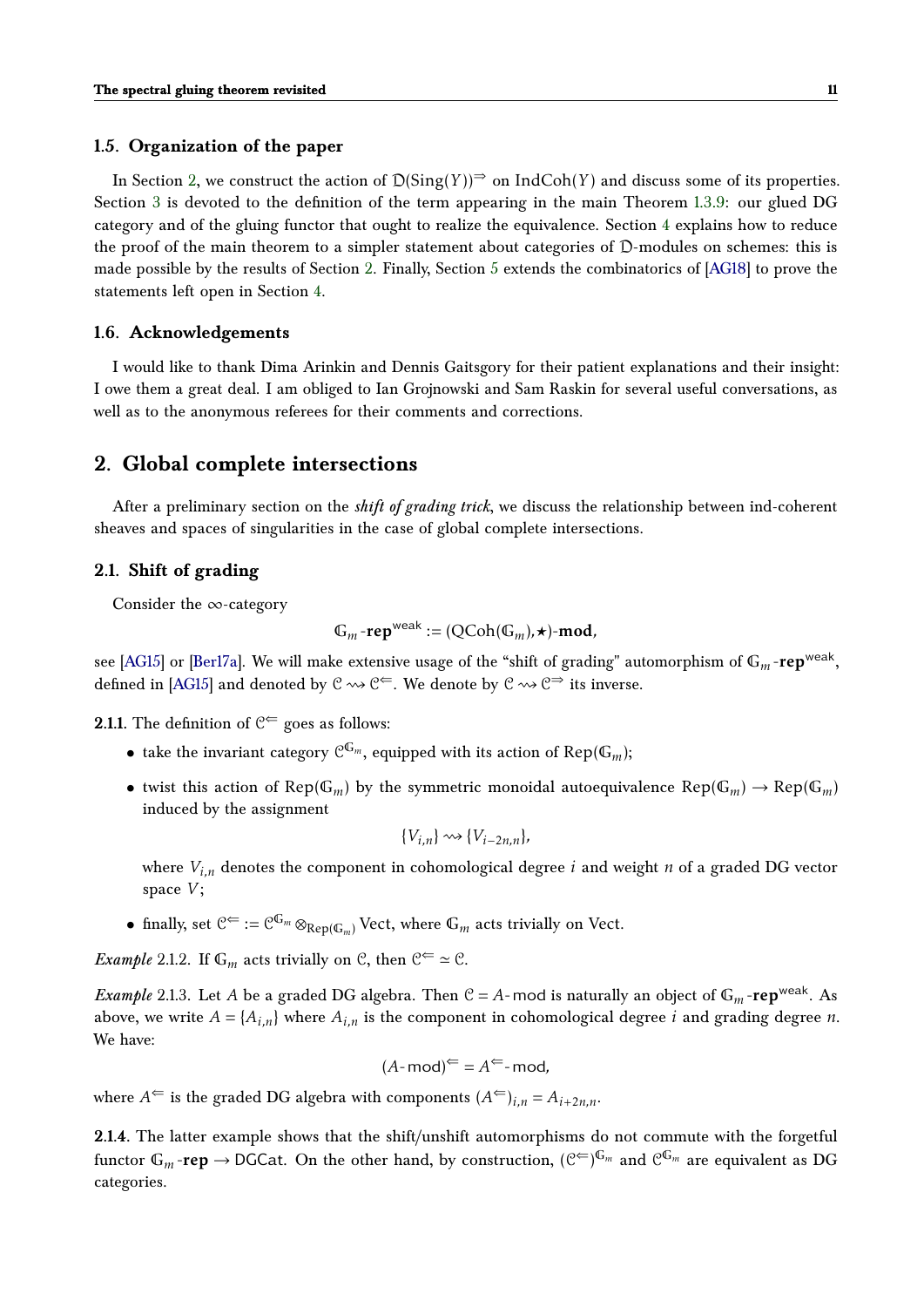**2.1.5.** Recall that  $\mathbb{G}_m$ -rep<sup>weak</sup> is symmetric monoidal (compatibly with the forgetful functor to DGCat). The shift automorphism preserves the symmetric monoidal structure. Hence, it also preserves relative tensor products within  $\mathbb{G}_m$  -**rep**<sup>weak</sup>.

*Example* 2.1.6. Let *V* be a finite dimensional vector space and consider the dilation  $\mathbb{G}_m$ -action on  $V^*$ , which corresponds to the tautological grading on Sym V. This induces  $\mathbb{G}_m$ -actions on  $\text{QCoh}(V^*)$ , on  $\Omega V$  := pt  $x_V$  pt and on IndCoh(pt  $x_V$  pt). Under the Koszul duality equivalence

$$
IndCoh(\Omega V) \simeq (Sym\ V[-2])
$$
-mod,

elements of Sym<sup>*n*</sup> *V* are placed in bidegree (2*n*, *n*). Hence, IndCoh( $\Omega$ *V*)  $\simeq$  QCoh( $V^*$ )<sup> $\Rightarrow$ </sup>. This equivalence swaps the convolution and the pointwise monoidal structures. By the theory of singular support, we deduce that  $QCoh(\Omega V) \simeq QCoh((V^*)_0^{\lambda}$  $\bigwedge_{0}^{\lambda}$  $\big)$  $\Rightarrow$ .

*Example* 2.1.7. In the situation of the previous example, there is also a  $\mathbb{G}_m$ -action on  $D(V^*)$ . We obtain an equivalence

$$
\mathfrak{D}(V^*)^{\Rightarrow} \simeq W_2(V^*)\text{-}\operatorname{mod},
$$

where *W*2(*V* ∗ ) is the 2-shifted Weyl algebra whose *∂* variables have bidegree (−2*,*−1). The Fourier-Deligne transform yields an equivalence  $\mathcal{D}(V^*)^{\Rightarrow} \simeq \mathcal{D}(V)^{\Leftarrow}$ .

**Proposition 2.1.8.** *Consider again the scheme*  $Y = QV$  *and recall the action of*  $QCoh(Y)$  *on* IndCoh(*Y*)*, as well as the action of*  $QCoh(Y)$  *on* Vect *given by pullback along the inclusion*  $pt \hookrightarrow \Omega V$ *. There is a canonical equivalence*

$$
IndCoh(Y) \underset{\mathrm{QCoh}(Y)}{\otimes} \mathrm{Vect} \simeq \mathcal{D}(V^*)^{\Rightarrow}.
$$

*Proof.* We use the above Koszul duality equivalence, together with the fact that the shift automorphism is symmetric monoidal:

(2.1)  
\n
$$
\operatorname{IndCoh}(Y) \underset{\operatorname{QCoh}(Y)}{\otimes} \operatorname{Vect} \cong \operatorname{QCoh}(V^*)^{\Rightarrow} \underset{\operatorname{QCoh}((V^*)^{\wedge}_0)^{\Rightarrow}}{\otimes} \operatorname{Vect}
$$
\n
$$
\cong \left(\operatorname{QCoh}(V^*) \underset{\operatorname{QCoh}(V^*)^{\wedge}_0}{\otimes} \operatorname{Vect}\right)^{\Rightarrow}
$$
\n
$$
\cong \operatorname{QCoh}(V^*/(V^*)^{\wedge}_0)^{\Rightarrow}
$$
\n
$$
\cong \operatorname{D}(V^*)^{\Rightarrow},
$$

where the third equivalence follows (for example) by formal smoothness of  $(V^*)^{\wedge}_0$  $\int_0^\wedge$ , together with proper descent for IndCoh.

*Remark* 2.1.9*.* In fact, the above equivalence is the simplest nontrivial instance of the equivalence

(2.2) IndCoh(
$$
\mathcal{Y}
$$
)  $\underset{QCoh(\mathcal{Y})}{\otimes} QCoh(y) \simeq D(Sing(\mathcal{Y})|_{y})^{\Rightarrow}$ ,

valid for any quasi-smooth stack and any k-point  $y \in \mathcal{Y}$ . This will be addressed in another paper.

### <span id="page-11-0"></span>**2.2. Singular support for global complete intersections**

We show that for *Y* a global complete intersection (see the definition below), the DG category IndCoh(*Y* ) admits an action of  $D(Sing(Y))^{\Rightarrow}$ , which encodes the notion of singular support for coherent sheaves.

**2.2.1.** Recall from [\[AG15,](#page-32-1) Section 2.3] that, for a quasi-smooth scheme *Y* , the scheme of singularities Sing(*Y* ) is a classical scheme living over *Y cl*, the classical truncation of *Y* . It is defined as the relative spectrum of the  $\mathfrak{O}_{Y^{cl}}$ -algebra  $\text{Sym}_{\mathfrak{O}_{Y^{cl}}}H^1(\mathbb{T}_Y).$  We always equip  $\text{Sing}(Y)$  with the  $\mathbb{G}_m$ -action coming from the obvious grading of the above symmetric algebra. Such G*m*-action induces a strong (and in particular a weak)  $\mathbb{G}_m$ -action on  $D(Sing(Y))$ : this structure allows us to consider the shifted DG category  $D(Sing(Y))$ <sup>⇒</sup>.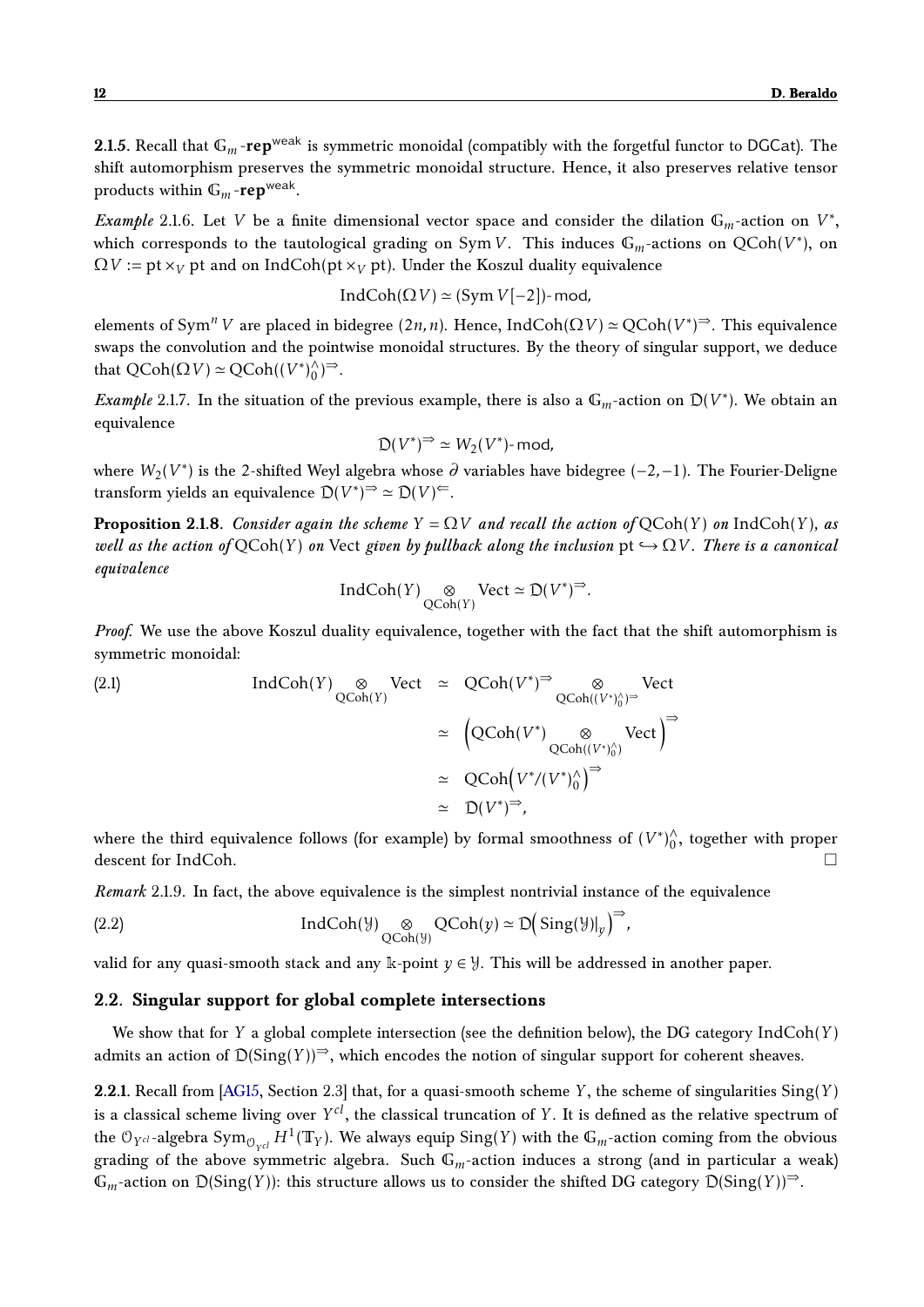**2.2.2.** We say that a DG scheme *Y* is a *global complete intersection*<sup>[6](#page-12-0)</sup> if it is presented as a fiber product *Y* = *U* ×*<sub>V</sub>* pt, with *U* smooth affine and *V*  $\simeq$   $\mathbb{A}^n$  a vector space. A global complete intersection is obviously quasi-smooth and conversely any quasi-smooth scheme is Zariski locally of this form, see e.g. [\[AG15,](#page-32-1) Corollary 2.1.6].

**2.2.3.** Let  $Y = U \times_V$  pt be a global complete intersection. Such Y, together with its presentation, is regarded as fixed throughout the remainder of Section [2.](#page-10-1) Observe that

$$
Sing(Y) \simeq (Y \times V^*) \times_{T^*U} U
$$

as classical schemes, where the left map in the fiber product is the dual of the differential and the right one is the zero section. In particular, we have  $\mathbb{G}_m$ -equivariant closed embeddings

$$
Sing(Y) \hookrightarrow Y \times V^* \hookrightarrow U \times V^*,
$$

where the  $\mathbb{G}_m$ -action on  $V^*$  and on  $T^*U$  is dilation (along the fibers of  $T^*U \to U$  in the second case).

**2.2.4.** Consider the pullback action of  $QCoh(U) \simeq IndCoh(U)$  on  $IndCoh(Y)$ , as well as the convolution action of IndCoh( $\mathsf{pt} \times_V \mathsf{pt}$ ) on IndCoh(Y). A simple diagram chase shows that these two actions commute. It follows that

$$
(\mathsf{QCoh}(U), \otimes) \otimes (\mathsf{IndCoh}(\mathsf{pt} \times_V \mathsf{pt}), \star)
$$

acts on IndCoh(*Y* ). The Koszul duality equivalence

$$
\left(\text{IndCoh}(\text{pt} \times_V \text{pt}),\star\right) \simeq \left(\text{QCoh}(V^*)^{\Rightarrow}, \otimes\right)
$$

transforms this into an action of

$$
\left(\text{QCoh}(U \times V^*)^{\Rightarrow}, \otimes\right)
$$

on IndCoh(*Y* ). From a slightly different point of view, this action is discussed in [\[AG15,](#page-32-1) Section 5.4.6].

**2.2.5.** By [\[AG15,](#page-32-1) Corollary 5.4.7], the above action of  $QCoh(U \times V^*)$ <sup> $\Rightarrow$ </sup> factors through the monoidal colocalization

$$
\text{QCoh}(U \times V^*)^{\Rightarrow} \to \text{QCoh}\Big((U \times V^*)^{\wedge}_{\text{Sing}(Y)}\Big)^{\Rightarrow}.
$$

Then the monoidal functor

$$
\mathsf{D}(\mathsf{Sing}(Y))^{\Rightarrow} \longrightarrow \mathsf{QCoh}\Big((U \times V^*)^\wedge_{\mathsf{Sing}(Y)}\Big)^{\Rightarrow},
$$

induced by pullback along

$$
(U \times V^*)^{\wedge}_{\text{Sing}(Y)} \to \text{Sing}(Y)_{\text{dR}},
$$

yields an action of  $(D(Sing(Y))^{\Rightarrow}, \otimes)$  on IndCoh(*Y*): this is the action we were looking for.

**Corollary 2.2.6.** *For Y as above and N a closed conical subset of* Sing(*Y* )*, the following full subcategories of* IndCoh(*Y* ) *are equivalent:*

$$
\text{IndCoh}_N(Y) \simeq \mathfrak{D}(N)^{\Rightarrow} \underset{\mathfrak{D}(\text{Sing}(Y))^{\Rightarrow}}{\otimes} \text{IndCoh}(Y).
$$

*Proof.* Tautological from [\[AG15,](#page-32-1) Corollary 5.4.7]. □

*Example* 2.2.7*.* In particular:

$$
QCoh(Y) \simeq D(Y) \underset{D(\text{Sing}(Y))^{\Rightarrow}}{\otimes} IndCoh(Y).
$$

<span id="page-12-0"></span> $6$ We warn the reader that this definition of global complete intersection is not standard: for us, the presentation as a fiber product is part of the data.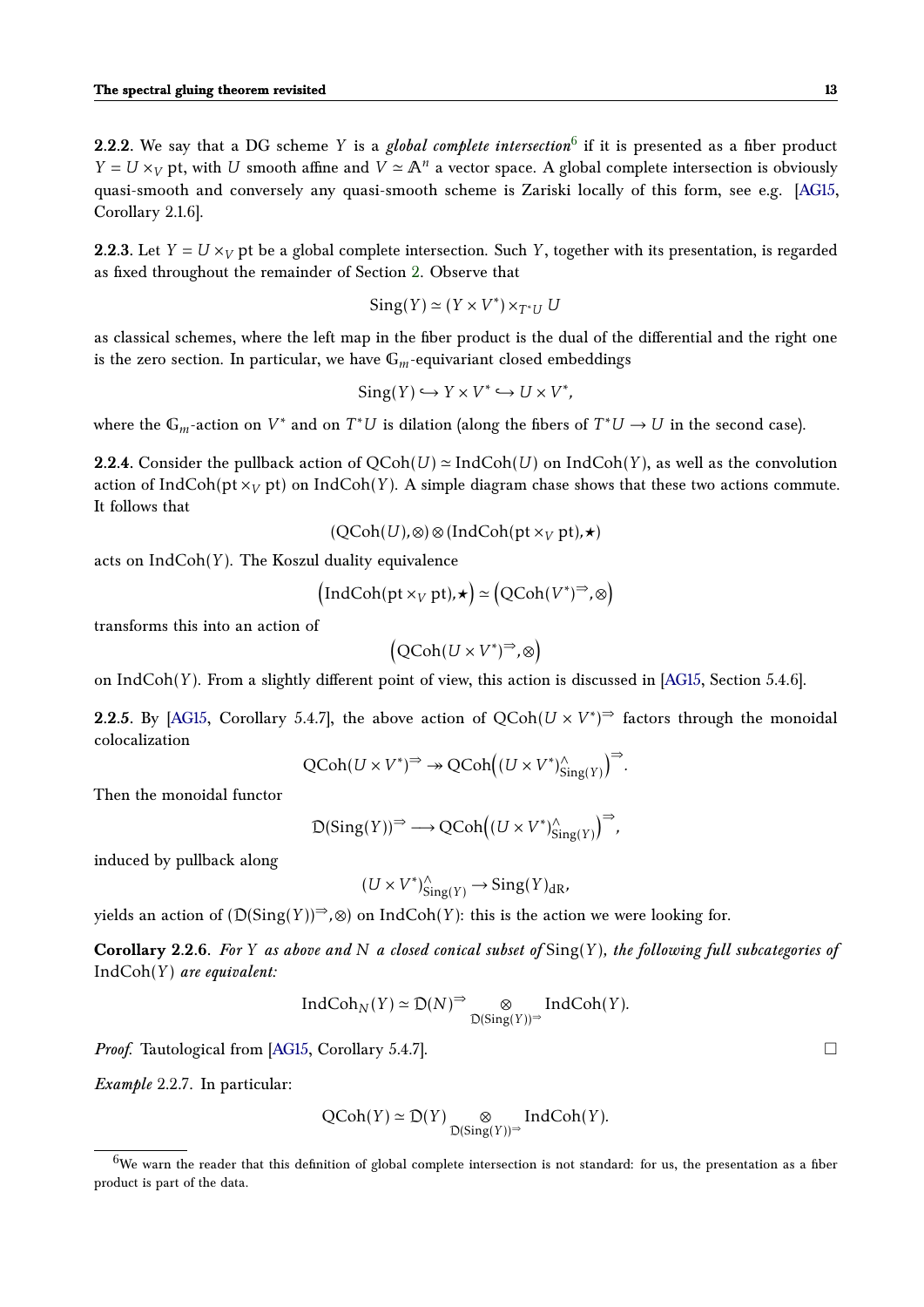<span id="page-13-2"></span>*Example* 2.2.8. Let  $Sing(Y)$ <sup>°</sup> :=  $Sing(Y)$  –  $O_Y$  be the complement of the zero section and IndCoh(*Y*)<sup>°</sup> the quotient IndCoh(*Y* )*/*QCoh(*Y* ). We have:

(2.3) 
$$
\text{IndCoh}(Y)^\circ \simeq \mathcal{D}(\text{Sing}(Y)^\circ)^{\Rightarrow} \underset{\mathcal{D}(\text{Sing}(Y))^\Rightarrow}{\otimes} \text{IndCoh}(Y).
$$

The symmetric monoidal forgetful functor

<span id="page-13-3"></span>
$$
\mathcal{D}(\mathbb{P} \text{Sing}(Y)) \simeq \mathcal{D}(\text{Sing}(Y)^\circ)^{\mathbb{G}_m, \text{strong}} \to \mathcal{D}(\text{Sing}(Y)^\circ)^{\mathbb{G}_m} \simeq \left(\mathcal{D}(\text{Sing}(Y)^\circ)^{\Rightarrow}\right)^{\mathbb{G}_m} \to \mathcal{D}(\text{Sing}(Y)^\circ)^{\Rightarrow}
$$

yields an action of  $\mathcal{D}(\mathbb{P} \text{Sing}(Y))$  on  $\text{IndCoh}(Y)^\circ,$  which is the one constructed in [\[AG18\]](#page-32-0).

### <span id="page-13-0"></span>**2.3. The singular codifferential**

In this section, we use the  $D(Sing(Y))^{\Rightarrow}$ -action on IndCoh(*Y*) constructed above to study the DG category IndCoh0(*Y* ∧  $(X_X^{\wedge}) \simeq \mathbb{H}_{Y \leftarrow X \rightarrow pt}$ 

**2.3.1.** Let  $Y = U \times_V pt$  be a global complete intersection as before, *X* a quasi-smooth scheme, and  $f : X \to Y$ an arbitrary map. We consider the standard correspondence

$$
Sing(X) \stackrel{\mathfrak{s}_f}{\longleftarrow} X \times_Y Sing(Y) \stackrel{\mathfrak{t}_f}{\longrightarrow} Sing(Y),
$$

where the left map is called *singular codifferential*, see [\[AG15,](#page-32-1) Section 2.4].

**2.3.2.** The exterior tensor product yields a natural equivalence

<span id="page-13-1"></span>
$$
IndCoh(Y_X^{\wedge}) \xleftarrow{\simeq} IndCoh(Y) \underset{\mathcal{D}(Y)}{\otimes} \mathcal{D}(X).
$$

To see this, it suffices to combine [\[AG18,](#page-32-0) Proposition 3.1.2] with the 1-affineness of Y<sub>dR</sub> and [\[Gai15b,](#page-33-8) Proposition 3.1.9]. In our case, since  $D(Y)$  acts on IndCoh(*Y*) via  $D(Y) \to D(\text{Sing}(Y))^{\Rightarrow}$  the monoidal pullback functor, we obtain that

(2.4) 
$$
\text{IndCoh}(Y_X^{\wedge}) \simeq \text{IndCoh}(Y) \underset{\mathcal{D}(\text{Sing}(Y))^{\Rightarrow}}{\otimes} \mathcal{D}(X \times_Y \text{Sing}(Y))^{\Rightarrow}.
$$

The next result shows that  $\mathrm{IndCoh}_0(Y_X^\wedge)$  $\binom{7}{X}$  can be expressed is a similar way.

<span id="page-13-5"></span>**Proposition 2.3.3.** Let *X* be a quasi-smooth scheme equipped with a map  $f: X \to Y$ . Under the equivalence [\(2.4\)](#page-13-1)*, the subcategory*

$$
IndCoh_0(Y_X^{\wedge}) \subseteq IndCoh(Y_X^{\wedge})
$$

*identifies with the subcategory*

$$
\operatorname{IndCoh}(Y) \underset{\mathbb{D}(\operatorname{Sing}(Y))^\Rightarrow}{\otimes} \mathbb{D}(\mathfrak{s}_f^{-1}(O_X))^\Rightarrow \subseteq \operatorname{IndCoh}(Y) \underset{\mathbb{D}(\operatorname{Sing}(Y))^\Rightarrow}{\otimes} \mathbb{D}(X \times_Y \operatorname{Sing}(Y))^\Rightarrow
$$

*induced by the inclusion*  $s_f^{-1}$  $f^{-1}(O_X) \subseteq X \times_Y \text{Sing}(Y)$ .

*Proof.* Setting

<span id="page-13-4"></span>
$$
IndCoh(Y)^{\circ} := IndCoh(Y)/QCoh(Y)
$$
  
IndCoh $(Y_X^{\wedge})^{\circ} := IndCoh(Y_X^{\wedge})/QCoh(Y_X^{\wedge})$   
IndCoh $_0(Y_X^{\wedge})^{\circ} := IndCoh_0(Y_X^{\wedge})/QCoh(Y_X^{\wedge})$ 

it is easy to see that the natural functor

$$
\operatorname{IndCoh}_0(Y_X^{\wedge}) \longrightarrow \operatorname{IndCoh}(Y_X^{\wedge}) \underset{\operatorname{IndCoh}(Y_X^{\wedge})^{\circ}}{\times} \operatorname{IndCoh}_0(Y_X^{\wedge})^{\circ}
$$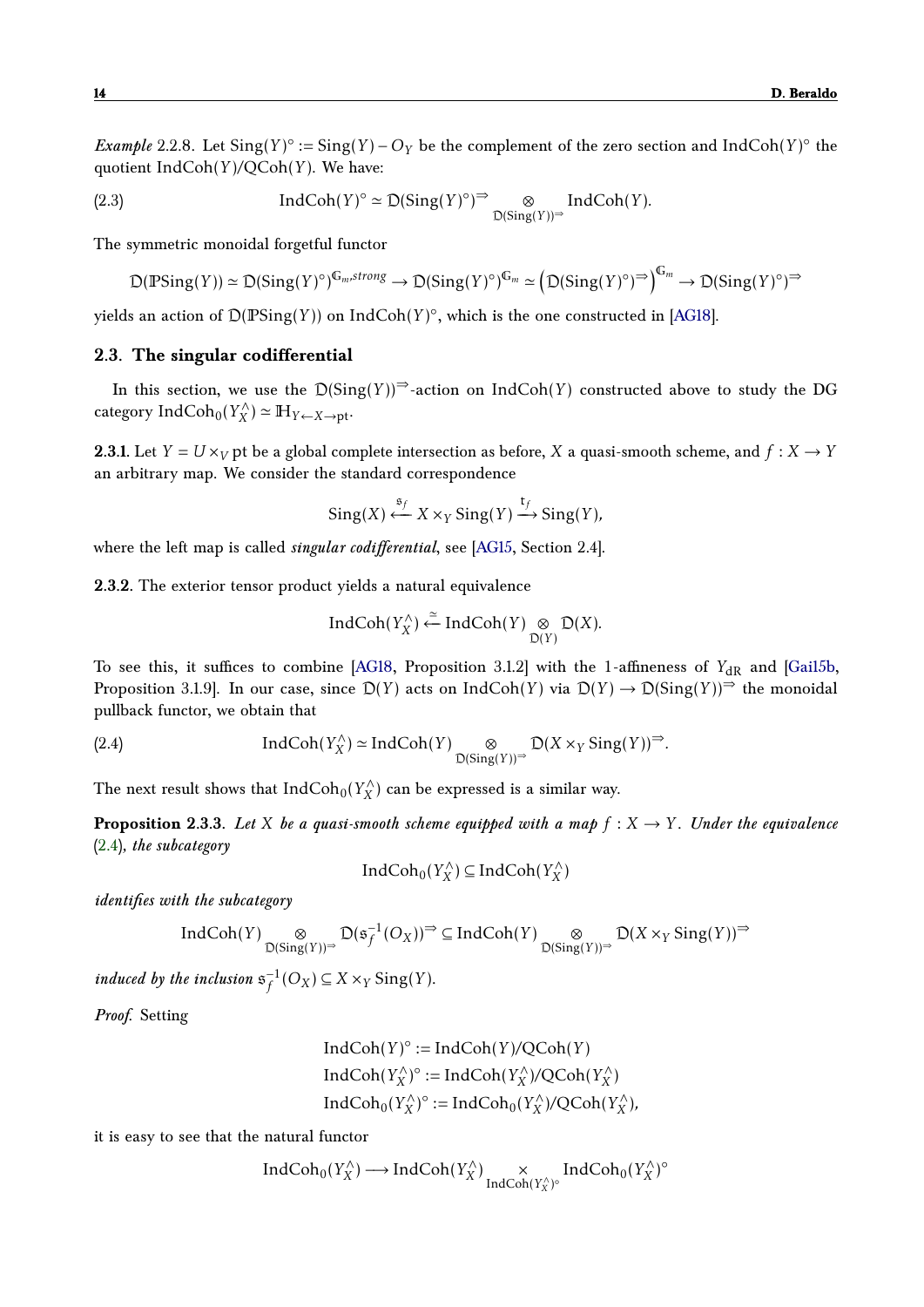is an equivalence. Now, the Arinkin-Gaitsgory action of D(PSing(*Y* )) on IndCoh(*Y* ) ◦ , see Example [2.2.8,](#page-13-2) yields

$$
\operatorname{IndCoh}(Y_X^{\wedge})^{\circ} \simeq \operatorname{IndCoh}(Y)^{\circ} \underset{\mathcal{D}(\mathbb{P} \operatorname{Sing}(Y))}{\otimes} \mathcal{D}(X \times_Y \mathbb{P} \operatorname{Sing}(Y)).
$$

By [\[AG18,](#page-32-0) Section 3.2.10], we also have

$$
\text{IndCoh}_{0}(Y_{X}^{\wedge})^{\circ} \simeq \text{IndCoh}(Y)^{\circ} \underset{\mathcal{D}(\mathbb{P}\text{Sing}(Y))}{\otimes} \mathcal{D}(\mathbb{P}\mathfrak{s}_{f}^{-1}(O_{X})).
$$

Then the assertion follows by plugging in  $(2.3)$ .

*Remark* 2.3.4*.* In the above proposition, we do not require that *X* be a global complete intersection.

**2.3.5.** Let  $W \xrightarrow{e} X \xrightarrow{f} Y$  be a string of quasi-smooth schemes, with *Y* a global complete intersection as always in this section. Observe first that there is a natural correspondence

(2.5) 
$$
\mathfrak{s}_f^{-1}(O_X) \leftarrow W \times_X \mathfrak{s}_f^{-1}(O_X) \hookrightarrow \mathfrak{s}_{f \circ e}^{-1}(O_W),
$$

where we emphasize that the right arrow  $W \times_X \mathfrak{s}_f^{-1}$  $f^{-1}(O_X) \hookrightarrow \mathfrak{s}_{f \circ}^{-1}$  $\frac{1}{f}$ <sub>0e</sub> $(O_W)$  is a closed embedding. Observe also that the pullback functor *ξ* ! : IndCoh(*Y* ∧  $(X_X^{\wedge}) \rightarrow \text{IndCoh}(Y_W^{\wedge})$  preserves the  $\text{IndCoh}_0\text{-subcategories, that is, it}$ restricts to a functor

> *ξ* !*,*0 : IndCoh0(*Y* ∧  $Y_X^{\wedge}$ )  $\longrightarrow$  IndCoh<sub>0</sub>( $Y_W^{\wedge}$ ).

**Corollary 2.3.6.** *Under the equivalences*

(2.6) IndCoh<sub>0</sub>(
$$
Y_X^{\wedge}
$$
)  $\simeq$  IndCoh $(Y)$  $\underset{\mathcal{D}(\text{Sing}(Y))^{\Rightarrow}}{\otimes} \mathcal{D}(\mathfrak{s}_f^{-1}(O_X))^{\Rightarrow}$ 

$$
(2.7) \qquad \qquad \text{IndCoh}_{0}(Y_{W}^{\wedge}) \simeq \text{IndCoh}(Y) \underset{\mathcal{D}(\text{Sing}(Y))^{\Rightarrow}}{\otimes} \mathcal{D}(\mathfrak{s}_{f \circ e}^{-1}(O_{W}))^{\Rightarrow}
$$

*of the above proposition, the pullback functor ξ* !*,*0 *is induced by the* D⇒*-module pull-push along the correspondence* [\(2.5\)](#page-13-4)*.*

*Proof.* This is simply because the equivalence

$$
IndCoh(Y_X^{\wedge}) \simeq IndCoh(Y) \underset{\mathcal{D}(\mathrm{Sing}(Y))^{\Rightarrow}}{\otimes} \mathcal{D}(X \times_Y \mathrm{Sing}(Y))^{\Rightarrow}
$$

is functorial in *X* under pullbacks.

# <span id="page-14-0"></span>**3. Strong spectral gluing**

In this section, we construct our glued DG category

$$
\lim_{[Q\subseteq P]\in \mathsf{Tw}(Par)^{\mathrm{op}}} \mathsf{IndCoh}_0((LS_G)_{LS_Q}^{\wedge})^{P-\mathsf{temp}}
$$

and the gluing functor

$$
\textup{Ind}\textup{Coh}_{\mathcal{N}}(\textup{LS}_G)\longrightarrow \lim_{[Q\subseteq P]\in \textup{Tw}(\textup{Par})^{\textup{op}}}\textup{Ind}\textup{Coh}_0((\textup{LS}_G)^\wedge_{\textup{LS}_Q})^{P-\textup{temp}}.
$$

<span id="page-14-1"></span>The construction follows a general paradigm, which we eventually apply to the case of local systems.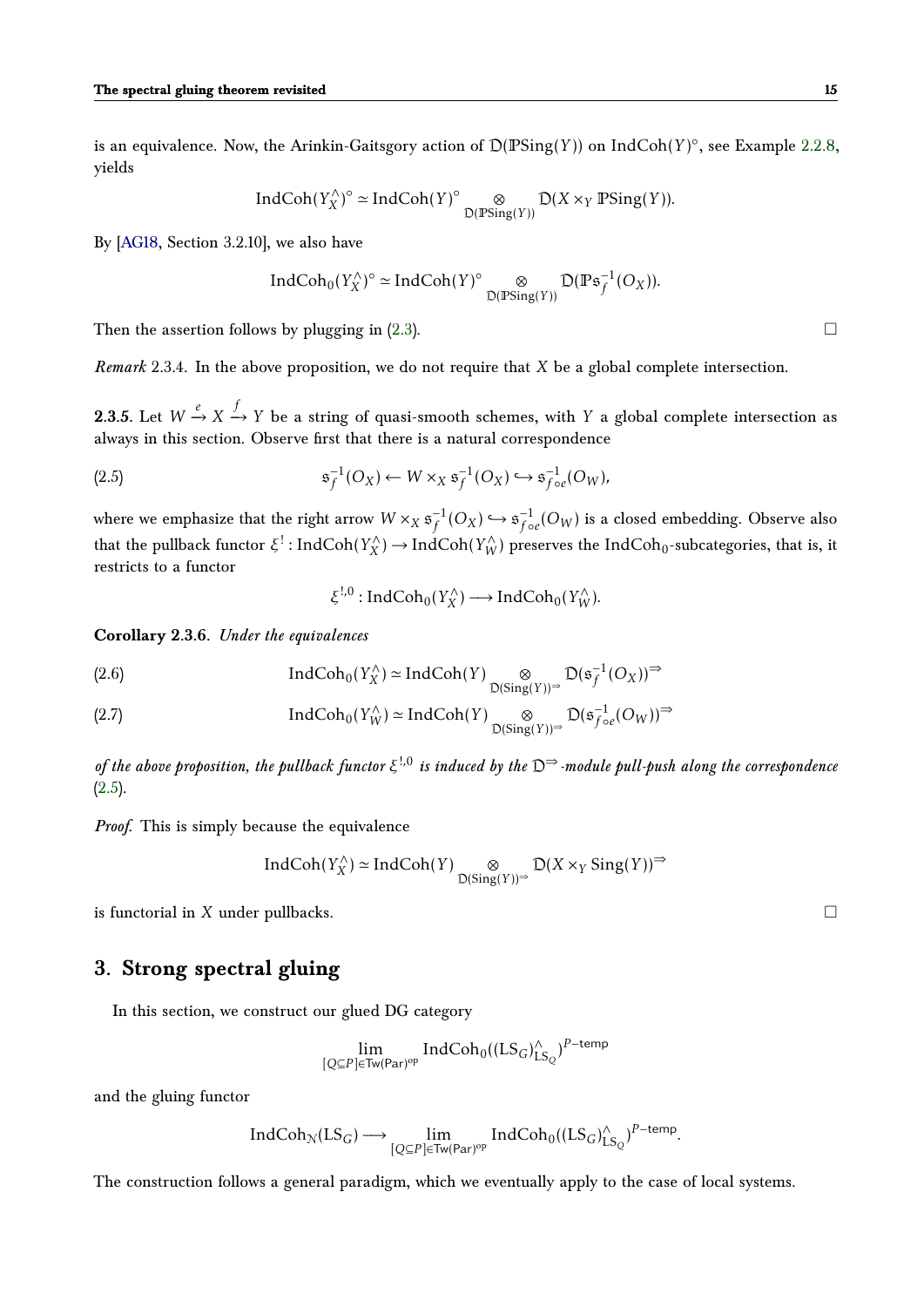### **3.1. Some preliminary constructions**

**3.1.1.** For  $f: X \to Y$  a map of quasi-smooth stacks, denote by  $X \xrightarrow[]{'} f_X^X$ *X*  $\stackrel{f}{\rightarrow}$  *Y* the associated factorization through the formal completion. The inclusion

$$
\Xi_{Y_X^\wedge}:{\sf QCoh}(Y_X^\wedge)\hookrightarrow{\sf IndCoh}(Y_X^\wedge)
$$

obviously factors as

$$
\operatorname{QCoh}(Y_X^\wedge)\hookrightarrow \operatorname{IndCoh}_0(Y_X^\wedge)\hookrightarrow \operatorname{IndCoh}(Y_X^\wedge).
$$

Abusing notation, the first inclusion QCoh(*Y* ∧  $Y_X^{\wedge}$ )  $\hookrightarrow$  IndCoh<sub>0</sub>( $Y_X^{\wedge}$  $\binom{r}{X}$  will be denoted by  $\Xi_{Y_X^{\wedge}}$  as well. Similarly, the right adjoint  $\Psi_{Y_X^{\wedge}}$  : IndCoh( $Y_X^{\wedge}$  $Y_X^{\wedge}$ )  $\rightarrow$  QCoh( $Y_X^{\wedge}$  $(X_X^{\wedge})$  induces a right adjoint  $\mathrm{IndCoh}_0(\hat{Y}_X^{\wedge})$  $Y_X^{\wedge}$ )  $\rightarrow$  QCoh( $Y_X^{\wedge}$ *X* ), denoted by the same symbol.

*Remark* 3.1.2*.* Let us show that the above functor

 $\Psi_{Y_X^{\wedge}}$ : IndCoh<sub>0</sub>( $Y_X^{\wedge}$  $Y_X^{\wedge}$ )  $\longrightarrow$  QCoh( $Y_X^{\wedge}$ *X* )

is  $D(X)$ -linear. This fact will be used implicitly later, especially at the end of Lemma [3.2.9.](#page-19-0) Factoring  $\Psi$  as

$$
\textup{Ind}\textup{Coh}_0(Y_X^\wedge)\hookrightarrow\textup{Ind}\textup{Coh}(Y_X^\wedge)\twoheadrightarrow\textup{QCoh}(Y_X^\wedge)
$$

and noticing that the left arrow is  $D(X)$ -linear, it suffices to treat the second arrow. As the latter is right adjoint to a  $D(X)$ -linear functor, it is a priori lax  $D(X)$ -linear. To verify that such lax linearity is actually strict, it suffices to work smooth-locally on *Y* . Thus, we may assume that *Y* is a scheme. In this case, we are dealing with the functor

$$
\operatorname{IndCoh}(Y) \underset{\mathcal{D}(Y)}{\otimes} \mathcal{D}(X) \xrightarrow{\Psi_Y \otimes \operatorname{id}_{\mathcal{D}(X)}} \operatorname{QCoh}(Y) \underset{\mathcal{D}(Y)}{\otimes} \mathcal{D}(X),
$$

which is evidently  $D(X)$ -linear.

**3.1.3. A technical note.** Recall the standard functor Υ defined in [\[Gai13b\]](#page-33-0) and [\[GR17\]](#page-33-9). There are two possible realizations of  $\operatorname{IndCoh}_0(Y_X^\wedge)$ *X*<sup> $\wedge$ </sup>): the one of [\[AG18\]](#page-32-0) uses the embedding  $\Xi_X : \mathrm{QCoh}(X) \hookrightarrow \mathrm{IndCoh}(X)$ , while the one of [\[Ber17b\]](#page-33-3) uses the embedding  $\Upsilon_X$ :  $QCoh(X) \to \text{IndCoh}(X)$ . For a moment, let us denote the former by  $\operatorname{IndCoh}^{(\Xi)}_0(Y_X^\wedge)$  $\mathcal{X}_X^{\wedge}$ ) and the latter by  $\mathrm{IndCoh}^{(\Upsilon)}_0(Y_X^{\wedge})$  $\chi_X^{\wedge}$ ). These two DG categories are obviously equivalent (indeed, for *X* is quasi-smooth, the functors  $\Xi_X$  and  $\Upsilon_X$  differ only by a shifted line bundle), however their functoriality under pullbacks is slightly different. To be consistent with [\[AG18\]](#page-32-0), we use the Ξ-realization. For this reason, the functoriality of IndCoh<sub>0</sub> developed in [\[Ber17b\]](#page-33-3) must be reinterpreted accordingly, that is, by conjugating with the natural equivalences  $\sigma$  : IndCoh $_0^{(\Xi)}$  $\stackrel{\simeq}{\to}$  IndCoh<sub>0</sub><sup>(Y)</sup> of [Berl7b, Proposition 3.2.4]. Practically, all we need to know is that such  $\sigma_{Y_X^\wedge}$  intertwines the inclusion  $\Xi_{Y_X^\wedge}$  with the inclusion  $\Upsilon_{Y_X^\wedge}.$ 

**3.1.4.** The  $\mathbb{H}(Y)$ -linear pullback functor  $(\widehat{f})^{!,0}$  :  $\text{QCoh}(Y) \simeq \text{IndCoh}_0(Y_Y^{\wedge})$  $Y_Y^{\wedge}$ )  $\rightarrow$  IndCoh<sub>0</sub>( $Y_X^{\wedge}$  $\binom{7}{X}$  factors as the composition

<span id="page-15-0"></span>
$$
\text{QCoh}(Y) \xrightarrow{(\widehat{f})^*} \text{QCoh}(Y_X^{\wedge}) \xrightarrow{\Xi_{Y_X^{\wedge}}} \text{IndCoh}_0(Y_X^{\wedge})
$$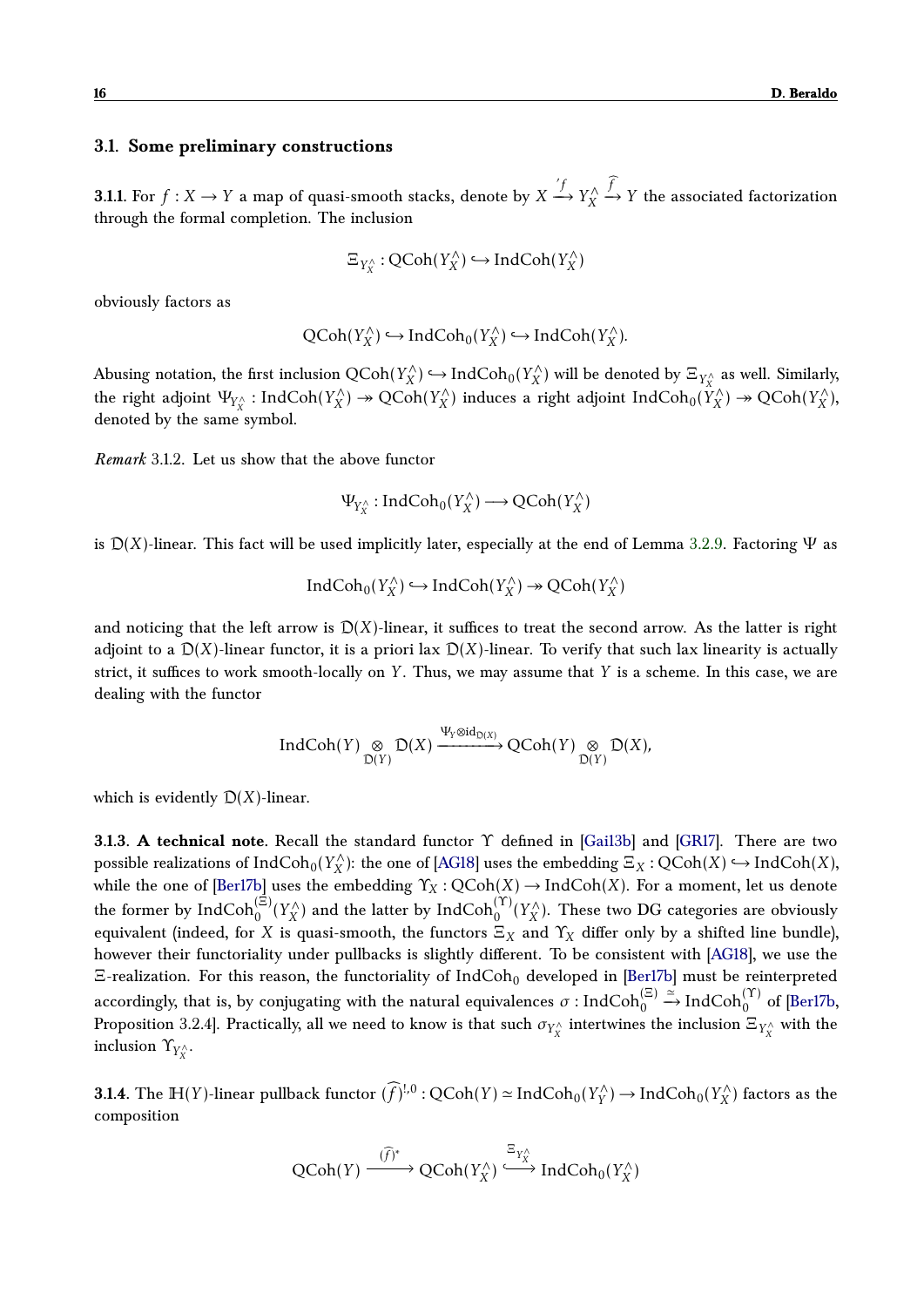of two  $H(Y)$ -linear functors. We thus have an  $H(Y)$ -linear diagram



with both triangles commutative.

**3.1.5.** Assume now that  $X \xrightarrow{f} Y$  is a map of quasi-smooth stacks over a third quasi-smooth stack  $Z$ . Denote by  $\widetilde{f}: Z_X^{\wedge} \to Z_Y^{\wedge}$  $\hat{Y}$ <sup>the</sup> induced arrow. We will tensor up the above diagram with  $\mathbb{H}_{Z\leftarrow Y}$  over  $\mathbb{H}(Y)$ , see Section [1.3.4.](#page-6-0) Thanks to the two natural equivalences<sup>[7](#page-16-0)</sup>

$$
\mathbb{H}_{Z \leftarrow Y} \underset{\mathbb{H}(Y)}{\otimes} \text{QCoh}(Y) \simeq \text{IndCoh}_0(Z_Y^{\wedge})
$$
  

$$
\mathbb{H}_{Z \leftarrow Y} \underset{\mathbb{H}(Y)}{\otimes} \text{IndCoh}_0(Y_X^{\wedge}) \simeq \text{IndCoh}_0(Z_X^{\wedge}),
$$

we obtain the diagram

(3.1)  
\n
$$
\operatorname{IndCoh}_{0}(Z_{Y}^{\wedge})
$$
\n
$$
\xrightarrow{\text{mixed pullback}} \left| \underbrace{\widetilde{(\cdot)}^{!,0}}_{\text{id} \otimes \Xi_{Y_{X}^{\wedge}} \qquad \text{id} \otimes \Xi_{Y_{X}^{\wedge}}}
$$
\n
$$
\xrightarrow{\text{id} \otimes \Xi_{Y_{X}^{\wedge}} \qquad \text{Ind} \otimes \Phi_{Y_{X}^{\wedge}}}
$$
\n
$$
\xrightarrow{\text{id} \otimes \Psi_{Y_{X}^{\wedge}}}
$$
\n
$$
\operatorname{Ind} \operatorname{Coh}_{0}(Z_{X}^{\wedge}),
$$

with both triangles again commutative.

**3.1.6.** We need a notation for the DG category appearing on the bottom left of the above diagram and for the vertical arrow. We set:

$$
\textup{Ind}\textup{Coh}_{0}(Z^{\wedge}_{X})^{Y-\textup{temp}}:=\mathbb{H}_{Z\leftarrow Y}\otimes_{\mathbb{H}(Y)}\textup{QCoh}(Y^{\wedge}_{X}).
$$

When regarding  $\mathrm{IndCoh}_0(Z_X^\wedge)$  $\chi$ <sup>2</sup>)<sup>*Y*−temp</sup> as a full subcategory of IndCoh<sub>0</sub>( $Z^{\wedge}_X$  $\binom{X}{X}$ , we refer to it as the *Y -tempered* subcategory. The next lemma gives an explicit characterization of  $\text{IndCoh}_0(Z_X^{\wedge})$  $\binom{?}{X}$ <sup>*Y*−temp</sup>.

<span id="page-16-2"></span>**Lemma 3.1.7.** *The inclusion*  $\text{IndCoh}_0(Z_X^{\wedge})$  $(X/X)^{Y-\text{temp}}$  → IndCoh<sub>0</sub>( $Z_X^{\wedge}$ *X* ) *restricts to the equivalence*

$$
\text{IndCoh}_{0}(Z_{X}^{\wedge})^{Y-\text{temp}} \simeq \text{IndCoh}_{0}(Z_{X}^{\wedge}) \underset{\text{IndCoh}_{0}(Y_{X}^{\wedge})}{\times} \text{QCoh}(Y_{X}^{\wedge}).
$$

*Proof.* We proceed as in [\[AG18,](#page-32-0) Corollary 3.2.5]. A routine base-change computation shows that the adjunction

<span id="page-16-1"></span>
$$
\textup{Ind}\textup{Coh}_0(Y_X^\wedge)\xleftarrow{\hspace*{1.5cm}} \textup{H}_{Z\leftarrow Y}\otimes_{\mathbb{H}(Y)}\textup{Ind}\textup{Coh}_0(Y_X^\wedge)
$$

induced by  $\mathbb{H}(Y) \rightleftarrows \mathbb{H}_{Z \leftarrow Y}$  goes over, under the equivalence

$$
\mathbb{H}_{Z \leftarrow Y} \otimes_{\mathbb{H}(Y)} \text{IndCoh}_0(Y_X^{\wedge}) \simeq \text{IndCoh}_0(Z_X^{\wedge}),
$$

to the monadic adjunction

$$
\textup{IndCoh}_0(Y_X^\wedge)\xleftarrow{\widetilde{(f)}_*^{\textup{IndCoh}}}\textup{IndCoh}_0(Z_X^\wedge).
$$

<span id="page-16-0"></span> $^{7}$ these are instances of the main theorem of [\[Ber19b\]](#page-33-4), see also the fourth item of the list in Section [1.3.4](#page-6-0)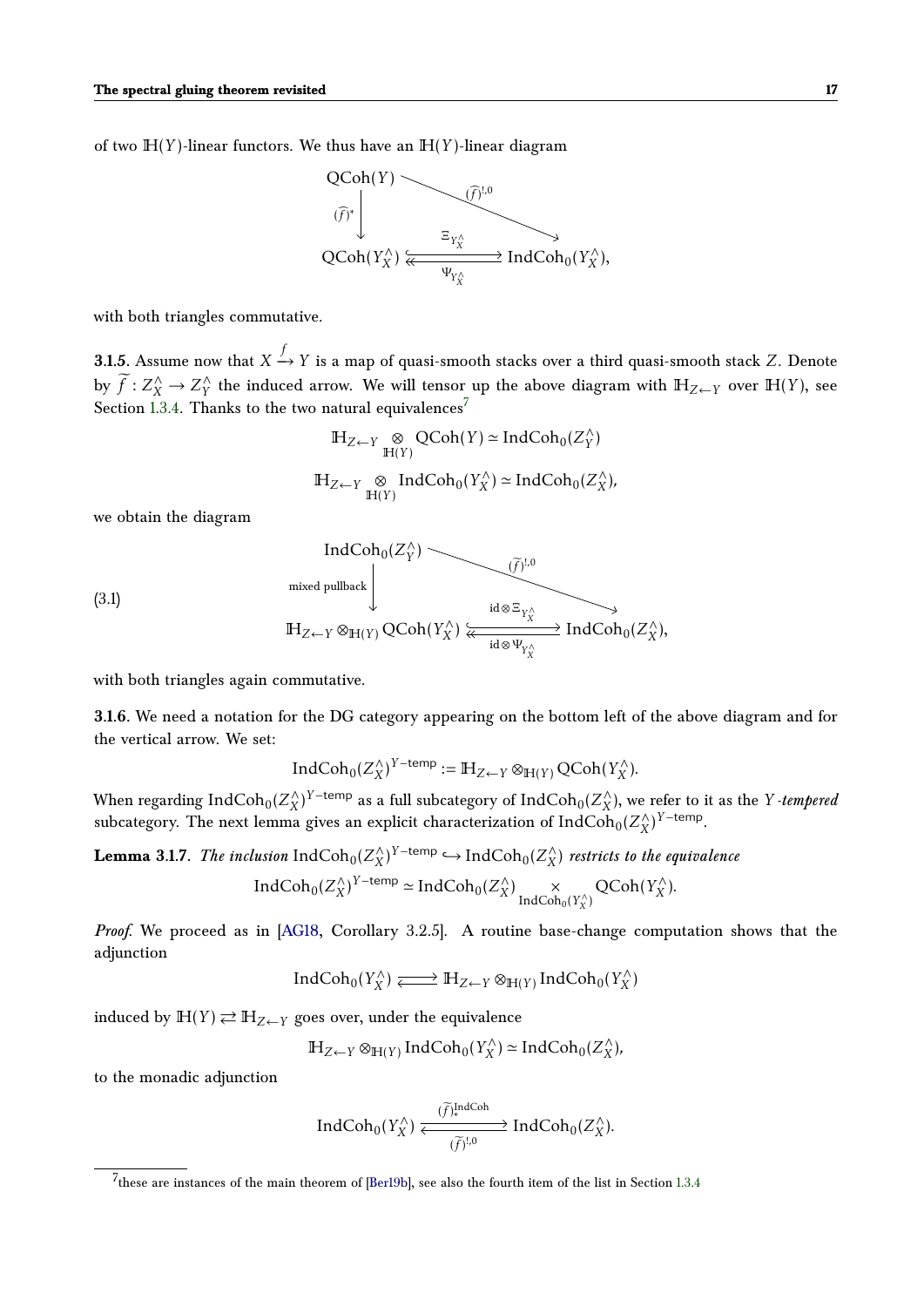As a consequence of the computation, the functor  $(\widetilde{f})_*^{\text{IndCoh}}$  preserves the IndCoh<sub>0</sub>-subcategories. It suffices to check that the latter adjunction restricts to an adjunction

$$
\text{QCoh}(Y_X^\wedge) \xleftarrow{\hspace*{1.5cm}} \text{IndCoh}_0(Z_X^\wedge) \times_{\text{IndCoh}_0(Y_X^\wedge)} \text{QCoh}(Y_X^\wedge).
$$

This is clear for the right adjoint. As for the left adjoint, it suffices to prove that the monad  $(\tilde{f})^!(\tilde{f})_*^{\text{IndCoh}}$ preserves QCoh(*Y*<sub>X</sub><sup>∧</sup>). The monad in question admits a nonnegative filtration with associated graded being *X* the functor of tensoring with Sym( $\mathbb{T}_{Y/Z}^{\rm QCoh}$ ), in the sense of the action of  $\rm QCoh(Y)$  on  $\rm IndCoh(Y_X^{\wedge})$ *X* ) by pullback. The assertion follows.

**3.1.8.** We denote by

 $(\widetilde{f})^{!,Y-\text{temp}}$ : IndCoh<sub>0</sub>( $Z_Y^{\wedge}$  $Y(Y) \longrightarrow \text{IndCoh}_0(Z_X^{\wedge})$  $\binom{X}{X}$ <sup>*Y* −temp</sup>

the vertical arrow appearing in [\(3.1\)](#page-15-0). Any map  $f: X \to Y$  of quasi-smooth stacks over *Z* yields a cospan

$$
\operatorname{IndCoh}_{0}(Z_{Y}^{\wedge}) \xrightarrow{(\widetilde{f})^{!,Y-\text{temp}}} \operatorname{IndCoh}_{0}(Z_{X}^{\wedge})^{Y-\text{temp}} \xleftarrow{\Psi_{Z,f}} \operatorname{IndCoh}_{0}(Z_{X}^{\wedge})
$$

in  $\mathbb{H}(Z)$ -mod, where we have set  $\Psi_{Z,f} := \mathrm{id}_{\mathbb{H}_{Z \leftarrow Y}} \otimes \Psi_{Y_X^{\wedge}}$ .

<span id="page-17-3"></span>**3.1.9.** If *Y* happens to be a scheme, then  $\text{IndCoh}_0(Z_X^{\wedge})$  $(X \mid X)$ <sup>Y-temp</sup> can be rewritten more simply as

$$
\text{IndCoh}_{0}(Z_{X}^{\wedge})^{Y-\text{temp}} \simeq \text{IndCoh}_{0}(Z_{Y}^{\wedge}) \underset{\mathcal{D}(Y)}{\otimes} \mathcal{D}(X).
$$

This follows from the natural  $H(Y)$ -linear equivalence

$$
\mathrm{QCoh}(Y_X^{\wedge}) \simeq \mathrm{QCoh}(Y) \underset{\mathrm{D}(Y)}{\otimes} \mathrm{D}(X),
$$

which is valid when *Y* is a scheme, together with the  $(H(Y), D(Y))$ -bimodule structure of  $QCoh(Y)$ . Thus, in this case, the pullback  $(\widetilde{f})^{!,Y-\text{temp}}$  is obtained by the D-module pullback  $D(Y) \to D(X)$  upon tensoring up.

### <span id="page-17-0"></span>**3.2. Constructing the glued DG category**

We retain the notation from the previous section.

<span id="page-17-2"></span>**3.2.1.** Regarding the quasi-smooth stack *Z* as fixed throughout, let us consider the full subcategory QSmooth<sub>/Z</sub>  $\subseteq$  Stk<sub>/Z</sub> spanned by quasi-smooth stacks mapping schematically to *Z*. We need to study the functoriality of the assignment

$$
(3.2) \qquad \qquad [X \xrightarrow{f} Y] \rightsquigarrow \left[ IndCoh_0(Z_Y^{\wedge}) \xrightarrow{(\widetilde{f})^{!, Y \text{-temp}}} IndCoh_0(Z_X^{\wedge})^{Y \text{-temp}} \xleftarrow{\Psi_{Z, f}} IndCoh_0(Z_X^{\wedge}) \right]
$$

<span id="page-17-1"></span>from arrows in  $\mathsf{QSmooth}_{Z}$  to cospans in  $\mathbb{H}(Z)$ -mod.

**3.2.2.** To this end, recall the ∞-category  $Tw(\mathcal{I})$  of *twisted arrows* associated to an ∞-category  $\mathcal{I}$ , see [\[Lur11,](#page-33-10) Section 4.2]. Our convention is that

$$
Tw(\mathcal{I}) = \{ [i \rightarrow j] \}
$$

is covariant in the first argument and contravariant in the second argument. The answer to the functoriality question posed in Section [3.2.1](#page-17-2) is that there is a functor (to be constructed below)

$$
\text{Ind}\text{Coh}^{\text{Tw}}_0: (\text{Tw}(\text{QSmooth}_{/Z}))^{op} \longrightarrow \mathbb{H}(Z)\text{-}\text{mod}
$$

that sends the correspondence

$$
[Y \to Y] \longleftarrow [X \to Y] \longrightarrow [X \to X]
$$

in Tw(QSmooth<sub>/Z</sub>) to the cospan appearing in [\(3.2\)](#page-16-1).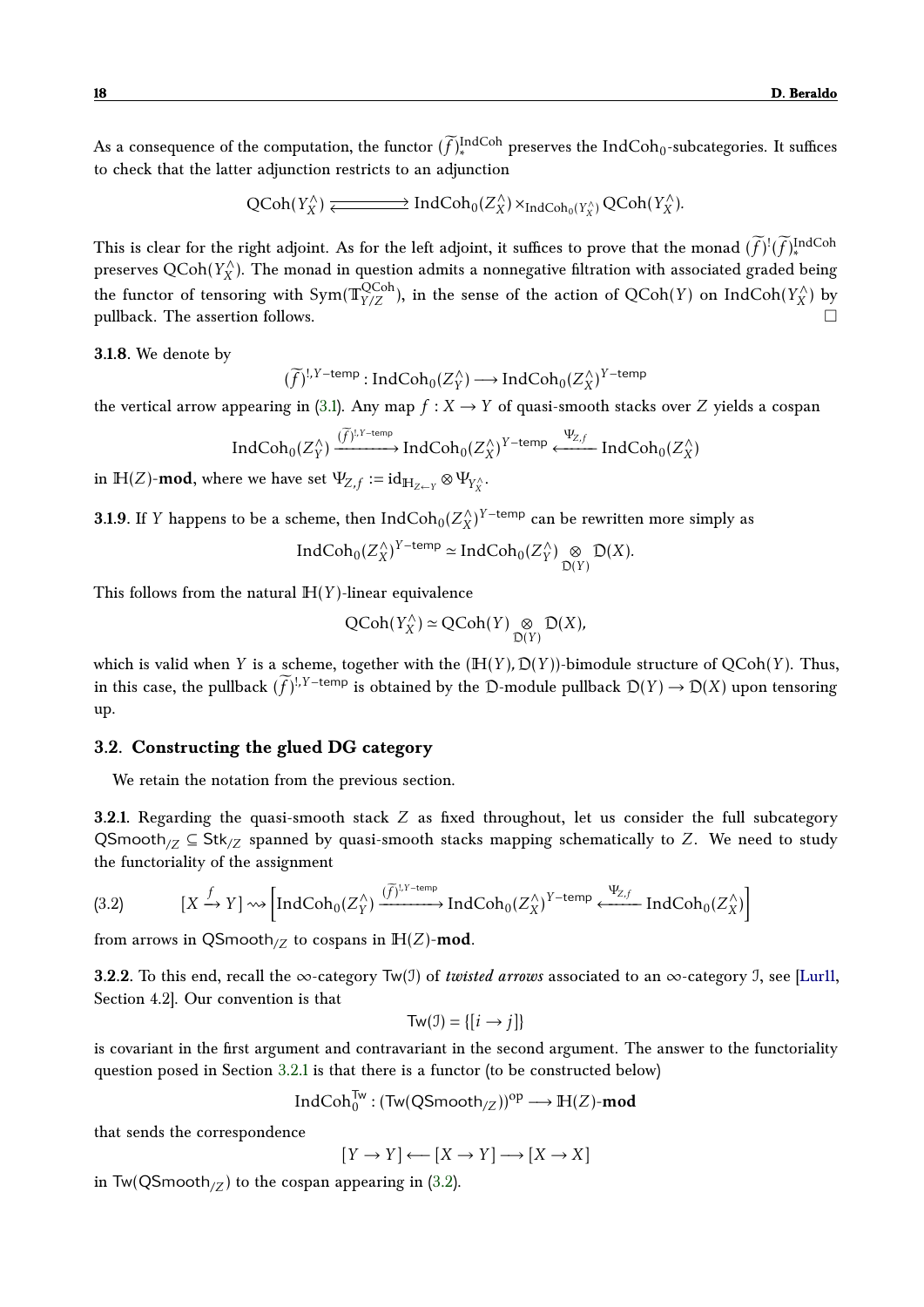**3.2.3.** To construct  $\mathrm{IndCoh}_{0}^{\mathsf{Tw}},$  we need an auxiliary notion: the simplicial space of *descending grids* associated to an  $\infty$ -category  $\mathcal E$ . For  $n \geq 0$ , let

$$
\operatorname{Grid}^\downarrow_n(\mathcal{E}):=\mathsf{Maps}\Big(([n]^{\mathrm{op}}\times[n])^\leq,\mathcal{E}\Big),
$$

where  $([n]^\text{op} \times [n])^{\le}$  is the poset

$$
([n]^{\text{op}} \times [n])^{\leq} := \{(i,j) \in [n]^{\text{op}} \times [n] \mid i \leq j\}.
$$

Pictorially,  $\operatorname{Grid}^\downarrow_n(\mathcal{E})$  is the space of commutative diagrams (henceforth called descending *n-*grids)



of objects of  $\mathcal E.$  The assignment  $[n]\leadsto \operatorname{Grid}^\downarrow_n(\mathcal E)$  is naturally a simplicial space, which we will denote by  $\operatorname{Grid}^{\check{\downarrow}}_{\bullet}(\mathcal{E}).$ 

**3.2.4.** Similarly, we have the notion of *ascending grid*, obtained from the above by reversing (only) the vertical arrows. Precisely, we consider

$$
\operatorname{Grid}^\uparrow_n(\mathcal{E}) := \operatorname{Maps}\Big(([n]^{\mathrm{op}} \times [n]^{\mathrm{op}})^{\leq}, \mathcal{E}\Big),
$$

where  $([n]^{\text{op}} \times [n]^{\text{op}})^\le$  is the poset  $\{(i,j) \in [n]^{\text{op}} \times [n]^{\text{op}} | i \leq j\}.$ 

**3.2.5.** By a slight modification of [\[Ras19,](#page-33-11) Appendix B], we find that the space of  $\infty$ -functors Tw(J)<sup>op</sup>  $\to \mathcal{E}$ is equivalent to the space of maps  $N_\bullet(\mathfrak{I})\to \mathrm{Grid}_\bullet^\downarrow(\mathcal{E})$  of simplicial spaces, where  $N_\bullet(\mathfrak{I})$  is the nerve of J. We use this to define our functor  $\mathrm{IndCoh}^{\mathrm{Tw}}_0 : \mathrm{Tw}(\mathsf{QSmooth}_{/Z})^{\mathrm{op}} \to \mathbb{H}(Z)$ -**mod**: we will provide a simplicial assignment<sup>[8](#page-18-0)</sup> of a descending *n*-grid *grid*<sup>1</sup><sub>n</sub>( $X_i$ ) in  $\mathbb{H}(Z)$ -mod to any  $[n] \in \Delta$  and any string  $X_0 \to X_1 \to \cdots \to X_n$  of quasi-smooth stacks mapping schematically to *Z*.

**3.2.6.** To construct  $grid_n^{\downarrow}(X_i)$ , we proceed in two steps. We first construct an ascending version  $grid_n^{\uparrow}(X_i)$ , which is easier to handle. Secondly, we prove that each of the squares forming  $grid_n^{\uparrow}(X_i)$  is vertically right adjointable: this means that the vertical arrows all admit continuous (and automatically  $H(Z)$ -linear, since  $H(Z)$  is rigid) right adjoints and that the resulting lax-commutative squares are commutative. This yields a well-defined descending grid  $grid_n^{\downarrow}(X_i)$ , and it will be clear that the assignment

$$
([n], X_0 \to \cdots X_n) \rightsquigarrow grid_n^{\downarrow}(X_i)
$$

determines a map of simplicial spaces as desired.

<span id="page-18-0"></span><sup>&</sup>lt;sup>8</sup>Formally, one should use the Grothendieck construction associated to Grid<sub>o</sub> ( $\mathbb{H}(Z)$ -mod). We leave these details to the reader.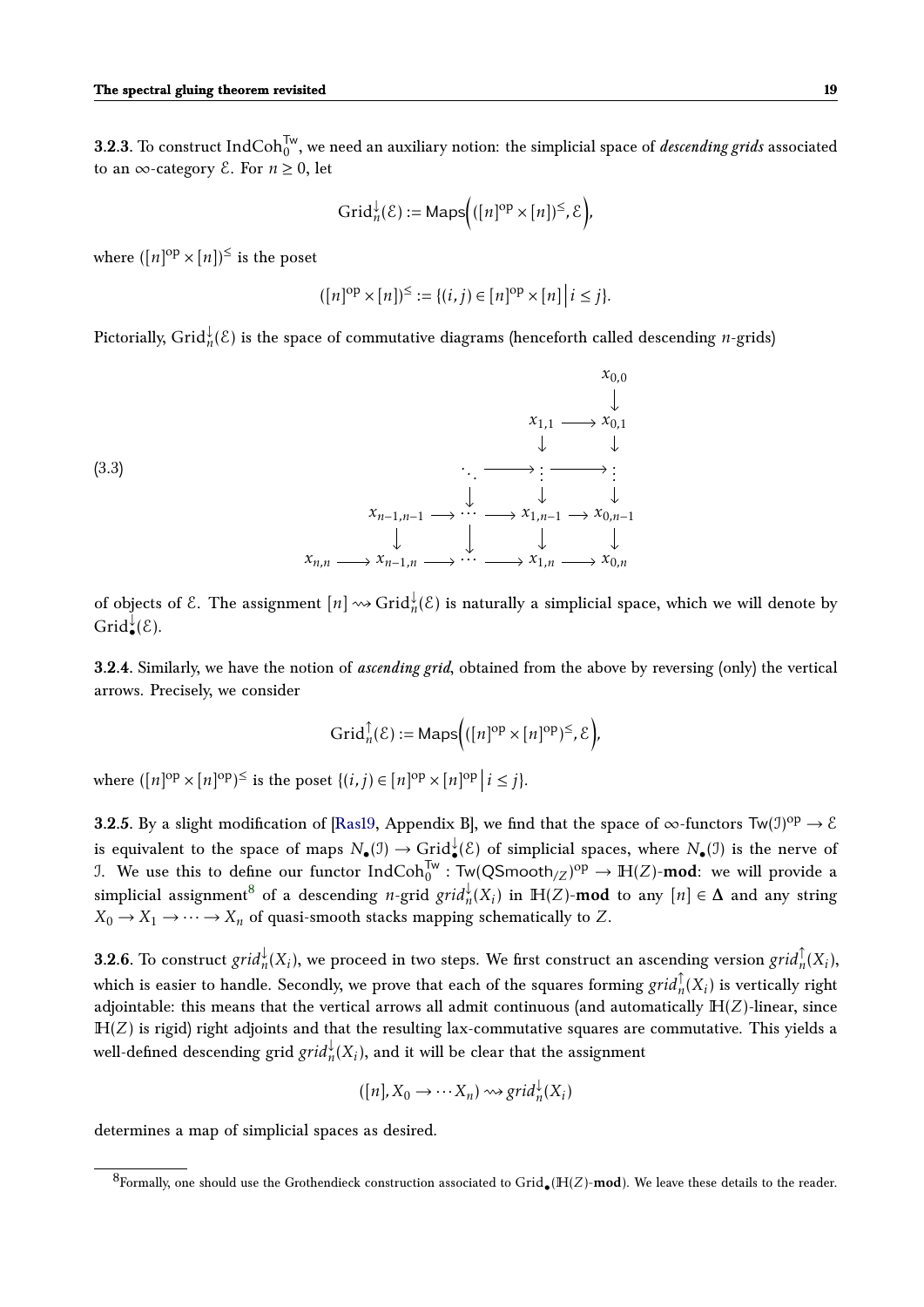**3.2.7.** Let us now define  $grid_n^{\uparrow}(X_i)$ .

• The DG category in the entry  $(i, j)$  is

$$
\mathcal{C}_{i,j} := \text{IndCoh}_0\big(Z_{X_i}^\wedge\big)^{X_j - \text{temp}}
$$

*.*

• For  $i \leq j \leq k$ , the horizontal arrow corresponding to  $(j, k) \leftarrow (i, k)$  is the pullback

Ind $\text{Coh}_0(Z_X^\wedge)$  $(X_i)$ <sup>*Xk*−temp</sup> → IndCoh<sub>0</sub>(*Z*<sup> $\wedge$ </sup>*X*<sup>*j*</sup> *Xi* ) *Xk*−temp

induced by the (!, 0)-pullback along  $Z^{\wedge}_{X_i} \to Z^{\wedge}_X$  $\chi^{\wedge}_{\chi_j}$ . Thanks to Lemma [3.1.7,](#page-16-2) such pullback does indeed preserve the  $X_k$ -tempered subcategories.

• For  $i \leq j \leq k$ , the vertical arrow corresponding to  $(i, k) \leftarrow (i, j)$  is the obvious inclusion

IndCoh<sub>0</sub> $(Z_X^{\wedge})$  $(X_i)$ <sup>*Xk*−temp → IndCoh<sub>0</sub>(*Z*<sup> $\wedge$ </sup><sub>*X*</sub></sub></sup>  $(X_i)$ <sup>*X<sub>j</sub>*−temp</sup>.

In view of the functoriality of IndCoh<sub>0</sub> under pullbacks, this datum underlies an ascending *n*-grid. In fact, for each  $i \leq j$ , the (!, 0)-pullback along  $Z^{\wedge}_{X_i} \to Z^{\wedge}_X$  $\chi^{\wedge}_{X_j}$  gives the diagonal arrow  $(j, j) \rightarrow (i, i)$  pointing north-east, and it is clear that these diagonal arrows, together with the vertical ascending inclusions, determine the rest of the grid uniquely.

**3.2.8.** Consider the arrow  $N_\bullet(\mathsf{QSmooth}_{/Z})\to \mathsf{Grid}_\bullet^\uparrow(\mathbb{H}(Z)\text{-}\mathbf{mod})$  just constructed, schematically denoted by  $([n], X_i) \rightsquigarrow grid_n^{\uparrow}(X_i)$ . A string  $i \leq j \leq k \leq \ell$  determines the following commutative square

<span id="page-19-1"></span>
$$
\begin{array}{ccc}\n\text{IndCoh}_{0}(Z^{\wedge}_{X_{j}})^{X_{k}-\text{temp}} & \xrightarrow{\text{pullback}} \text{IndCoh}_{0}(Z^{\wedge}_{X_{i}})^{X_{k}-\text{temp}} \\
\uparrow \Xi & \qquad \qquad \downarrow \Xi \\
\text{IndCoh}_{0}(Z^{\wedge}_{X_{j}})^{X_{\ell}-\text{temp}} & \xrightarrow{\text{pullback}} \text{IndCoh}_{0}(Z^{\wedge}_{X_{i}})^{X_{\ell}-\text{temp}},\n\end{array}
$$

which appears as a general square of  $grid_n^{\uparrow}(X_i)$ . In the following lemma, we prove the promised property of such a square.

<span id="page-19-0"></span>**Lemma 3.2.9.** *The above square is vertically right adjointable, meaning that the vertical arrows admit continuous right adjoints and that the lax commutative square obtained by changing the vertical arrows with these right adjoints is commutative.*

*Proof.* The assertion about the continuity of the right adjoints, to be denoted simply by  $\Psi$ , is clear. Indeed,

$$
\Xi: \textup{IndCoh}_0(Z^\wedge_{X_j})^{X_\ell-\textup{temp}}\hookrightarrow \textup{IndCoh}_0(Z^\wedge_{X_j})^{X_k-\textup{temp}}
$$

is obtained from

$$
\Xi: \text{QCoh}((X_{\ell})^{\wedge}_{X_j}) \hookrightarrow \text{IndCoh}_0((X_{\ell})^{\wedge}_{X_j})^{X_k-\text{temp}}
$$

by tensoring up with  $\mathbb{H}_{Z\leftarrow X_\ell}$  over  $\mathbb{H}(X_\ell)$ , and the latter functor evidently admits a continuous right adjoint, given by the composition

$$
\operatorname{IndCoh}_0((X_{\ell})^{\wedge}_{X_j})^{X_k-\text{temp}}\stackrel{\Xi}{\xrightarrow{\hspace*{1cm}}} \operatorname{IndCoh}_0((X_{\ell})^{\wedge}_{X_j})\stackrel{\Psi_{(X_{\ell})^{\wedge}_{X_j}}}{\xrightarrow{\hspace*{1cm}}} \operatorname{QCoh}((X_{\ell})^{\wedge}_{X_j}).
$$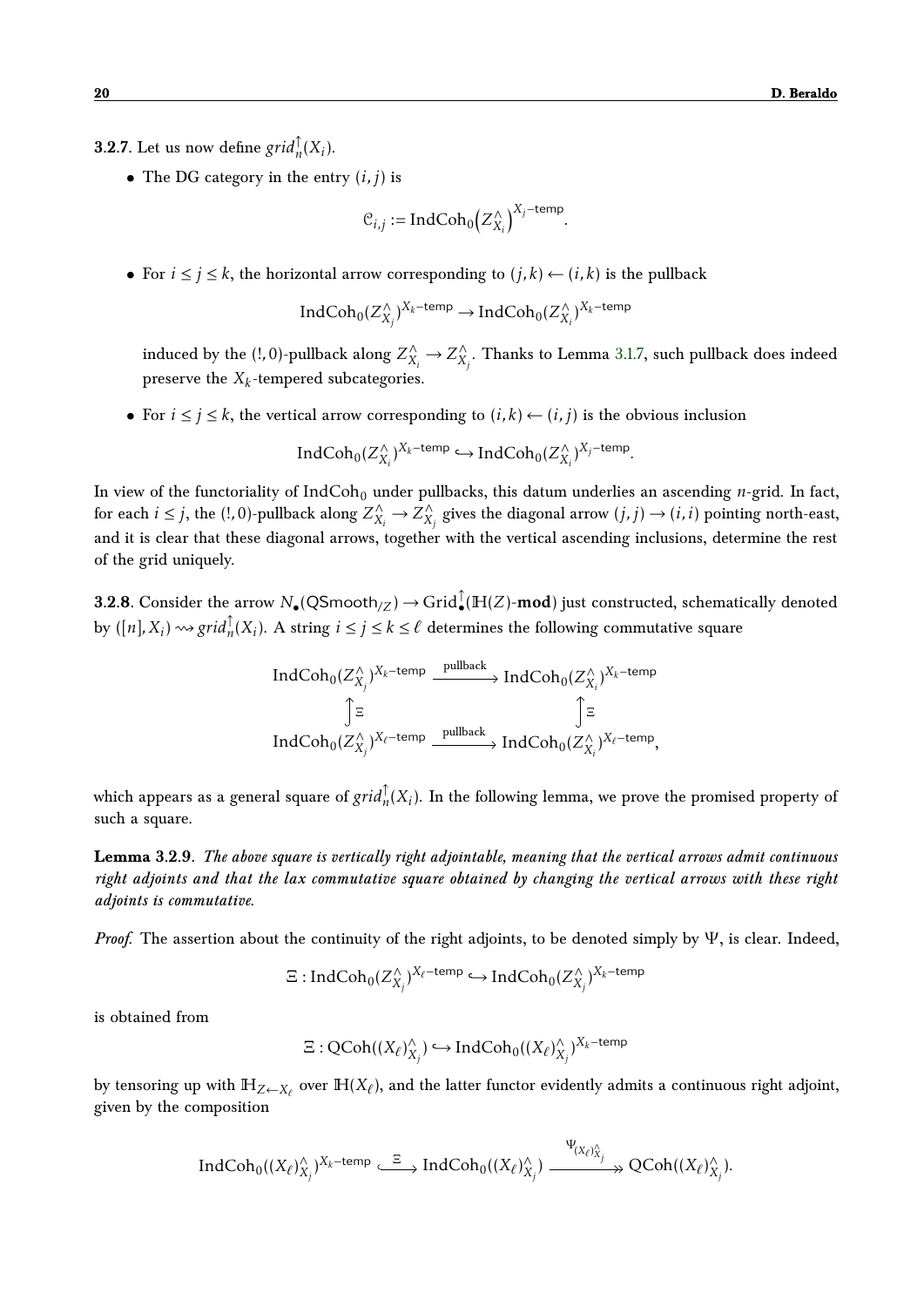It remains to prove that the lax commutative square

$$
\begin{array}{ccc}\n\text{IndCoh}_{0}(Z^{\wedge}_{X_{j}})^{X_{k}-\text{temp}} & \xrightarrow{\text{pullback}} \text{IndCoh}_{0}(Z^{\wedge}_{X_{i}})^{X_{k}-\text{temp}} \\
& \downarrow \Psi & \qquad \downarrow \Psi \\
\text{IndCoh}_{0}(Z^{\wedge}_{X_{j}})^{X_{\ell}-\text{temp}} & \xrightarrow{\text{pullback}} \text{IndCoh}_{0}(Z^{\wedge}_{X_{i}})^{X_{\ell}-\text{temp}}\n\end{array}
$$

is commutative. As a first simplication, we can assume that the map  $X_\ell = Z$  is an isomorphism: indeed the above square is obtained from

$$
\operatorname{IndCoh}_0((X_{\ell})^{\wedge}_{X_j})^{X_k-\text{temp}} \xrightarrow{\text{pullback}} \operatorname{IndCoh}_0((X_{\ell})^{\wedge}_{X_i})^{X_k-\text{temp}} \downarrow^{\text{up}} \downarrow^{\text{up}}
$$
  

$$
\downarrow^{\text{up}} \downarrow^{\text{up}}
$$
  

$$
\operatorname{QCoh}((X_{\ell})^{\wedge}_{X_j}) \xrightarrow{\text{pullback}} \operatorname{QCoh}((X_{\ell})^{\wedge}_{X_i})
$$

by tensoring up with  $\mathbb{H}_{Z \leftarrow X_\ell}$  over  $\mathbb{H}(X_\ell)$ . By pulling back to an atlas of  $X_\ell$ , we can assume that all the stacks in question are schemes (recall that all the maps to  $Z = X_\ell$  are schematic). Then, thanks to the observation of Section [3.1.9,](#page-17-3) the latter diagram can be rewritten as

$$
\text{IndCoh}_{0}((X_{\ell})_{X_{k}}^{\wedge}) \underset{\mathbb{D}(X_{k})}{\otimes} \mathbb{D}(X_{j}) \xrightarrow{\text{id} \otimes (X_{i} \to X_{j})^{!,\text{dR}}} \text{IndCoh}_{0}((X_{\ell})_{X_{k}}^{\wedge}) \underset{\mathbb{D}(X_{k})}{\otimes} \mathbb{D}(X_{i})
$$
  

$$
\downarrow \Psi \otimes \text{id} \qquad \qquad \downarrow \Psi \otimes \text{id} \qquad \qquad \downarrow \Psi \otimes \text{id}
$$
  

$$
\text{QCoh}((X_{\ell})_{X_{k}}^{\wedge}) \underset{\mathbb{D}(X_{k})}{\otimes} \mathbb{D}(X_{j}) \xrightarrow{\text{id} \otimes (X_{i} \to X_{j})^{!,\text{dR}}} \text{QCoh}((X_{\ell})_{X_{k}}^{\wedge}) \underset{\mathbb{D}(X_{k})}{\otimes} \mathbb{D}(X_{i}).
$$

This diagram is manifestly commutative, as the vertical and horizontal arrows are "decoupled".

#### <span id="page-20-0"></span>**3.3. The gluing functor and the statement of the main theorem**

In this section, we use the above construction to define our gluing functor and state our main theorem.

**3.3.1.** In the previous section, we have constructed a functor  $\mathrm{IndCoh}^{\mathsf{Tw}}_0$  :  $\mathsf{Tw}(\mathsf{QSmooth}_{/Z})^{\mathrm{op}} \to \mathbb{H}(Z)\text{-}\mathbf{mod}.$ Let us now fix  $Z := LS_G$  and consider the obvious functor

$$
\phi: \text{Par} \longrightarrow \text{QSmooth}_{/LS_G}, \quad P \rightsquigarrow \text{LS}_P,
$$

where Par denotes the poset of standard parabolic subgroups of *G* (ordered by inclusion). Composition yields a functor

$$
\begin{aligned} \text{IndCoh}_0^{\text{Tw,Par}}: \text{Tw}(\text{Par})^{\text{op}} &\longrightarrow \mathbb{H}(\text{LS}_G)\text{-}\text{mod} \\ & [Q \subseteq P] \rightsquigarrow \text{IndCoh}_0((\text{LS}_G)_{\text{LS}_Q}^{\wedge})^{P-\text{temp}} \end{aligned}
$$

out of the 1-category of twisted arrows of the poset Par. Here we are using the notation "*P* − temp" instead of the more cumbersome " $LS_p$  – temp".

*Remark* 3.3.2. The 1-category  $Tw := Tw(Par)$  is easy to grasp: it is a poset consisting of  $3^{rank(G)}$  elements. For *G* of semisimple rank one, Tw is simply a correspondence diagram

$$
[B \subseteq B] \longleftarrow [B \subseteq G] \longrightarrow [G \subseteq G].
$$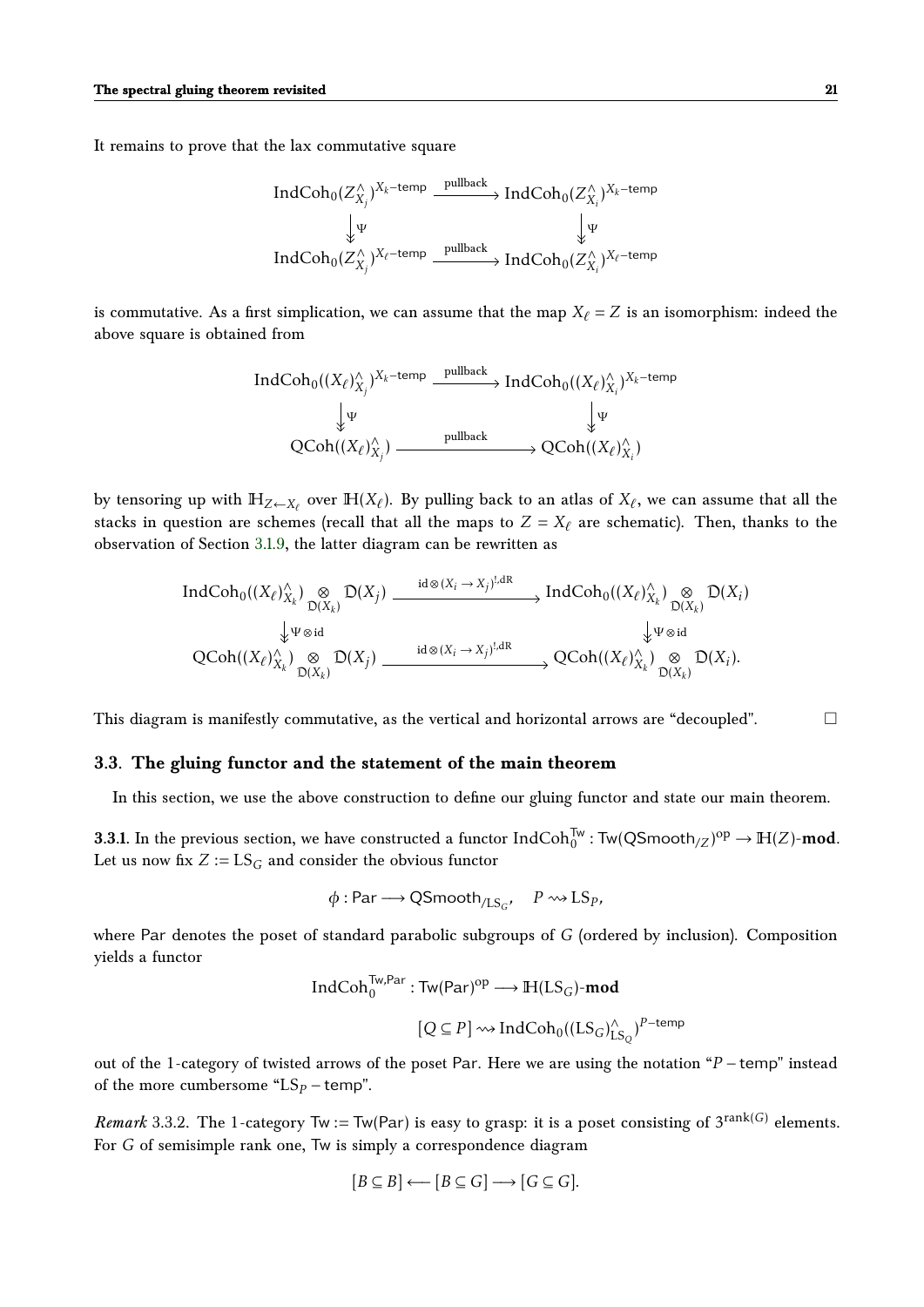For *G* of semisimple rank two, the Hasse diagram of Tw is



where *P* and *Q* denote the two maximal parabolic subgroups. Like any category of twisted arrows, Tw has morphisms of two kinds: the ones that keep the first argument fixed (to be called morphisms of the *first type*) and the ones that keep the second argument fixed (to be called morphisms of the *second type*).

**3.3.3.** The limit DG category

$$
lim(IndCoh_0^{Tw, Par}) = \lim_{[Q \subseteq P] \in Tw(Par)^{op}} IndCoh_0((LS_G)_{LS_Q}^{\wedge})^{P-temp}
$$

is the *glued DG category* that will feature in the strong gluing theorem. To complete the statement of that theorem, it remains to exhibit an  $\mathbb{H}(\mathrm{LS}_G)$ -linear functor from  $\mathrm{IndCoh}_\mathbb{N}(\mathrm{LS}_G)$  to  $\lim(\mathrm{IndCoh}^{\mathsf{Tw},\mathsf{Par}}_0)$ .

**3.3.4.** As a short digression, let us discuss the relation between  $\lim(\text{IndCoh}^{\text{Tw},\text{Par}}_{0})$  and the lax-limit of [\[AG18,](#page-32-0) Sections 4.2-4.3]. Recall that the latter is the lax-limit of the functor

$$
IndCoh_0((LS_G)_{LS_?}^{\wedge}:Par^{op}\longrightarrow \mathbb{H}(LS_G)\text{-}\mathbf{mod}
$$

induced by the (!*,*0)-pullbacks. We wish to construct a fully faithful embedding

(3.4) 
$$
\lim_{\text{lim} \left( \text{IndCoh}_{0}^{\text{Tw,Par}} \right)} \hookrightarrow \text{laxlim} \left( \text{IndCoh}_{0}((LS_{G})_{LS_{?}}^{\wedge}) \right).
$$

To this end, consider the cocartesian fibration

$$
\pi: \mathsf{Groth}(\mathsf{IndCoh}^{\mathsf{Tw}, \mathsf{Par}}_0) \longrightarrow \mathsf{Tw}^{\mathsf{op}}
$$

associated to  $\rm IndCoh_0^{\rm Tw, Par}$  by the Grothendieck construction. Then our glued category is the DG category of cocartesian sections of  $\pi$ , while it is easy to see that

$$
laxlim(IndCoh_0((LS_G)_{LS_?}^{\wedge})\big)
$$

is equivalent to the DG category of sections of  $\pi$  that are required to be cocartesian only over the morphisms of Tw of the first type. $9$ 

**3.3.5.** Having established the inclusion [\(3.4\)](#page-19-1), we can proceed to define an  $\mathbb{H}(LS_G)$ -linear functor

$$
IndCoh_{\mathcal{N}}(LS_G) \longrightarrow lim\left(IndCoh_0^{Tw,Par}\right).
$$

By [\[AG18,](#page-32-0) Section 4.2], the functors

$$
IndCoh(LS_G) \xrightarrow{pullback} IndCoh((LS_G)_{LS_P}^{\wedge}) \rightarrow IndCoh_0((LS_G)_{LS_P}^{\wedge})
$$

assemble to an  $H(LS_G)$ -linear functor

(3.5) IndCoh(LS<sub>G</sub>) 
$$
\longrightarrow
$$
 lazlim $\left( IndCoh0((LSG)^LS?)$ 

<span id="page-21-0"></span> $^{9}$ Recall these are the arrows  $[Q \subseteq P] \rightarrow [Q \subseteq P']$  that fix the first argument.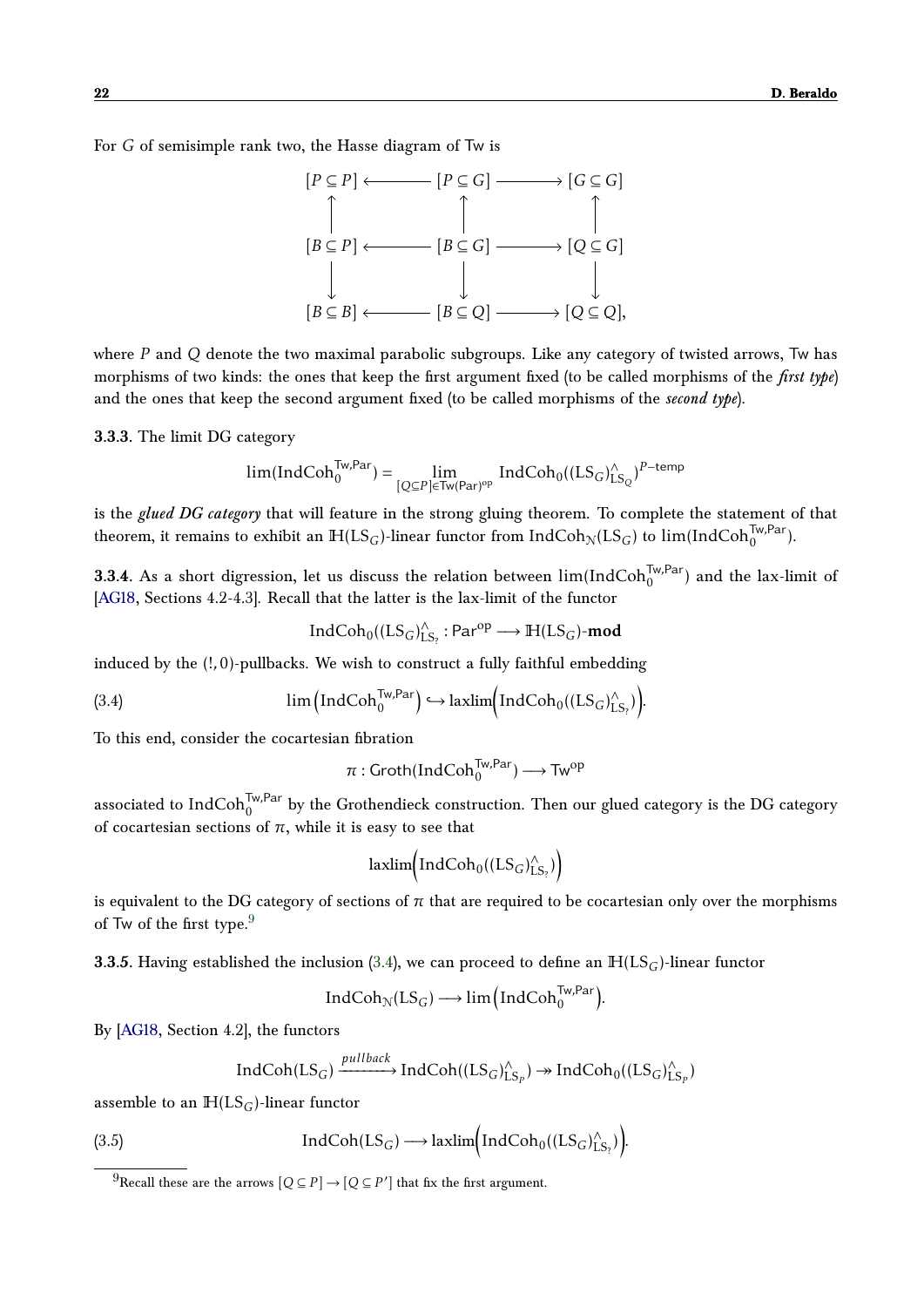**Lemma 3.3.6.** *The above functor factors through the inclusion* [\(3.4\)](#page-19-1)*, thereby yielding an*  $H(LS_G)$ *-linear functor* (3.6)  $\qquad \qquad \text{IndCoh}(LS_G) \longrightarrow \lim_{\text{Im}(I) \longrightarrow \text{Im}(I)} \text{IndCoh}^{\text{Tw}, \text{Par}}_{0}.$ 

*Proof.* Unraveling the definitions, it suffices to verify that, for  $Q \subseteq P$ , the obviously commutative square

$$
\begin{CD} \operatorname{IndCoh}((\operatorname{LS}_G)^\wedge_{\operatorname{LS}_P}) @> \text{pullback}>> \operatorname{IndCoh}((\operatorname{LS}_G)^\wedge_{\operatorname{LS}_Q})\\ \circled{]} & \circled{]} \qquad \qquad \text{IndCoh}_0((\operatorname{LS}_G)^\wedge_{\operatorname{LS}_P}) @> \text{pullback}>> \operatorname{IndCoh}_0((\operatorname{LS}_G)^\wedge_{\operatorname{LS}_Q})^{P-\text{temp}}\\ \end{CD}
$$

is vertically right adjointable, see Lemma [3.2.9.](#page-19-0) The proof goes as in that lemma: pass to an atlas of LS*<sup>G</sup>* and use the observation of Section [3.1.9](#page-17-3) to reduce to a decoupled diagram.

**3.3.7.** By pre-composing with the inclusion  $IndCoh<sub>N</sub>(LS<sub>G</sub>) \hookrightarrow IndCoh(LS<sub>G</sub>)$ , we finally get our gluing functor

$$
\gamma^{\text{strong}}:\text{IndCoh}_{\mathcal{N}}(LS_G)\longrightarrow\lim\Big(\text{IndCoh}_{0}^{\text{Tw,Par}}\Big).
$$

By construction,  $\gamma^\text{strong}$  is assembled out of the  $\mathbb{H}(\text{LS}_G)$ -linear functors

$$
\gamma_{[Q \subseteq P]}: IndCoh_{\mathcal{N}}(LS_G) \longrightarrow IndCoh((LS_G)_{LS_Q}^{\wedge}) \twoheadrightarrow IndCoh_0((LS_G)_{LS_Q}^{\wedge}) \twoheadrightarrow IndCoh_0((LS_G)_{LS_Q}^{\wedge})^{P-\text{temp}},
$$

for any arrow  $[Q \subseteq P]$  in Tw. Our main theorem reads:

<span id="page-22-2"></span>**Theorem 3.3.8** (Strong spectral gluing). *The*  $H(LS_G)$ *-linear functor* 

$$
(3.7) \qquad \gamma^{\text{strong}}: \text{IndCoh}_{\mathcal{N}}(LS_G) \longrightarrow \lim \left(\text{IndCoh}_{0}^{Tw, Par}\right) = \lim_{[Q \subseteq P] \in \text{Tw}^{\text{op}}} \text{IndCoh}_{0}((LS_G)_{LS_Q}^{\wedge})^{P-\text{temp}}
$$

*is an equivalence.*

*Example* 3.3.9. The DG category corresponding to  $[G \supseteq Q]$  is

$$
IndCoh_0((LS_G)_{LS_Q}^{\wedge})^{G-\text{temp}}\simeq QCoh((LS_G)_{LS_Q}^{\wedge}).
$$

Thus, for *G* of semisimple rank 1, the theorem states that the commutative diagram

$$
\begin{CD} IndCoh_{\mathcal{N}}(LS_G) @>\mathcal{V}_{[B \subseteq B]}>> IndCoh_0((LS_G)_{LS_B}^{\wedge})\\ @V{\psi = \gamma_{[G \subseteq G]}}V @VV{\psi}\\ QCoh(LS_G) @>\mathcal{V}^{pullback}>> QCoh((LS_G)_{LS_B}^{\wedge})\\ \end{CD}
$$

is a fiber square. This is the diagram we have been considering in Theorem [1.1.7.](#page-3-2)

# <span id="page-22-0"></span>**4. A** D**-module reformulation**

<span id="page-22-1"></span>To prove Theorem [3.3.8,](#page-22-2) we follow the strategy of [\[AG18\]](#page-32-0). In the first step, we use the  $D(Sing(Y))^{\Rightarrow}$ -action on IndCoh( $Y$ ), present for a complete intersection scheme  $Y$ , to reduce the statement to a gluing statement for DG categories of D-modules on various schemes of singularities. The second step, perfomed in Section [5,](#page-28-0) uses the combinatorics of [\[AG18\]](#page-32-0) together with two key results (Propositions [4.2.5](#page-25-0) and [4.2.13\)](#page-27-0) proven in Section [4.2.](#page-24-0)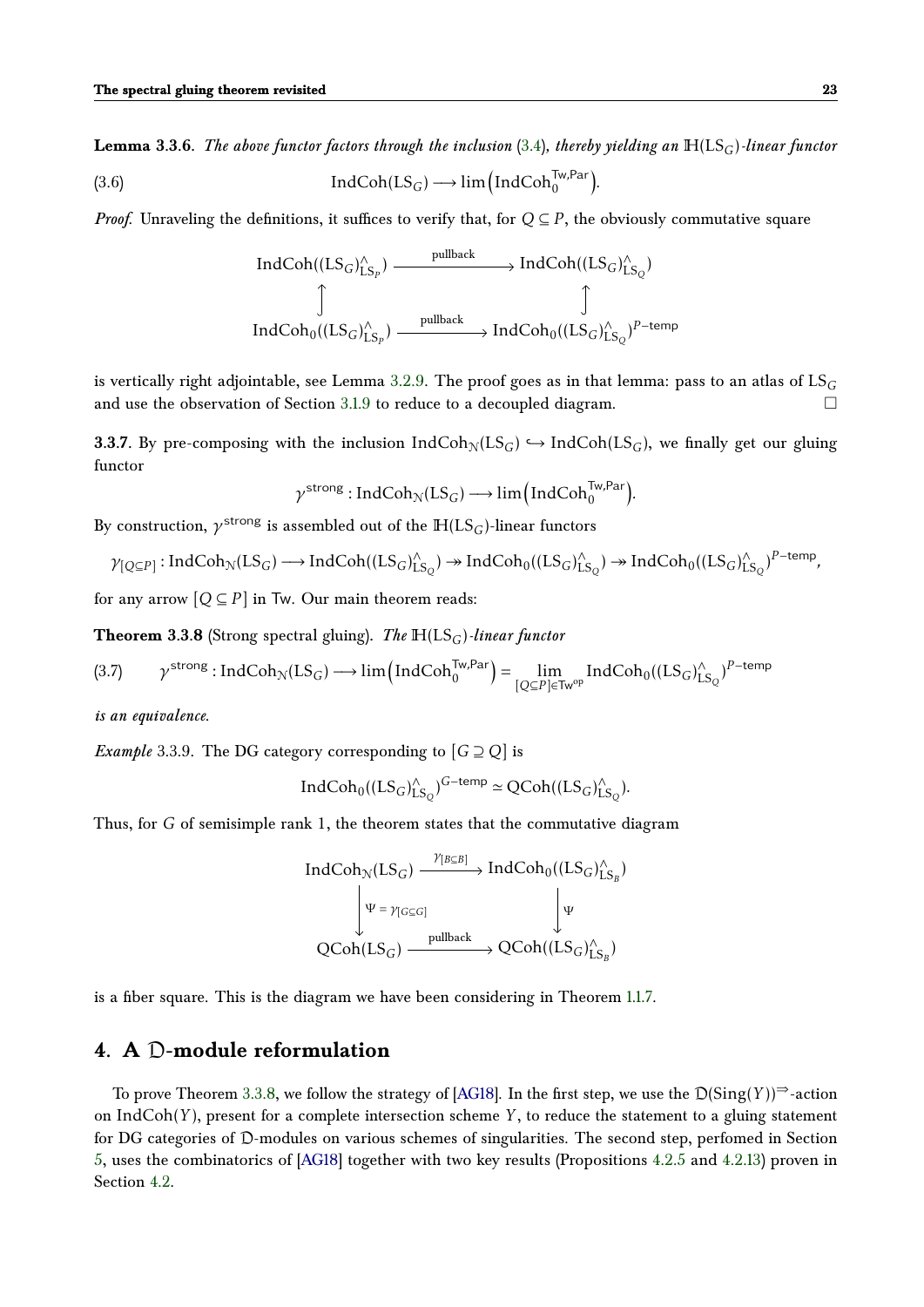### **4.1. Reducing to a simpler statement**

**4.1.1.** For  $Q ⊆ P$  two standard parabolic subgroups of  $G$ , consider the stack

$$
\mathcal{N}_{Q\subseteq P}:=\mathfrak{s}_P^{-1}(O_{\text{LS}_P})\underset{\text{LS}_P}{\times} \text{LS}_Q,
$$

where by abuse of notation  $\mathfrak{s}_P$  denotes the singular codifferential of  $\rho_P$  :  $LS_P \to LS_G$ . In words,  $\mathcal{N}_{Q\subseteq P}$  is the stack of pairs  $(\sigma_Q, A)$ , where  $\sigma_Q$  is a  $Q$ -local system and  $A$  a horizontal section of  $(\mathfrak{u}_P)_{\sigma_Q}.$ 

**4.1.2.** The functoriality of shifted cotangent bundles implies that the assignment  $[Q \subseteq P] \rightsquigarrow N_{Q \subset P}$  extends to a functor  $Tw := Tw(Par) \rightarrow Stk$ , given by compatible diagrams

<span id="page-23-0"></span>(4.1) 
$$
\mathcal{N}_{P \subseteq P} = \mathfrak{s}_P^{-1}(O_{LS_P}) \longleftarrow \mathcal{N}_{Q \subseteq P} = \mathfrak{s}_P^{-1}(O_{LS_P}) \underset{LS_P}{\times} LS_Q \hookrightarrow \mathcal{N}_{Q \subseteq Q} = \mathfrak{s}_Q^{-1}(O_{LS_Q}).
$$

By pulling back along the natural maps

<span id="page-23-2"></span>
$$
\mu_{Q \subseteq P} : \mathcal{N}_{Q \subseteq P} \longrightarrow \mathcal{N},
$$

we obtain a D(Sing(LS*G*))-linear functor

(4.2) 
$$
\mu^!: \mathcal{D}(\mathcal{N}) \longrightarrow \lim_{[Q \subseteq P] \in \mathsf{Tw}^{\mathrm{op}}} \mathcal{D}(\mathcal{N}_{Q \subseteq P}).
$$

<span id="page-23-1"></span>*Remark* 4.1.3*.* Since the maps appearing in [\(4.1\)](#page-23-0) are proper, the RHS above can also be written as a colimit by passing to the left adjoints of the transition functors. Furthermore, since the maps  $\mu_{Q\subseteq P}$  are all proper,  $\mu^!$ admits a  $D(Sing(LS_G))$ -linear left adjoint.

**4.1.4.** For a technical reason (the fact that  $N_{\text{dR}}$  is not 1-affine) that will appear evident later, we need to consider a slightly different functor: namely, we need to repeat the above construction after having pulled back to an atlas  $Y \rightarrow LS_G$ . In order to apply the theory of Section [2,](#page-10-1) we will choose an atlas that is a global complete intersection. To do so explicitly, let us fix a point  $x \in X$  once and for all. The choice of  $x \in X$  gives rise to a map  $LS_G \rightarrow BG$  and, since X is assumed to be connected, to a canonical atlas

$$
Y := \text{LS}_G \underset{BG}{\times} \text{pt}.
$$

Even more explicitly, we can write  $Y = Y' \times_{\mathfrak{g}} \mathsf{pt}$ , where  $Y'$  is a certain smooth subscheme of  $\mathrm{LS}_{G}^\mathrm{RS} \times_{\mathfrak{g}/G} \mathfrak{g}$ , see [\[AG15,](#page-32-1) Section 10.6] for more details.

**4.1.5.** Denote by  $Y_Q$  and  $N$  the schemes obtained from  $LS_Q$  and  $N$  by pulling back along the map  $Y \rightarrow LS_Q$ . We have

$$
Y_Q := \operatorname{LS}_Q \underset{\operatorname{LS}_G}{\times} Y \simeq \operatorname{LS}_Q \underset{BQ}{\times} G/Q,
$$

We set

$$
N_{Q\subseteq P}:=\mathfrak{s}_P^{-1}(O_{Y_P})\times_{Y_P}Y_Q,
$$

where, by abuse of notation, we have denoted by  $\mathfrak{s}_P : Y_P \times_Y \mathrm{Sing}(Y) \to \mathrm{Sing}(Y_P)$  the singular codifferential of the map  $Y_P \to Y$ . Tautologically,  $N_{Q \subseteq P}$  is the base-change along  $Y \to \text{LS}_G$  of the moduli stack  $\mathcal{N}_{Q \subseteq P}$ . The same procedure as above yields the D(Sing(*Y* ))-linear functor

$$
\mu_Y^!: \mathfrak{D}(N) \longrightarrow \lim_{[Q \subseteq P] \in \mathsf{Tw}^{\mathrm{op}}} \mathfrak{D}(N_{Q \subseteq P}).
$$

equipped with a  $\mathcal{D}(\mathrm{Sing}(Y))$ -linear left adjoint. A remark parallel to Remark [4.1.3](#page-23-1) applies here:  $\mu_Y^!$  admits a  $D(Sing(Y))$ -linear left adjoint,  $(\mu_Y)_!$ .

<span id="page-23-3"></span>**Theorem 4.1.6** (Strong microlocal gluing). *The functor*  $\mu_Y^!$  *is an equivalence.*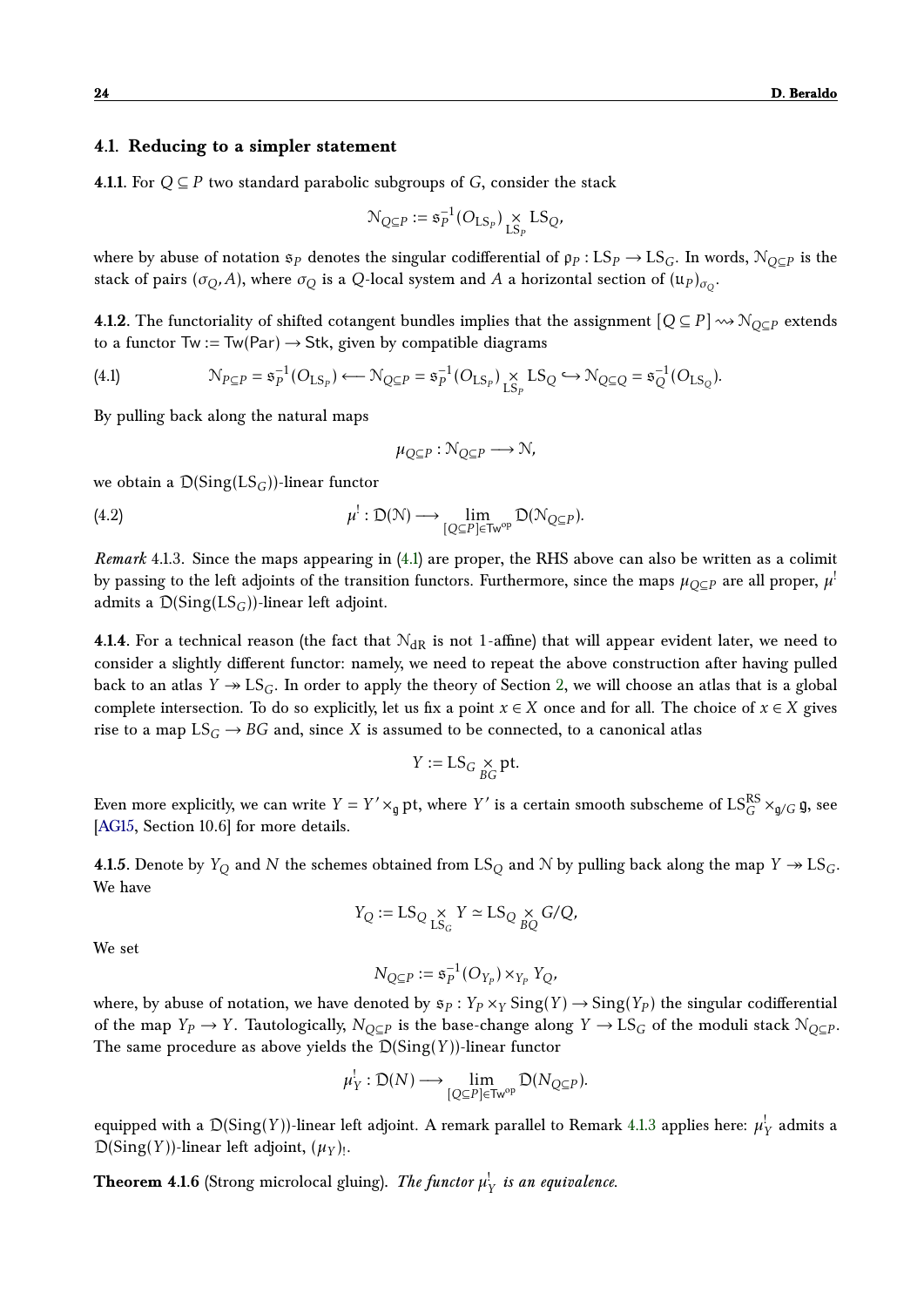*Remark* 4.1.7. This theorem implies that the functor  $\mu^!$  of [\(4.2\)](#page-23-2) is an equivalence. For that, it suffices to prove that the natural maps  $\mu_!\mu^! \to$  id and id  $\to \mu^!\mu_!$  are isomorphisms. This can be checked after base-changing along  $Y \to \text{LS}_G$ . Thanks to the fact that  $\mu$  is pseudo-proper (see [4.2.1](#page-24-1) below), this boils down to the statement of Theorem [4.1.6.](#page-23-3)

**4.1.8.** The above theorem, to be proven in in the remainder of this paper, is the main ingredient in the proof of Theorem [3.3.8.](#page-22-2) Assuming its validity for the time being, let us show how to deduce Theorem [3.3.8](#page-22-2) from it.

As a preliminary observation, let us note that, since all the maps involved in the definition of  $\mu_{Y}^!$  are  $\mathbb{G}_m$ -equivariant, it makes sense to consider the functor  $(\mu_Y^!)^{\Rightarrow}$ , which is also an equivalence.

**4.1.9.** We wish to show that the functor

(4.3) 
$$
\gamma^{\text{strong}}: \text{IndCoh}_{\mathcal{N}}(LS_G) \longrightarrow \lim_{[Q \subseteq P] \in \text{Tw}^{\text{op}}} \text{IndCoh}_{0}((LS_G)_{LS_Q}^{\wedge})^{P-\text{temp}}
$$

of Theorem [3.3.8](#page-22-2) is an equivalence. To apply the theory developed in Section [2](#page-10-1) and to connect with Theorem [4.1.6,](#page-23-3) we need to eliminate the stackyness of  $\mathrm{LS}_G$  and  $\mathrm{LS}_P$ . To this end, recall that the above functor is  $H(LS_G)$ -linear (in particular,  $QCoh(LS_G)$ -linear) and so it suffices to prove it is an equivalence after pulling back along the atlas  $Y \rightarrow \text{LS}_G$ .

**4.1.10.** We have

$$
\operatorname{QCoh}(Y) \underset{\operatorname{QCoh}(LS_G)}{\otimes} IndCoh_{\mathcal{N}}(LS_G) \simeq IndCoh_{\mathcal{N}}(Y)
$$

and, by Section [3.1.9,](#page-17-3)

$$
\operatorname{QCoh}(Y) \underset{\operatorname{QCoh}(LS_G)}{\otimes} Ind\operatorname{Coh}_0((LS_G)_{LS_Q}^{\wedge})^{P-\text{temp}} \simeq Ind\operatorname{Coh}_0(Y_{Y_P}^{\wedge}) \underset{\mathcal{D}(Y_P)}{\otimes} \mathcal{D}(Y_Q).
$$

Thus, it is enough to prove that the resulting functor

(4.4) 
$$
\gamma_Y^{\text{strong}}: \text{IndCoh}_N(Y) \longrightarrow \lim_{[Q \subseteq P] \in \text{Tw}^{\text{op}}} \Big( \text{IndCoh}_0(Y_{Y_P}^{\wedge}) \underset{\mathcal{D}(Y_P)}{\otimes} \mathcal{D}(Y_Q) \Big),
$$

is an equivalence.

**4.1.11.** Since *Y* is a global complete intersection, Section [2.2](#page-11-0) yields an action of  $D(Sing(Y))$ <sup>⇒</sup> on IndCoh(*Y*). Then

$$
\text{IndCoh}_N(Y) \simeq \text{IndCoh}(Y) \underset{\mathcal{D}(\text{Sing}(Y))^{\Rightarrow}}{\otimes} \mathcal{D}(N)^{\Rightarrow}
$$

and, by Proposition [2.3.3,](#page-13-5)

<span id="page-24-2"></span>
$$
\begin{array}{rcl}\n\text{IndCoh}_{0}(Y_{Y_{P}}^{\wedge}) \underset{\mathsf{D}(Y_{P})}{\otimes} \mathsf{D}(Y_{Q}) & \simeq & \text{IndCoh}(Y) \underset{\mathsf{D}(Sing(Y))^{\Rightarrow}}{\otimes} \mathsf{D}\Big(\mathfrak{s}_{P}^{-1}(O_{Y_{P}}) \times_{Y_{P}} Y_{Q}\Big)^{\Rightarrow} \\
& = & \text{IndCoh}(Y) \underset{\mathsf{D}(Sing(Y))^{\Rightarrow}}{\otimes} \mathsf{D}(N_{Q \subseteq P})^{\Rightarrow}.\n\end{array}
$$

These equivalences and the compatibilities of Section [2.3](#page-13-0) imply that the functor  $\gamma_Y^{\text{strong}}$  $Y$ <sup>strong</sup> is obtained from  $(\mu_Y^!)$  by tensoring up with IndCoh(*Y*) over  $D(Sing(Y))$ <sup> $\Rightarrow$ </sup>. It follows that  $\gamma_Y^{\text{strong}}$  $V_Y^{\text{strong}}$  is an equivalence.

#### <span id="page-24-0"></span>**4.2. Two key tools**

<span id="page-24-1"></span>In this section, we state and prove two results that will be needed for the proof of Theorem [4.1.6.](#page-23-3) The first one is the fact that, under some properness conditions, equivalences of DG categories of D-modules can be checked on fibers. The second one, which is related to the first, is excision for D-modules.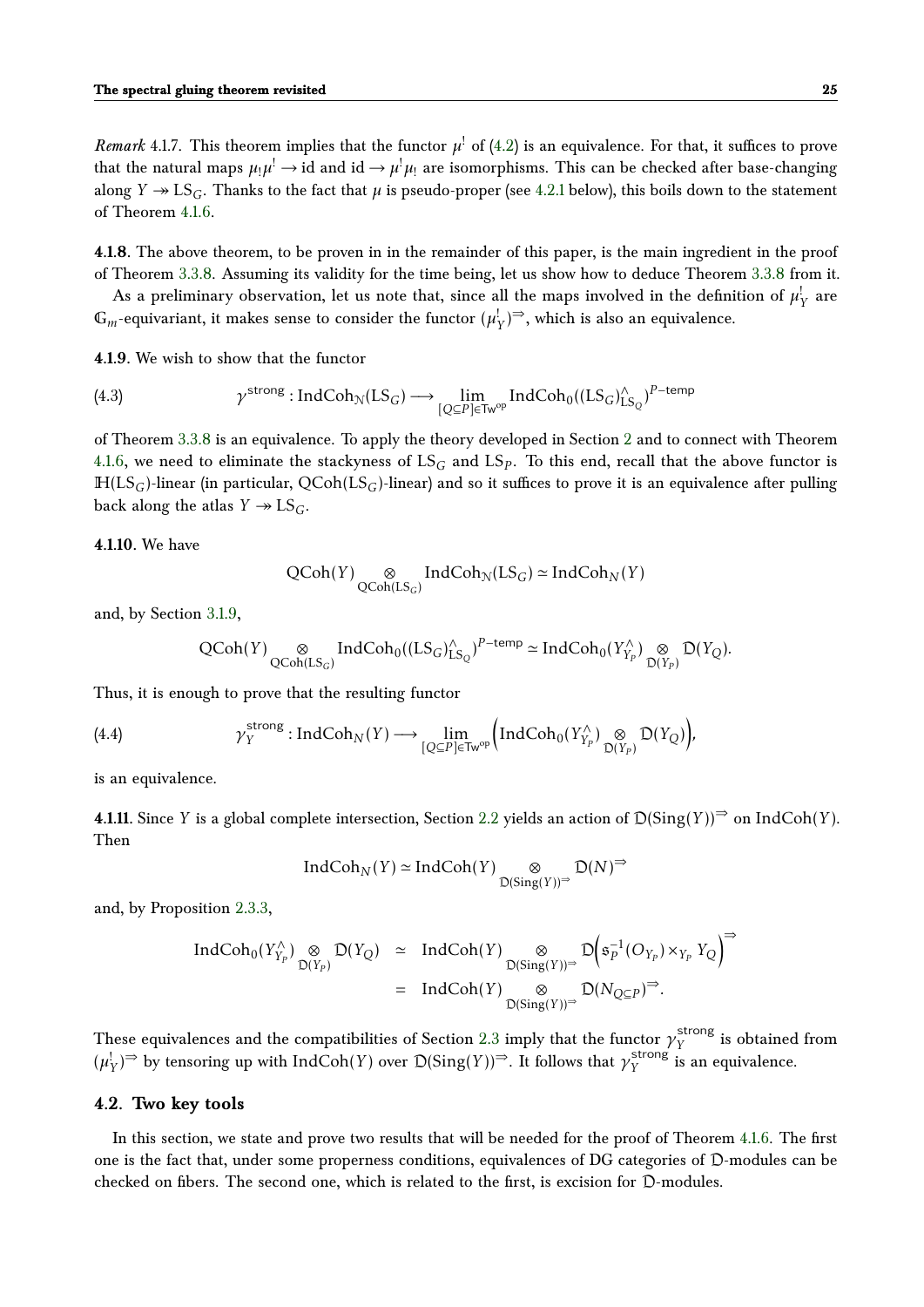**4.2.1.** Let  $f: \mathcal{X} \to Y$  be a map of prestacks with Y a scheme. We say that f is *pseudo-proper* if

$$
\mathfrak{X}\simeq \operatornamewithlimits{colim}_{a\in A}X_a,
$$

where each  $f_a: X_a \to Y$  is a scheme proper over *Y*. As pointed out in Remark [4.1.3,](#page-23-1) whenever *f* is pseudo-proper, the pullback functor  $f^!: \mathcal{D}(Y) \to \mathcal{D}(\mathfrak{X})$  admits a left adjoint (to be denoted  $f_!$ ).

**4.2.2.** Recall from [\[GR14\]](#page-33-12) that DG categories of D-modules are defined only for Sch $_{\Bbbk}^{\rm lft}$ , the 1-category of those (classical) schemes that are locally of finite type over the ground field k. Since we are going to consider field extensions, let us be more explicit with the notation: we denote by  $\mathcal{D}_{/\Bbbk}:(\text{Sch}^{\text{lft}}_{\Bbbk})^{\text{op}}\to \text{DGCat}_{\Bbbk}$  what has been denoted simply by  $\mathfrak D$  throughout. We are going to also consider the functor  $\mathfrak D_{/\Bbbk'}:$   $({\sf Sch}^{\rm lft}_{\Bbbk'})^{\rm op}\to {\sf DGCat}_{\Bbbk'},$ with  $\mathbb{k}'$  a field extension of  $\mathbb{k}$ . We have:

$$
D_{/\mathbb{k}'}(\mathrm{Spec}(\mathbb{k}') \times_{\mathrm{Spec}(\mathbb{k})} Y) \simeq \mathrm{Vect}_{\mathbb{k}'} \otimes_{\mathrm{Vect}_{\mathbb{k}}} D_{/\mathbb{k}}(Y).
$$

**4.2.3.** For a  $\mathbb{K}'$ -point  $y$  of  $Y$ , we denote by  $(i_y)^!$  the functor

$$
\mathfrak{D}_{/\Bbbk}(Y) \rightarrow \mathbf{Vect}_{\Bbbk'} \otimes_{\mathbf{Vect}_{\Bbbk}} \mathfrak{D}_{/\Bbbk}(Y) \simeq \mathfrak{D}_{/\Bbbk'}\Big(Y \times_{\mathbf{Spec}(\Bbbk)} \mathbf{Spec}(\Bbbk')\Big) \longrightarrow \mathfrak{D}_{/\Bbbk'}(\mathbf{Spec}(\Bbbk')) \simeq \mathbf{Vect}_{/\Bbbk'},
$$

where the right arrow is the !-pullback along the finite type map  $\text{Spec}(\mathbb{k}') \to \text{Spec}(\mathbb{k}') \times_{\text{Spec}(\mathbb{k})} Y$  induced by *y*. Alternatively, the same functor  $(i_{y})^{!} : \mathcal{D}_{/\mathbb{K}}(Y) \rightarrow \text{Vect}_{\mathbb{K}^{\prime}}$  can be rewritten as

$$
\mathcal{D}_{/\mathbb{R}}(Y) \xrightarrow{\text{oblv}_Y} \text{QCoh}(Y) \xrightarrow{(i_y)^*} \text{Vect}_{\mathbb{R}'}.
$$

The following fact, which can be proven by Noetherian induction, was used in [\[AG18,](#page-32-0) Lemma 6.1.7]; it will be crucial also in the proof of Proposition [4.2.5](#page-25-0) below.

<span id="page-25-1"></span> ${\bf Lemma \ 4.2.4.}$  Let  $Y$  be a scheme locally of finite type over  $\Bbbk.$  The functors  $(i_y)^!$ , for all extensions  $\Bbbk' \supseteq \Bbbk$  and  $all y \in Y(\mathbb{k}')$ , form a conservative system: an object  $\mathcal{F} \in \mathcal{D}_{/\mathbb{k}}(Y)$  is zero iff the objects  $(i_y)^!(\mathcal{F})$  are all zero.

<span id="page-25-0"></span>**Proposition 4.2.5.** Let  $f: \mathcal{X} = \text{colim}_{a \in A} X_a \to Y$  be a pseudo-proper map. Then  $f' : D(Y) \to D(\mathcal{X})$  is an *equivalence if and only if, for any field extension* k ⊆ k <sup>0</sup> *and any* k 0 *-point y* ∈ *Y , the pullback*

$$
(f|_{y})^{!}: \text{Vect}_{\mathbb{k}'} \longrightarrow \mathcal{D}_{/\mathbb{k}'}(\mathfrak{X} \times_{Y} \text{Spec}(\mathbb{k}'))
$$

 $along X \times_Y \text{Spec } \mathbb{k}' \to \text{Spec } \mathbb{k}'$  is an equivalence.

*Proof.* The "only if" direction is obvious. To prove the converse, let us assume that each functor  $(f|_y)^!$  is an equivalence. We need to prove that the two natural transformations

$$
id_{D(X)} \longrightarrow f^! \circ f_!
$$
  

$$
f_! \circ f^! \longrightarrow id_{D(Y)}
$$

are equivalences. The latter has been dealt with in [\[AG18,](#page-32-0) Lemma 6.1.7] using Lemma [4.2.4,](#page-25-1) so let us focus on the former. It suffices to show that, for any  $M = \{M_a\} \in D(\mathcal{X})$  and any  $b \in A$ , the resulting map

$$
M_b \longrightarrow (f_b)^! \circ f_!(M)
$$

is an isomorphism in  $D(X_b)$ . We will prove that the arrow

(4.5) 
$$
(i_x)^!(M_b) \longrightarrow (i_x)^! \circ (f_b)^! \circ f_!(M)
$$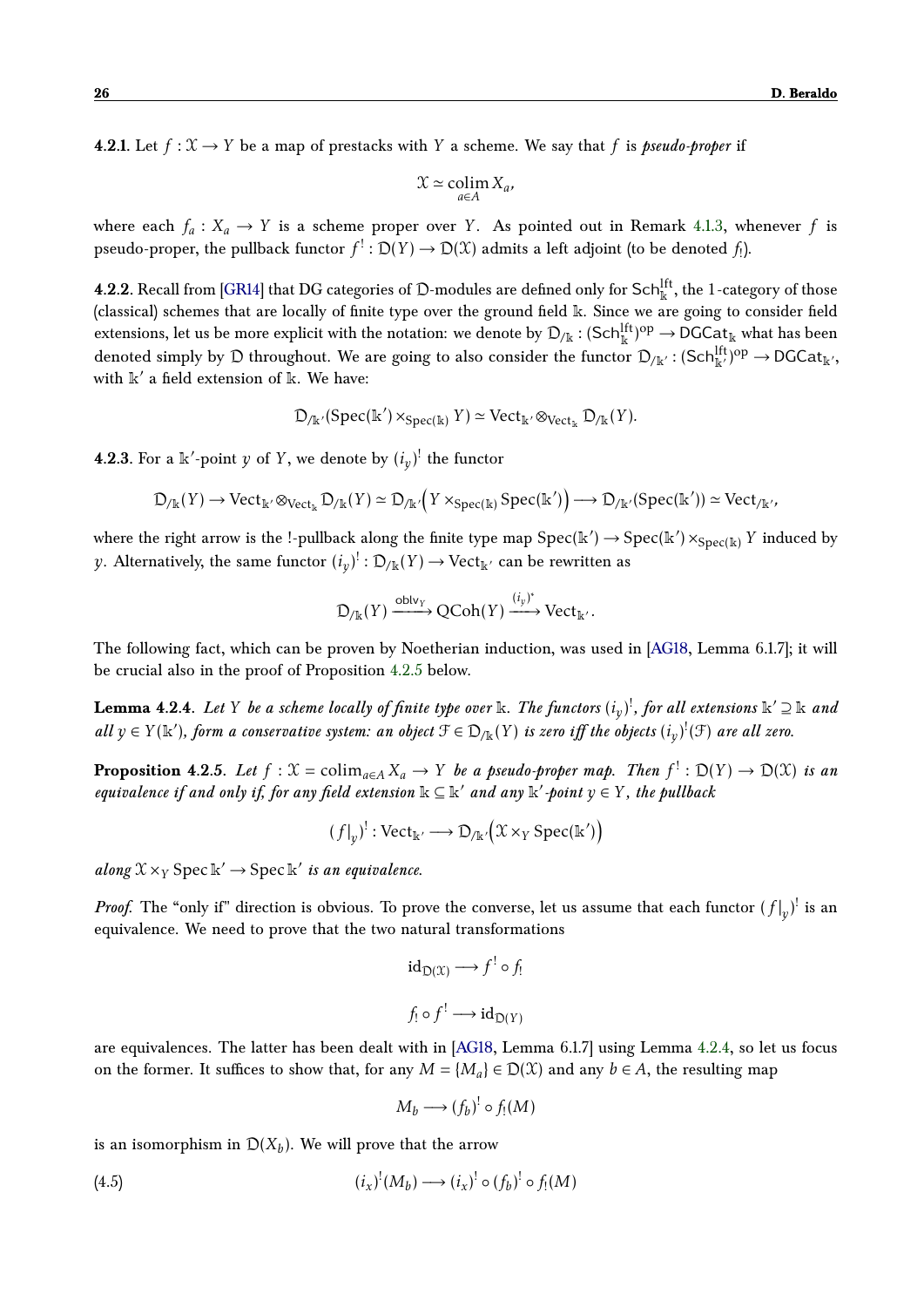is an isomorphism in  $Vect_{\mathbb{K}}'$  for any  $\mathbb{K}'$ -point  $i_x : \text{Spec}(\mathbb{K}') \to X_b$ . This is enough in view of the above lemma. Consider the following diagram (with cartesian outer rectangle):

<span id="page-26-1"></span>

where  $\iota_b: X_b \to \mathfrak{X}$  is the structure map and  $y := f_b(x) \in Y(\mathbb{k}^{\prime})$ . Denote by  $i_y$  the composition of the two lower horizontal arrows. By extending scalars from k to k' and renaming k' with k, we can assume that *x* is a  $\Bbbk$ -point. Since the outer rectangle is cartesian and  $f$  is pseudo-proper,  $f_{!}$  satisfies base-change against  $(i_y)$ <sup>!</sup>. We obtain:

$$
(i_x)^! \circ (f_b)^! \circ f_!(M) \simeq (f|_y)_! \circ \eta^!(M).
$$

Note that the point  $x \in X_b(\mathbb{k})$  yields a section  $\widetilde{i}_x$  of  $f|_y$ . Since  $(f|_y)$  is an equivalence by assumption, it follows that  $(f|_y)_! \simeq (\widetilde{i}_x)!$ . Thus, the RHS of [\(4.5\)](#page-24-2) is isomorphic to  $(\widetilde{i}_x)^! \eta^!(M)$ , which is in turn is manifestly isomorphic to  $(i_x)^!(M_b)$ ).

**4.2.6.** Let us put the above result in context. Set

$$
N_{\text{Glued}} := \underset{[Q \subseteq P] \in \text{Tw}}{\text{colim}} N_{Q \subseteq P}
$$

and consider the pseudo-proper map  $\mu_Y : N_{\text{Glued}} \to N$  obtained by combining the various maps  $N_{O\subset P} \to N$ . Theorem [4.1.6](#page-23-3) states that the pullback

(4.6) 
$$
\mu_Y^! : D(N) \to D(N_{\text{Glued}})
$$

is an equivalence. By the above proposition, this can be checked separately on field valued points of *N* (and hence on field valued points of N):

<span id="page-26-5"></span>**Corollary 4.2.7.** For  $\mathbb{k}' \supseteq \mathbb{k}$  *a field extension and*  $(\sigma, A) \in \mathcal{N}(\mathbb{k}')$  *a point, consider the fiber* 

<span id="page-26-2"></span>
$$
\mathcal{N}_{\text{Glued}}^{\sigma, A} := \mathcal{N}_{\text{Glued}} \times_{\mathcal{N}} \{(\sigma, A)\}.
$$

*If the* !*-pullback*

(4.7) 
$$
\text{Vect}_{\mathbb{k}'} \longrightarrow \mathcal{D}_{/\mathbb{k}'}(\mathcal{N}_{\text{Glued}}^{\sigma, A})
$$

*is an equivalence for all*  $\Bbbk'$  *and all*  $(\sigma, A) \in \mathcal{N}(\Bbbk')$ , then [\(4.6\)](#page-26-1) is an equivalence.

<span id="page-26-0"></span>*Example* 4.2.8. In the case  $\sigma$  is the trivial *G*-local system, we obtain the statement of Theorem [1.3.11.](#page-7-1)

<span id="page-26-4"></span>**4.2.9.** When checking that [\(4.7\)](#page-26-2) is an equivalence for a given  $\mathbb{k}'$ -point of N, we can replace N with its extension to  $\mathbb{k}'$  and then rename  $\mathbb{k}'$  by  $\mathbb{k}$ . Thus, to prove Theorem [4.1.6,](#page-23-3) it suffices to check that the arrow [\(4.7\)](#page-26-2) is an equivalence for any k-point  $(\sigma, A)$ . Hereafter, the pair  $(\sigma, A)$  will always denote a k-point of N.

**4.2.10.** Observe that the prestack  $N^{\sigma,A}_{\text{Glued}}$  already appeared in [\[AG18,](#page-32-0) Sections 7.1.4-7.1.7] under the name of Spr*σ,A* Glued*,*unip, a name that we adopt from now on. Accordingly, we also set

<span id="page-26-3"></span>
$$
\operatorname{Spr}_{Q\subseteq P,\text{unip}}^{\sigma,A}:=\mathcal{N}_{Q\subseteq P}\underset{\mathcal{N}}{\times}\{(\sigma,A)\}.
$$

This is the scheme of  $Q$ -reductions of  $\sigma$  with the property that  $A$  is a horizontal section of  $(\mathfrak{u}_P)_{\sigma_Q}.$  Like N*Q*⊆*<sup>P</sup>* , the assignment

(4.8) 
$$
\operatorname{Spr}_{\mathsf{Tw},\mathsf{unip}}^{\sigma,A}: [Q \subseteq P] \rightsquigarrow \operatorname{Spr}_{Q \subseteq P, \mathsf{unip}}^{\sigma,A}
$$

is a functor out of  $Tw := Tw(Par)$ .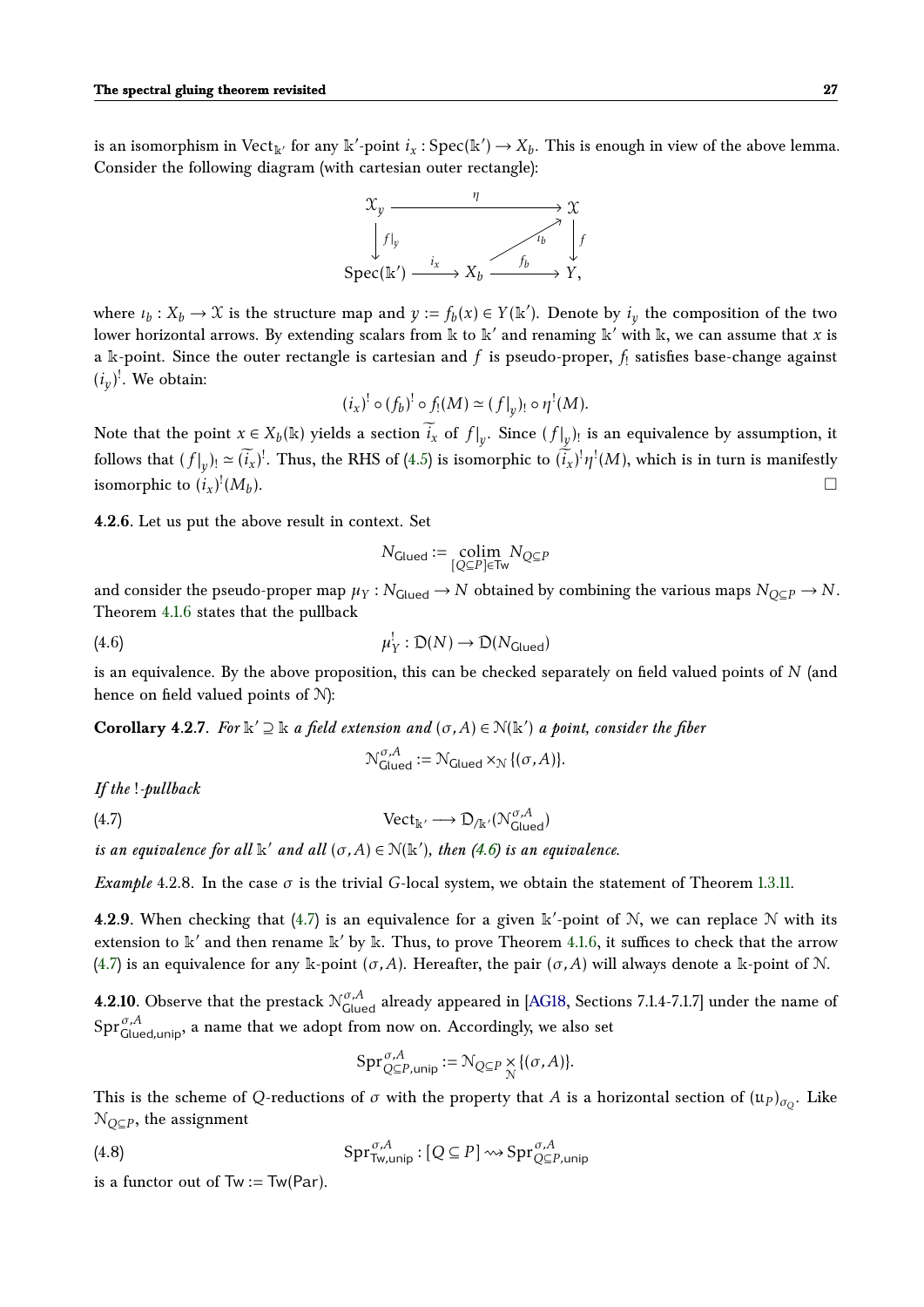<span id="page-27-2"></span>*Remark* 4.2.11. Actually, the prestack  $Spr_{Glued,unip}^{\sigma,A}$  of [\[AG18,](#page-32-0) Sections 7.1.4-7.1.7] was defined slightly differently. Namely, it was defined as the colimit of the composition

$$
String(Par) \xrightarrow{\beta} Tw(Par) \xrightarrow{(4.8)} Prestk,
$$

where String(Par) is the 1-category of strings of parabolics defined in [\[AG18,](#page-32-0) Section 7.1.2], and *β* is the natural map that retains only the first and last element of a string. It is clear that *β* is cofinal, so our definition of Spr*σ,A* Glued*,*unip agrees with the one of [\[AG18,](#page-32-0) Sections 7.1.4-7.1.7].

**4.2.12.** In [\[AG18\]](#page-32-0), it is shown that

(4.9) 
$$
\mathrm{Spr}_{\mathrm{Glued,unip}}^{\sigma,A} := \underset{[Q \subseteq P] \in \mathrm{Tw}}{\mathrm{colim}} \mathrm{Spr}_{Q \subseteq P, \mathrm{unip}}^{\sigma,A}
$$

is homologically contractible, that is, that the pullback functor

<span id="page-27-1"></span>
$$
\text{Vect}_{\mathbb{k}} \longrightarrow \mathcal{D}(\text{Spr}_{\text{Glued,unip}}^{\sigma, A})
$$

is *fully faithful*. To prove our main theorem, we need to show more: we need to show that the same functor is an equivalence. We will do so in Section [5](#page-28-0) by revisiting the proof of the fully faithfulness given in [\[AG18\]](#page-32-0). Essentially, the only improvement to be made is the usage of the full force of the following *excision* result. (The authors of [\[AG18\]](#page-32-0) only use half of the statement.)

<span id="page-27-0"></span>**Proposition 4.2.13** (D-module excision). Let  $f: Y \to Y'$  be a proper morphism of schemes. Let  $\iota: Y_0 \hookrightarrow Y$  and *ι'* :  $\overline{Y}'_0$  $Y'_{0} \hookrightarrow Y'$  be two closed embeddings with the property that  $f(Y_{0}) \subseteq Y'_{0}$ 0 *. If f yields an isomorphism between the two complementary open subschemes, then the natural !-pullback functor*

$$
\alpha = (f^!, id_{\text{Vect}}) : \mathcal{D}(Y') \underset{\mathcal{D}(Y'_0)}{\times} \text{Vect} \longrightarrow \mathcal{D}(Y) \underset{\mathcal{D}(Y_0)}{\times} \text{Vect}
$$

*is an equivalence.*

*Proof.* The properness of  $f$  implies that  $\alpha$  admits a left adjoint,  $\alpha^L$ , which sends  $(\mathcal{F}, V)$  to  $(\mathcal{G}, V)$ , where  $\mathcal{G}$  is the colimit of

$$
(i')_!((f_0)_{!}\omega_{Y_0}) \otimes V \simeq f_!(\iota_! \iota^! \mathcal{F}) \longrightarrow f_!(\mathcal{F})
$$
  

$$
\downarrow
$$
  

$$
(\iota')_! (\omega_{Y'_0}) \otimes V
$$

in  $D(Y')$ . To prove that  $\alpha$  is an equivalence, we apply the Barr-Beck-Lurie theorem: since  $\alpha$  is clearly (continuous and) conservative, it remains to show that  $\alpha^L$  is fully faithful. Denote by  $j:U:=(Y-Y_0)\hookrightarrow Y$ the open embedding and by C the DG category  $D(Y) \times_{D(Y_0)} \text{Vect}$ . The notations *j'*, U' and C' bear the obvious parallel meaning. We observe that  $C$  sits in the exact sequence of DG categories

$$
\text{Vect} \xrightarrow[i]{i} \mathcal{C} \xrightarrow[\text{p}]{p} \mathcal{D}(Y - Y_0),
$$

with functors defined as follows:

i: 
$$
V \rightsquigarrow (\iota_*(V \otimes \omega_{Y_0}), V);
$$
  
\n $i^R : (\mathcal{F}, W) \rightsquigarrow W;$   
\n $\rho : (\mathcal{F}, W) \rightsquigarrow j^!(\mathcal{F});$   
\n $\rho^R : \mathcal{G} \rightsquigarrow (j_*(\mathcal{G}), 0).$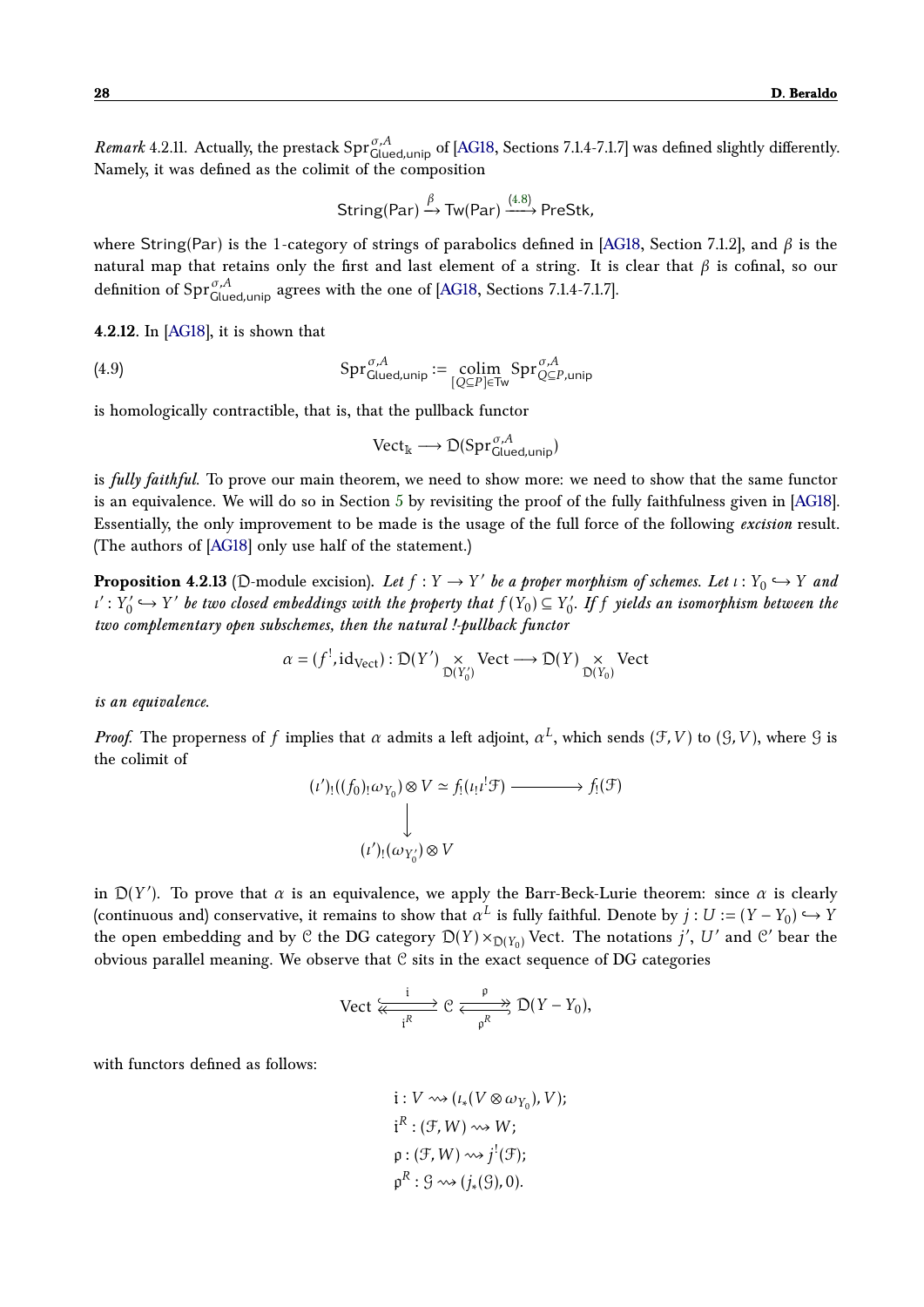Consider also the same exact sequence for C'. By the assumptions,  $\alpha$  : C'  $\rightarrow$  C extends to a functor out of exact sequences (that is, the four squares commute), with the two outer terms being equivalences. To prove that  $\alpha^L$  is fully faithful, it suffices to check that the two natural arrows

$$
\mathfrak{i} \longrightarrow \alpha \circ \alpha^L \circ \mathfrak{i}, \qquad \mathfrak{p}^R \longrightarrow \alpha \circ \alpha^L \circ \mathfrak{p}^R
$$

are isomorphisms. Both claims are clear by inspection.  $\Box$ 

*Remark* 4.2.14. The DG category  $D(Y) \times_{D(Y_0)} V$ ect may be regarded as the DG category of D-modules on the one-point compactification of  $Y - Y_0$ .

# <span id="page-28-0"></span>**5. Contractibility of glued Springer fibers**

In this final section, we prove Theorem [4.1.6](#page-23-3) and consequently Theorem [3.3.8.](#page-22-2) We follow [\[AG18,](#page-32-0) Sections 7-8] very closely.

#### <span id="page-28-1"></span>**5.1. Springer fibers**

Recall Spr*σ,A* Glued*,*unip, the prestack of *glued Springer fibers*, defined in Section [4.2.9](#page-26-4) and in [\(4.9\)](#page-27-1). By Corollary [4.2.7,](#page-26-5) it is enough to prove the following result, which is our goal until the end of the paper.

<span id="page-28-2"></span>**Theorem 5.1.1.** *For any*  $(\sigma, A) \in \mathcal{N}(\mathbb{k})$ *, the pullback functor* 

$$
\text{Vect}_{\mathbb{k}} \longrightarrow \mathcal{D}(\text{Spr}_{\text{Glued,unip}}^{\sigma, A})
$$

*is an equivalence.*

<span id="page-28-3"></span>*Example* 5.1.2. If  $A = 0$ , it is easy to verify that the prestack  $Spr_{Glued,unip}^{\sigma,A}$  is isomorphic to  $pt = Spec(k)$ . The argument appears in [\[AG18,](#page-32-0) Remark 7.1.10]. Hence, it suffices to treat the case  $A \neq 0$ , which we assume from now on. Note that  $A \neq 0$  implies that  $\text{Spr}_{Q\subseteq G,\text{unip}}^{\sigma,A} \simeq \emptyset$  for any  $Q \in \text{Par}.$ 

*Example* 5.1.3. Let  $\sigma$  be the trivial local system, so that *A* is just a nilpotent element of g. If *A* is regular, then it is elementary to verify that (at the level of reduced schemes)

$$
\operatorname{Spr}_{Q\subseteq P,\text{unip}}^{\sigma,A}\simeq \begin{cases} \emptyset & \text{ if } P\neq B\\ \text{pt} & \text{ if } P=Q=B, \end{cases}
$$

the latter statement corresponding to the well-known fact that a regular nilpotent element is contained in exactly one Borel subgroup. Hence,  $\text{Spr}_{\text{Glued,unip}}^{\sigma,A} \simeq \text{Spr}_{B \subseteq B,\text{unip}}^{\sigma,A} \simeq \text{pt}.$ 

*Example* 5.1.4. Let  $G = GL_3$  and  $\sigma$  the trivial local system as before, but this time we take A to be a subregular nilpotent element. Denoting by  $P_1$  and  $P_2$  the two maximal parabolic subgroups, we have (again at the level of reduced schemes):

$$
\operatorname{Spr}_{Q\subseteq P,\text{unip}}^{\sigma,A}\simeq\begin{cases} \emptyset & \text{for [any}\subseteq G] \\ \text{pt} & \text{for }[P_1\subseteq P_1]\text{ and }[P_2\subseteq P_2] \\ \mathbb{P}^1 & \text{for }[B\subseteq P_1]\text{ and }[B\subseteq P_2] \\ \mathbb{P}^1\vee\mathbb{P}^1 & \text{for }[B\subseteq B], \end{cases}
$$

so that  $\textrm{Spr}_{\textrm{Glued,unip}}^{ \sigma, A}$  is the colimit of the diagram

$$
pt \leftarrow \mathbb{P}^1 \hookrightarrow \mathbb{P}^1 \vee \mathbb{P}^1 \hookleftarrow \mathbb{P}^1 \twoheadrightarrow pt.
$$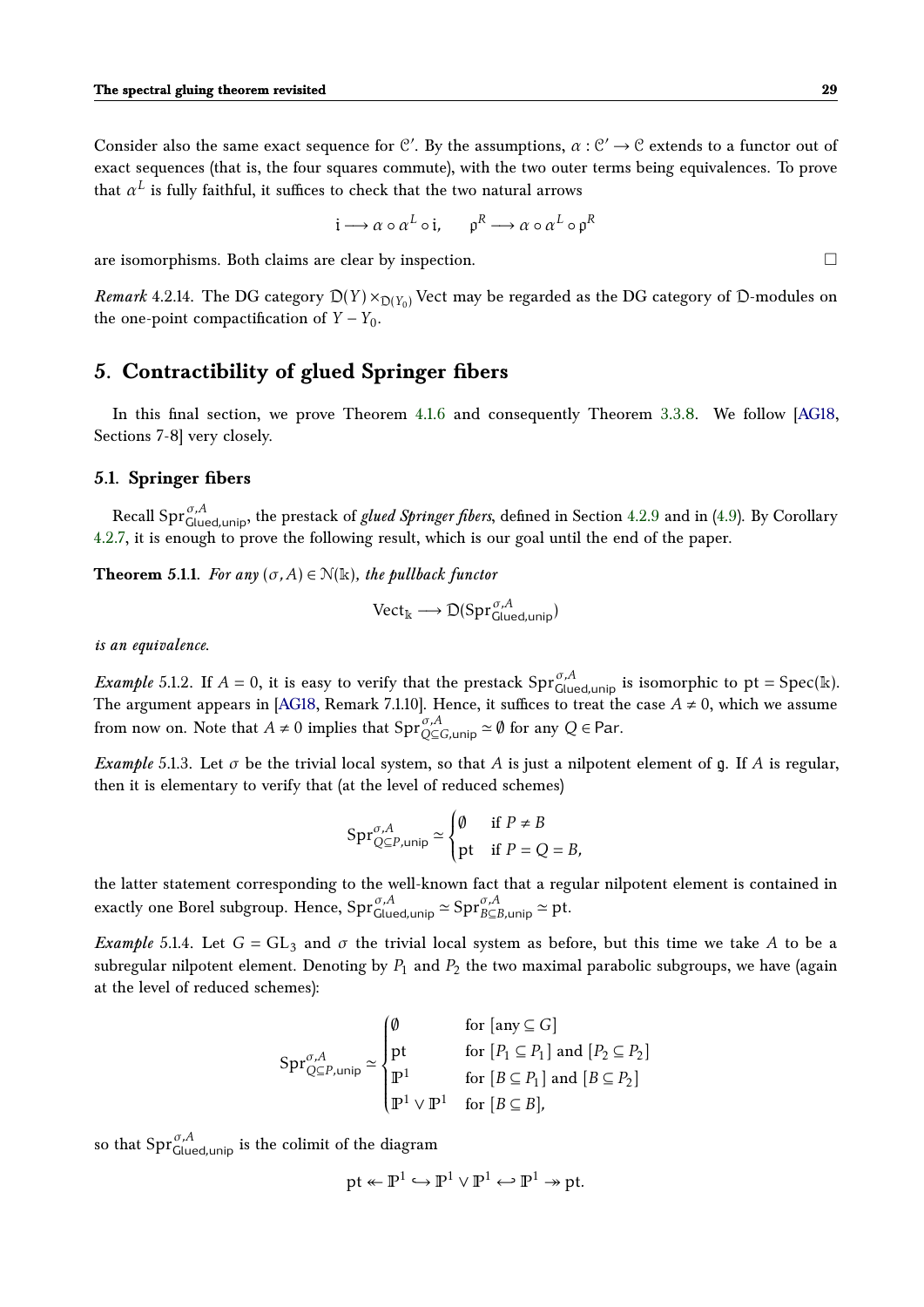Note that  $\mathbb{P}^1\vee\mathbb{P}^1$  is the *scheme pushout* of the correspondence  $\mathbb{P}^1\hookrightarrow$   $\mathbb{P}^1\hookrightarrow\mathbb{P}^1,$  which is different $^{10}$  $^{10}$  $^{10}$  from the *prestack pushout* of the same diagram. However, reasoning as in Proposition [4.2.5,](#page-25-0) the natural map from the latter to the former induces an equivalence on D-modules. In particular, we have

$$
\mathcal{D}(\mathbb{P}^1 \vee \mathbb{P}^1) \simeq \mathcal{D}(\mathbb{P}^1) \underset{\mathcal{D}(\text{pt})}{\times} \mathcal{D}(\mathbb{P}^1),
$$

so that D(Spr<sub>Glued,uni<sub>p</sub>) is equivalent to the DG category of D-modules on the prestack colimit of the</sub> diagram

$$
pt \leftarrow \mathbb{P}^1 \hookleftarrow pt \hookrightarrow \mathbb{P}^1 \twoheadrightarrow pt.
$$

The latter colimit is evidently isomorphic to pt.

**5.1.5.** For any  $P \in \text{Par}$ , recall the classical scheme  $\text{Spr}_{P}^{\sigma,A}$  that parametrizes  $P$ -reductions  $\sigma_P$  of  $\sigma$  with the property that *A* belongs to  $H^0(X_{dR}, \mathfrak{p}_{\sigma_P})$ . Let Par' := Par – {*G*} be the poset of proper parabolics and form the prestack

$$
\mathrm{Spr}_{\mathrm{Glued}}^{\sigma, A} := \underset{R \in \mathrm{Par}'}{\mathrm{colim}} \mathrm{Spr}_{R}^{\sigma, A}.
$$

**5.1.6.** We shall relate the latter to our  $\text{Spr}_{\text{Glued,unip}}^{\sigma,A}$ . To this end, consider the poset TwTr' of *twisted triples* in Par': an object of TwTr' is a triple  $[Q \subseteq P \subseteq R]$  of proper parabolics, a morphism from such triple to  $[Q' \subseteq P' \subseteq Q']$  exists if and only if

$$
Q \subseteq Q' \subseteq P' \subseteq P \subseteq R \subseteq R'.
$$

We have functors

$$
\phi_1: \text{TwTr}' \to \text{Tw}(\text{Par}'), \quad [Q \subseteq P \subseteq R] \leadsto [Q \subseteq P],
$$

$$
\phi_2: \text{TwTr}' \to \text{Par}', \quad [Q \subseteq P \subseteq R] \leadsto R.
$$

**5.1.7.** Setting

<span id="page-29-2"></span>
$$
\textup{Spr}_{\textup{Glued,mixed}}^{\sigma, A}:= \textup{colim}~\textup{Spr}_{\textup{Tw,unip}}^{\sigma, A}\circ \varphi_1\simeq \underset{[Q\subseteq P\subseteq R]\in \textup{TwTr}'}{\textup{colim}}\textup{Spr}_{Q\subseteq P, unip}^{\sigma, A},
$$

we have the natural correspondence

(5.1) 
$$
\mathrm{Spr}_{\mathrm{Glued}}^{\sigma,A} \longleftarrow \mathrm{Spr}_{\mathrm{Glued,mixed}}^{\sigma,A} \longrightarrow \mathrm{Spr}_{\mathrm{Glued,unip}}^{\sigma,A}.
$$

**5.1.8.** In [\[AG18,](#page-32-0) Section 7.3.4], it is proven<sup>[11](#page-29-1)</sup> that the right arrow of  $(5.1)$  is an isomorphism of prestacks. Hence, Theorem [5.1.1](#page-28-2) is a consequence of the two results below.

<span id="page-29-4"></span>**Proposition 5.1.9.** Assume that Theorem [5.1.1](#page-28-2) holds true for all proper Levi's of G. For  $A \neq 0$ , the pullback functor

$$
\mathcal{D}(\mathrm{Spr}_{\mathsf{Glued}}^{\sigma,A})\longrightarrow \mathcal{D}(\mathrm{Spr}_{\mathsf{Glued},\mathsf{mixed}}^{\sigma,A})
$$

*is an equivalence.*

<span id="page-29-3"></span>**Theorem 5.1.10.** For  $A \neq 0$ , the pullback functor  $Vect \rightarrow \mathcal{D}(Spr_{Glued}^{\sigma,A})$  is an equivalence.

*Remark* 5.1.11. In both statements above, we have imposed the condition  $A \neq 0$ . This restriction is harmless in view of Example [5.1.2,](#page-28-3) which takes care of the case  $A = 0$ .

<span id="page-29-0"></span><sup>10</sup>This follows from [\[GR17,](#page-33-9) Chapter III.1, Remark 1.4.3].

<span id="page-29-1"></span><sup>11</sup>One needs to take into account Remark [4.2.11.](#page-27-2)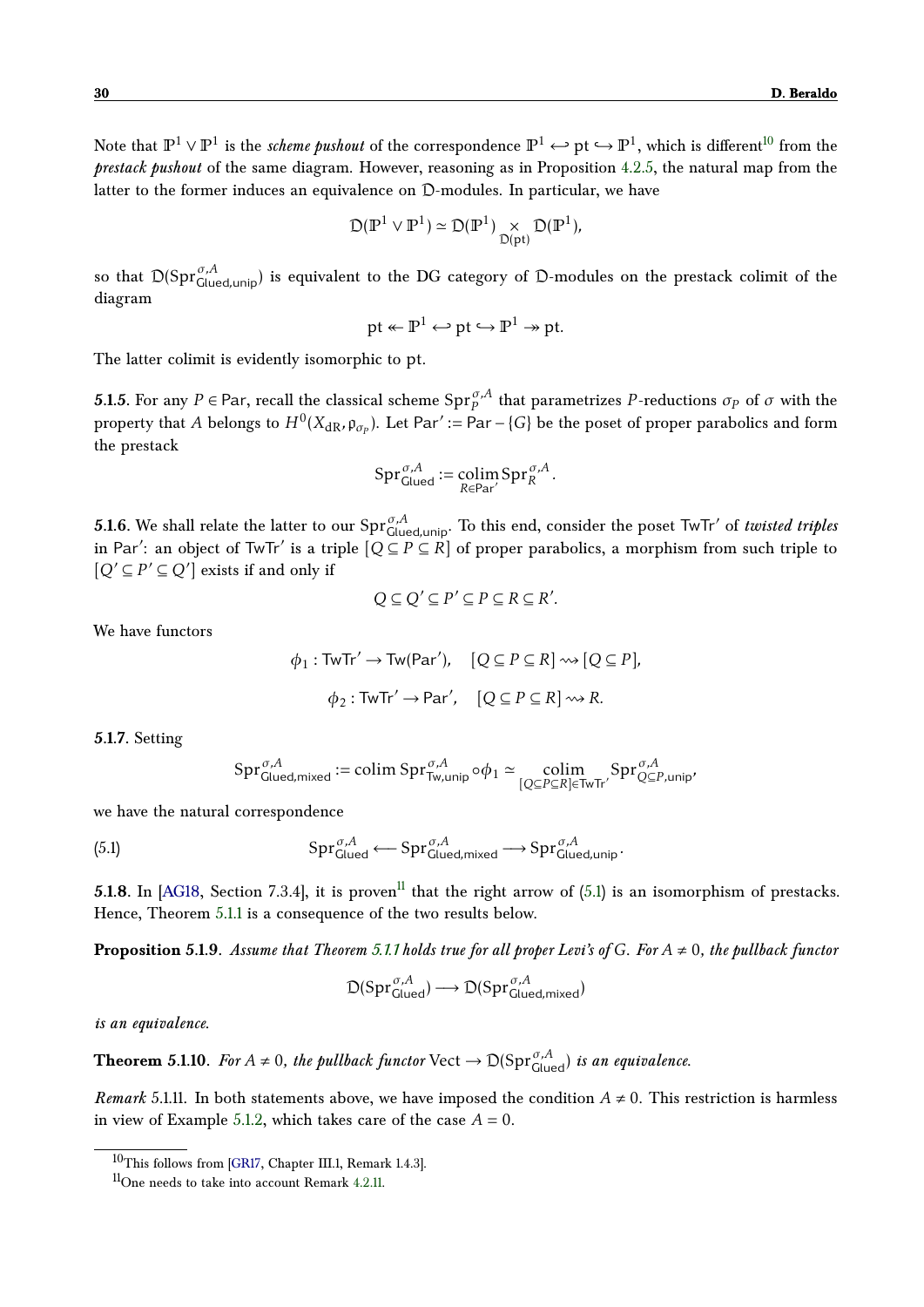**5.1.12.** The proof of Theorem [5.1.10](#page-29-3) is deferred to Section [5.2.](#page-30-0) On the other hand, Proposition [5.1.9](#page-29-4) is an immediate consequence of the following lemma.

**Lemma 5.1.13.** For any  $R \in \text{Par}'$ , consider the subcategory  $Tw_R \subseteq Tw$  *consisting of pairs*  $[Q \subseteq P]$  *with*  $P \subseteq R$ *. Then pullback along the natural functor*

$$
\underset{[Q \subseteq P] \in \text{Tw}_{R}}{\text{colim}} \text{Spr}_{Q \subseteq P, \text{unip}}^{\sigma, A} \longrightarrow \text{Spr}_{R}^{\sigma, A}
$$

*yields an equivalence at the level of* D*-modules.*

*Proof.* Since the map in question is pseudo-proper, Proposition [4.2.5](#page-25-0) ensures that it suffices to check the statement at the level of field-valued points of  $\text{Spr}_{R}^{\sigma,A}$ . That is, for  $\sigma_R \in \text{Spr}_{R}^{\sigma,A}$ , we need to show that the pullback

$$
\text{Vect} \longrightarrow \mathbb{D}\Big(\underset{[Q \subseteq P] \in \text{Tw}_{R} }{\text{colim}} \text{Spr}_{Q \subseteq P, \text{unip}}^{\sigma, A} \underset{\text{Spr}_{R}^{\sigma, A}}{\times} \sigma_{R}\Big)
$$

is an equivalence. We will use the assumption of Proposition [5.1.9](#page-29-4) on *M*, the Levi quotient of *R*. Let *σ<sup>M</sup>* to be the  $M$ -local system induced from  $\sigma_R$  and  $A_M$  the projection of  $A$  to a section of  $\mathfrak{m}_{\sigma_M}.$  As in [\[AG18,](#page-32-0) Section 7.4.3], we observe that there is a tautological isomorphism

$$
\underset{[Q \subseteq P] \in \text{Tw}_{R}}{\text{colim}} \text{Spr}_{Q \subseteq P, \text{unip}}^{\sigma, A} \underset{\text{Spr}_{R}^{\sigma, A}}{\times} \sigma_{R} \simeq \text{Spr}_{\text{Glued,unip}}^{\sigma_{M}, A_{M}}
$$

of prestacks.  $\Box$ 

#### <span id="page-30-0"></span>**5.2. Weyl combinatorics**

It remains to prove Theorem [5.1.10,](#page-29-3) a task that will keep us busy until the end of the paper. We need some Weyl combinatorics: we refer to [\[AG18,](#page-32-0) Sections 8.1-8.3] for details and more on the notation.

**5.2.1.** Let *W* denote the Weyl group and *G* and *I* the set of nodes of the Dynkin diagram. Let  $P_0$  be the standard parabolic associated to *A* by the Jacobson-Morozov theorem: this makes sense because  $A \neq 0$  by assumption. Denoting by  $J_0 \subset I$  the subset corresponding to  $P_0$ , define

$$
W' := \{ w \in W : w^{-1}(J_0) \subseteq R^+ \}.
$$

By [\[AG18,](#page-32-0) Section 8.2.1],  $W'$  contains a unique maximal element, denoted by  $w'_{0}$  $\int_0'$ 

**5.2.2.** Elements of  $W'$  measure the relative position of  $P_0$  and other parabolics. In particular, each  $\mathrm{Spr}_P^{\sigma, A}$  is stratified by elements of W'. Thus, we have closed embeddings

$$
\mathrm{Spr}_P^{\sigma,A,\leq w} \hookrightarrow \mathrm{Spr}_P^{\sigma,A,\leq w} \hookrightarrow \mathrm{Spr}_P^{\sigma,A}
$$

that are moreover functorial in *P*. Hence, as in [\[AG18,](#page-32-0) Section 8.3.3], the *W* '-stratification on each  $\mathrm{Spr}^{\sigma, A}_P$ induces a stratification of  $\textrm{Spr}_{\textrm{Glued}}^{\sigma, A}$  by letting

$$
\text{Spr}_{\text{Glued}}^{\sigma, A, < w} := \underset{P \in \text{Par}'}{\text{colim}} \text{Spr}_{P}^{\sigma, A, < w}, \quad \text{Spr}_{\text{Glued}}^{\sigma, A, \leq w} := \underset{P \in \text{Par}'}{\text{colim}} \text{Spr}_{P}^{\sigma, A, \leq w}.
$$

**5.2.3.** Since  $W'$  contains a maximal element  $w'$  $\gamma_{0}^{\prime}$ , the following proposition is enough to prove Theorem [5.1.10.](#page-29-3)

**Proposition 5.2.4.** *The pullback functor*

$$
\text{Vect} \longrightarrow \mathcal{D}(\text{Spr}_{\text{Glued}}^{\sigma, A, \leq w})
$$

*is an equivalence for any*  $w \in W'$ .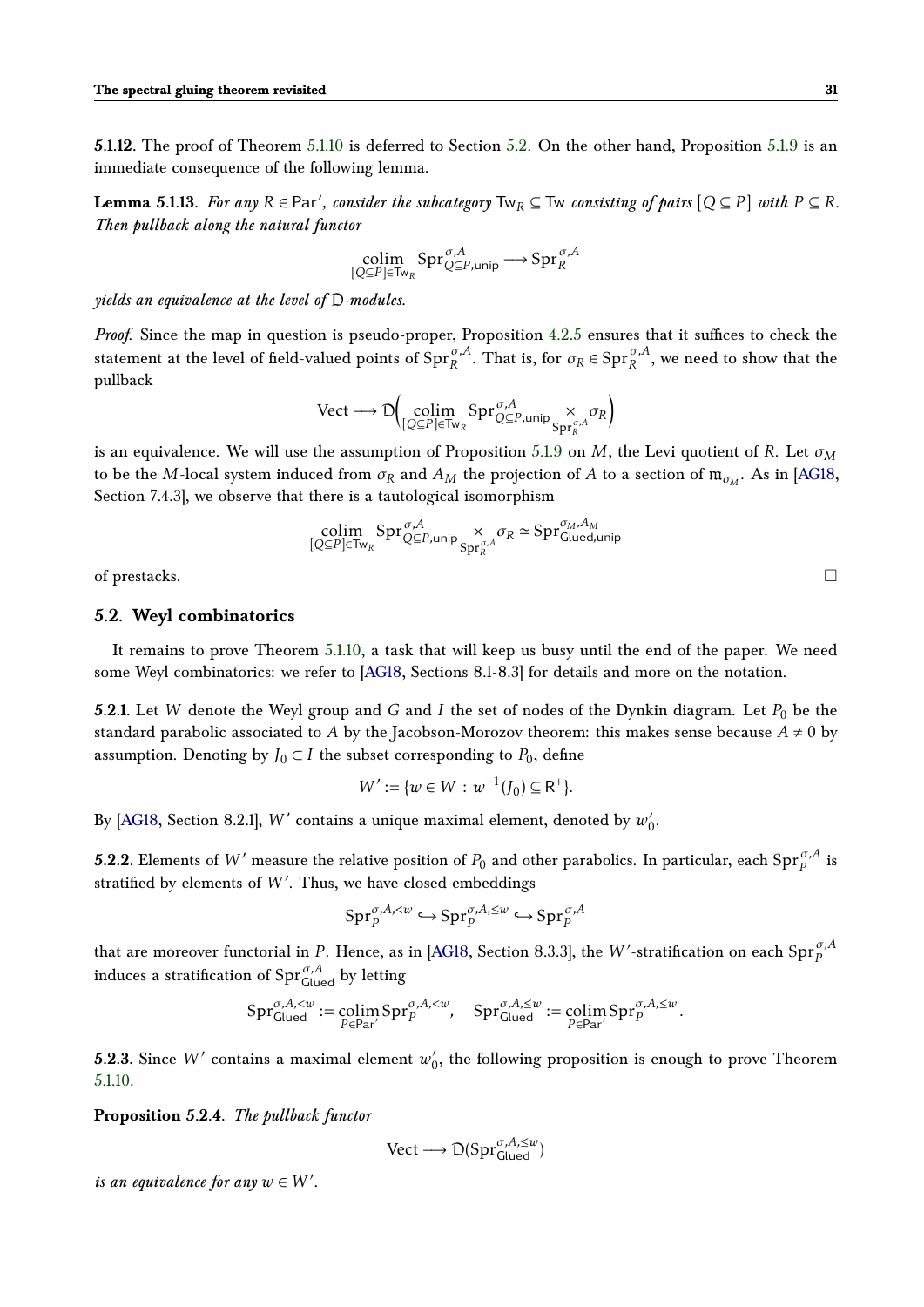*Proof.* We proceed by induction on the length of *w*. The base case of  $w = 1$  is settled by [\[AG18,](#page-32-0) Section 8.4.1], where it is proven that  $\text{Spr}_{\text{Glued}}^{\sigma, A, \leq 1}$  is isomorphic to pt.

Next, let  $w \neq 1$  be fixed, and assume that the assertion holds for any  $w' < w$ . Observe first that the pullback functor

$$
\text{Vect} \longrightarrow \mathcal{D}(\text{Spr}_{\text{Glued}}^{\sigma, A, < w})
$$

is an equivalence. Indeed, we tautologically have

$$
\operatorname{Spr}_{\text{Glued}}^{\sigma, A, < w} \simeq \operatorname*{colim}_{w' < w} \operatorname{Spr}_{\text{Glued}}^{\sigma, A, \leq w'},
$$

so our claim follows by the induction hypothesis together with the fact that the poset indexing the colimit is contractible (as it contains the minimum element 1).

Consider now the prestacks

$$
\begin{aligned} \textup{Spr}_{P}^{\sigma,A,\leq w}/\textup{Spr}_{P}^{\sigma,A,
$$

and the resulting fiber square

<span id="page-31-0"></span>
$$
\mathbb{D}\left(\text{Spr}_{\text{Glued}}^{\sigma, A, \leq w}/\text{Spr}_{\text{Glued}}^{\sigma, A, < w}\right) \xrightarrow{\text{pullback}} \mathbb{D}(\text{Spr}_{\text{Glued}}^{\sigma, A, \leq w})
$$
\n
$$
\downarrow \text{pullback} \qquad \qquad \downarrow \text{pullback}
$$
\n
$$
\text{Vect} \xrightarrow{\text{pullback}} \mathbb{D}(\text{Spr}_{\text{Glued}}^{\sigma, A, < w})
$$

of DG categories. By the above observation, we know that the bottom horizontal arrow is an equivalence, hence so is the top one. Thus, it remains to show that the left vertical arrow is an equivalence, which is the content of the next lemma.

**Lemma** 5.2.5. For  $w \neq 1$ , the pullback functor

$$
\text{Vect} \longrightarrow \mathbb{D}\Big(\text{Spr}_{\text{Glued}}^{\sigma, A, \leq w}/\text{Spr}_{\text{Glued}}^{\sigma, A,
$$

*is an equivalence.*

*Proof.* We proceed in 5 steps.

**Step 1.** By [\[AG18,](#page-32-0) Section 8.5.6], the prestack

$$
\mathrm{Spr}^{\sigma,A,\leq w_0'}_{\mathrm{Glued}}/\mathrm{Spr}^{\sigma,A,
$$

is isomorphic to pt. Hence, from now on we assume that  $w \neq w_0'$  $\int_0'$ 

**Step 2.** Tautologically,

$$
\mathbb{D}\Big(\text{Spr}_{\text{Glued}}^{\sigma, A, \leq w}/\text{Spr}_{\text{Glued}}^{\sigma, A, < w}\Big) \simeq \lim_{P \in (\text{Par}')^{\text{op}}} \mathbb{D}\Big(\text{Spr}_{P}^{\sigma, A, \leq w}/\text{Spr}_{P}^{\sigma, A, < w}\Big).
$$

Since the pullback maps forming this limit admit left adjoints, we also have

$$
\mathbb{D}\Big(\operatorname{Spr}_{\operatorname{Glued}}^{\sigma, A, \leq w}/\operatorname{Spr}_{\operatorname{Glued}}^{\sigma, A, < w}\Big)\simeq \underset{P\in \operatorname{Par}'}{\operatorname{colim}} F
$$

where  $F : \text{Par}' \rightarrow \text{DGCat}$  denotes the functor

$$
P \leadsto \mathsf{D}(\mathrm{Spr}^{\sigma,A,\leq w}_P/S\mathrm{pr}^{\sigma,A,
$$

induced by those left adjoints.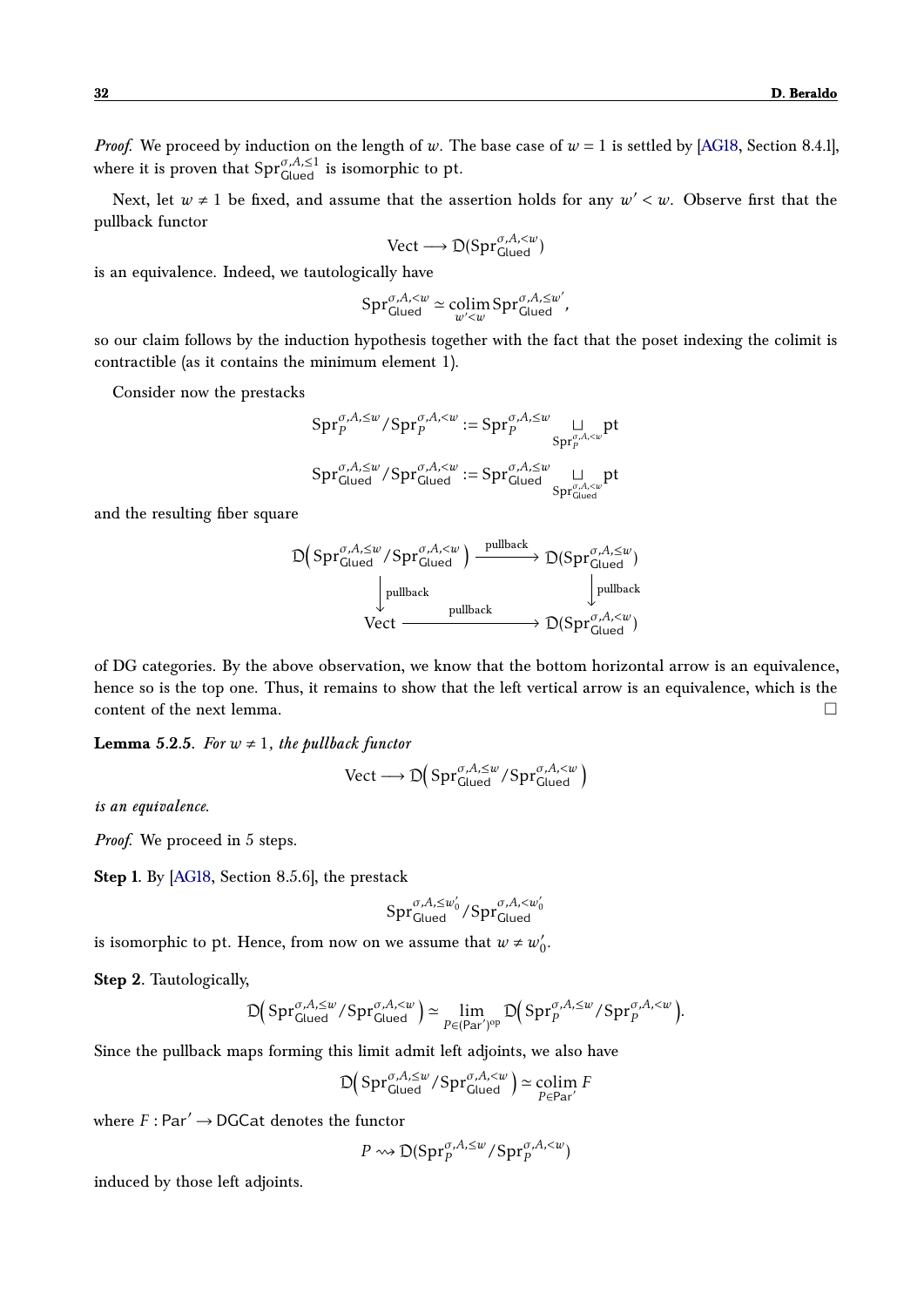**Step 3.** Recall the partition  $I = I_w^0 \sqcup I_w^+ \sqcup I_w^-,$  with  $I_w^0 := I \cap w^{-1}(\mathsf{R}_{J_0})$  and  $I_w^{\pm} := I \cap w^{-1}(\mathsf{R}^{\pm} - \mathsf{R}_{J_0})$ . Let  $Par'_{w} := \{ P \in Par' : J_{P} \subseteq I_{w}^{0} \sqcup I_{w}^{-} \}.$ 

The inclusion  $\phi : \text{Par}'_w \hookrightarrow \text{Par}'$  admits a right adjoint  $\psi$  that sends  $P \rightsquigarrow \widetilde{P}$ , where  $\widetilde{P}$  is the standard parabolic with  $J_{\widetilde{P}} = J_{P_0} - I_{w}^{+}$ .

According to [\[AG18,](#page-32-0) Lemma 8.4.3], the tautological functor

(5.2) 
$$
\operatorname{colim} F \circ \phi \longrightarrow \operatorname{colim} F
$$

is an equivalence provided that, for any  $P \in \text{Par}'$ , the natural arrow

$$
F \circ \phi \circ \psi(P) \longrightarrow F(P)
$$

is an equivalence of DG categories. We will prove this statement in the next step.

**Step 4.** We need to show that, for  $w \in W' - \{1, w_0'\}$ , the pullback functor

$$
f^{!}: \mathsf{D}(\mathrm{Spr}_{p}^{\sigma,A,\leq w}/\mathrm{Spr}_{p}^{\sigma,A,\leq w})\longrightarrow \mathsf{D}(\mathrm{Spr}_{\widetilde{p}}^{\sigma,A,\leq w}/\mathrm{Spr}_{\widetilde{p}}^{\sigma,A,\leq w})
$$

along the natural map

$$
f: \mathrm{Spr}_{\widetilde{p}}^{\sigma, A, \leq w} / \mathrm{Spr}_{\widetilde{p}}^{\sigma, A, \leq w} \longrightarrow \mathrm{Spr}_{p}^{\sigma, A, \leq w} / \mathrm{Spr}_{p}^{\sigma, A, \leq w}
$$

is an equivalence. We will prove this by excision, that is, by invoking Proposition [4.2.13.](#page-27-0) First off, note that the map

$$
\widetilde{f}: \mathrm{Spr}_{\widetilde{p}}^{\sigma, A, \leq w} \longrightarrow \mathrm{Spr}_{p}^{\sigma, A, \leq w}
$$

inducing  $f$  is proper. It remains to observe that  $f$  restricts to an isomorphism

$$
\left(\text{Spr}_{\widetilde{P}}^{\sigma,A,\leq w}-\text{Spr}_{\widetilde{P}}^{\sigma,A,\leq w}\right)\longrightarrow\left(\text{Spr}_{P}^{\sigma,A,\leq w}-\text{Spr}_{P}^{\sigma,A,\leq w}\right)
$$

on the open complements. This follows from [\[AG18,](#page-32-0) Lemma 8.2.10(2)], which states that the scheme of *P*-flags in position *w* with a given  $P_0$ -flag is isomorphic to the scheme of  $\overline{P}$ -flags in position *w* with the given  $P_0$ -flag.

**Step 5.** The equivalence [\(5.2\)](#page-31-0) says (by passing to right adjoints) that the pullback functor

$$
\mathsf{D}\big(\mathsf{Spr}_{\mathsf{Glued}}^{\sigma,A,\leq w}/\mathsf{Spr}_{\mathsf{Glued}}^{\sigma,A,
$$

is an equivalence. To finish, we invoke [\[AG18,](#page-32-0) Section 8.5.5], where it is proven that the prestack

$$
\operatornamewithlimits{colim}_{P \in \operatorname{Par}'_w} \operatorname{Spr}_P^{\sigma, A, \leq w} / \operatorname{Spr}_P^{\sigma, A, < w}
$$

is isomorphic to pt.  $\Box$ 

# **References**

- <span id="page-32-1"></span>[AG15] D. Arinkin and D. Gaitsgory, *Singular support of coherent sheaves and the geometric Langlands conjecture*, Selecta Math. (N.S.) **21** (2015), no. 1, 1–199.
- <span id="page-32-0"></span>[AG18] , *The category of singularities as a crystal and global Springer fibers*, J. Amer. Math. Soc. **31** (2018), no. 1, 135–214.
- <span id="page-32-3"></span>[Bar14] J. Barlev, *D-modules on spaces of rational maps*, Compos. Math. **150** (2014), 835–876.
- <span id="page-32-2"></span>[BIK08] D. Benson, S. B. Iyengar, and H. Krause, *Local cohomology and support for triangulated categories*, Ann. Sci. Ec. Norm. Super. **41** (2008), no. 4, 573–619.
- <span id="page-32-4"></span>[Ber17a] D. Beraldo, *Loop group actions on categories and Whittaker invariants*, Adv. Math. **322** (2017), 565–636.